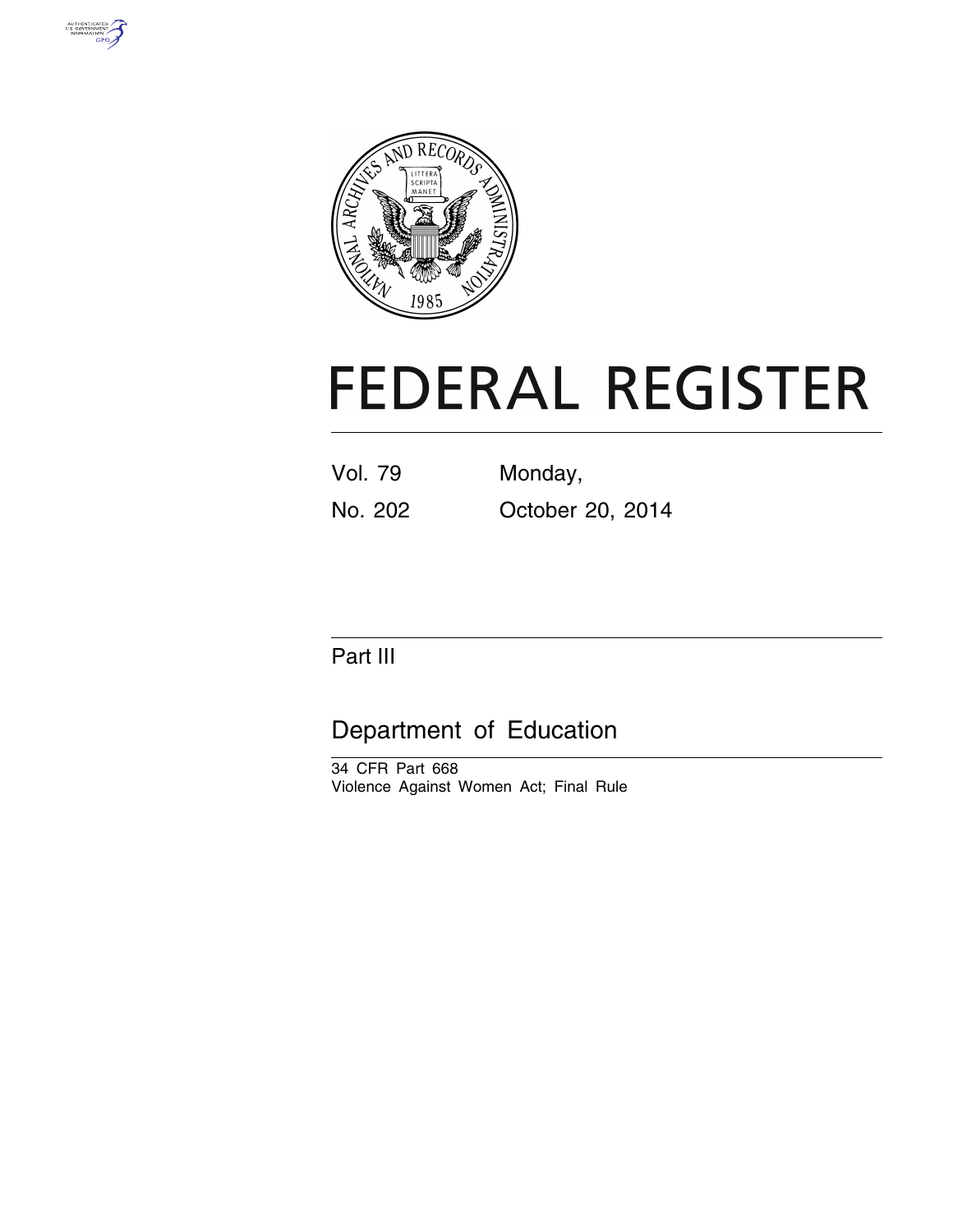## **DEPARTMENT OF EDUCATION**

## **34 CFR Part 668**

**[Docket ID ED–2013–OPE–0124]** 

## **RIN 1840–AD16**

## **Violence Against Women Act**

**AGENCY:** Office of Postsecondary Education, Department of Education. **ACTION:** Final regulations.

**SUMMARY:** The Secretary amends the Student Assistance General Provisions regulations issued under the Higher Education Act of 1965, as amended (HEA), to implement the changes made to the Clery Act by the Violence Against Women Reauthorization Act of 2013 (VAWA). These regulations are intended to update, clarify, and improve the current regulations.

**DATES:** These regulations are effective July 1, 2015.

#### **FOR FURTHER INFORMATION CONTACT:**

Ashley Higgins, U.S. Department of Education, 1990 K Street NW., Room 8037, Washington, DC 20006–8502. Telephone (202) 219–7061 or by email at: *[Ashley.Higgins@ed.gov.](mailto:Ashley.Higgins@ed.gov)* 

If you use a telecommunications device for the deaf (TDD) or a text telephone (TTY), call the Federal Relay Service (FRS), toll free, at 1–800–877– 8339.

## **SUPPLEMENTARY INFORMATION:**

## **Executive Summary**

Purpose of This Regulatory Action: On March 7th, 2013, President Obama signed the Violence Against Women Reauthorization Act of 2013 (VAWA) (Pub. L. 113–4), which, among other provisions, amended section 485(f) of the HEA, otherwise known as the Jeanne Clery Disclosure of Campus Security Policy and Campus Crime Statistics Act (Clery Act). The Clery Act requires institutions of higher education to comply with certain campus safety- and security-related requirements as a condition of their participation in the title IV, HEA programs. Notably, VAWA amended the Clery Act to require institutions to compile statistics for incidents of dating violence, domestic violence, sexual assault, and stalking and to include certain policies, procedures, and programs pertaining to these incidents in their annual security reports. We are amending § 668.46 of title 34 of the Code of Federal Regulations (CFR) to implement these statutory changes. Additionally, we are updating this section by incorporating provisions added to the Clery Act by the Higher Education Opportunity Act, enacted in 2008, deleting outdated

deadlines and cross-references, and making other changes to improve the readability and clarity of the regulations. We have published 34 CFR 668.46 in its entirety at the end of these regulations for our readers' convenience.

Summary of the Major Provisions of This Regulatory Action: The final regulations will—

• Require institutions to maintain statistics about the number of incidents of dating violence, domestic violence, sexual assault, and stalking that meet the definitions of those terms;

• Clarify the very limited circumstances in which an institution may remove reports of crimes that have been ''unfounded'' and require institutions to report to the Department and disclose in the annual security report the number of ''unfounded'' crime reports;

• Revise the definition of ''rape'' to reflect the Federal Bureau of Investigation's (FBI) updated definition in the UCR Summary Reporting System, which encompasses the categories of rape, sodomy, and sexual assault with an object that are used in the UCR National Incident-Based Reporting System;

• Revise the categories of bias for the purposes of Clery Act hate crime reporting to add gender identity and to separate ethnicity and national origin into separate categories;

• Require institutions to provide to incoming students and new employees and describe in their annual security reports primary prevention and awareness programs. These programs must include: a statement that the institution prohibits the crimes of dating violence, domestic violence, sexual assault, and stalking, as those terms are defined in these final regulations; the definitions of these terms in the applicable jurisdiction; the definition of ''consent,'' in reference to sexual activity, in the applicable jurisdiction; a description of safe and positive options for bystander intervention; information on risk reduction; and information on the institution's policies and procedures after a sex offense occurs;

• Require institutions to provide, and describe in their annual security reports, ongoing prevention and awareness campaigns for students and employees. These campaigns must include the same information as the institution's primary prevention and awareness program;

• Define the terms "awareness" programs,'' ''bystander intervention,'' ''ongoing prevention and awareness campaigns,'' ''primary prevention programs,'' and ''risk reduction;''

• Require institutions to describe each type of disciplinary proceeding used by the institution; the steps, anticipated timelines, and decisionmaking process for each type of disciplinary proceeding; how to file a disciplinary complaint; and how the institution determines which type of proceeding to use based on the circumstances of an allegation of dating violence, domestic violence, sexual assault, or stalking;

• Require institutions to list all of the possible sanctions that the institution may impose following the results of any institutional disciplinary proceedings for an allegation of dating violence, domestic violence, sexual assault, or stalking;

• Require institutions to describe the range of protective measures that the institution may offer following an allegation of dating violence, domestic violence, sexual assault, or stalking;

• Require institutions to provide for a prompt, fair, and impartial disciplinary proceeding in which: (1) Officials are appropriately trained and do not have a conflict of interest or bias for or against the accuser or the accused; (2) the accuser and the accused have equal opportunities to have others present, including an advisor of their choice; (3) the accuser and the accused receive simultaneous notification, in writing, of the result of the proceeding and any available appeal procedures; (4) the proceeding is completed in a reasonably prompt timeframe; (5) the accuser and accused are given timely notice of meetings at which one or the other or both may be present; and (6) the accuser, the accused, and appropriate officials are given timely and equal access to information that will be used during informal and formal disciplinary meetings and hearings;

• Define the terms ''proceeding'' and ''result''; and

• Specify that compliance with these provisions does not constitute a violation of section 444 of the General Education Provisions Act (*20 U.S.C. 1232g*), commonly known as the Family Educational Rights and Privacy Act of 1974 (FERPA).

*Costs and Benefits:* A benefit of these final regulations is that they will strengthen the rights of victims of dating violence, domestic violence, sexual assault, and stalking on college campuses. Institutions will be required to collect and disclose statistics of crimes reported to campus security authorities and local police agencies that involve incidents of dating violence, domestic violence, sexual assault, and stalking. This will improve crime reporting and will help ensure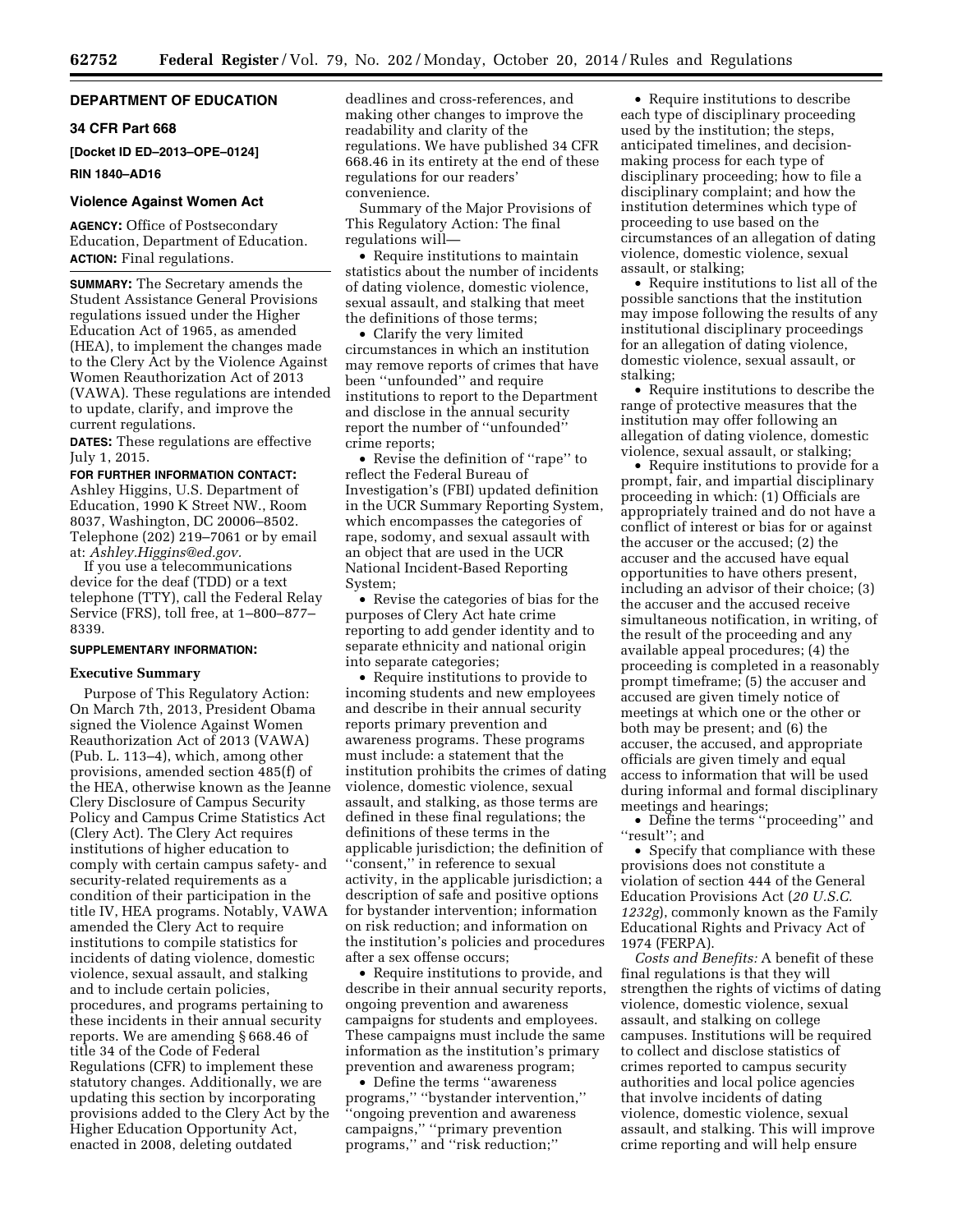that students, prospective students, families, and employees and potential employees of the institutions will be better informed about each campus' safety and security procedures. Ultimately, the improved reporting and transparency will promote safety and security on college campuses.

Institutions are likely to incur two types of costs under the final regulations: Paperwork costs of complying with the regulations, and other compliance costs that institutions may incur as they take required steps to improve security on campus. Institutions will incur paperwork costs involved in: Changing the reporting of crime statistics to capture additional crimes, categories of crimes, differentiation of hate crimes, and expansion of categories of bias reported; and the development of statements of policy about prevention programs and institutional disciplinary actions. Institutions will also incur additional compliance costs. Costs to improve safety on campus will include annual training of officials on issues related to dating violence, domestic violence, sexual assault, and stalking as well as training on how to conduct disciplinary proceeding investigations and hearings. The final regulations are not estimated to have a significant net budget impact on the title IV, HEA student aid programs over loan cohorts from 2014 to 2024.

On June 20, 2014, the Secretary published a notice of proposed rulemaking (NPRM) for these regulations in the **Federal Register** (79 FR 35418). The final regulations contain several changes from the NPRM. We fully explain the changes in the *Analysis of Comments and Changes*  section of the preamble that follows.

*Implementation date of these regulations:* Section 482(c) of the HEA requires that regulations affecting programs under title IV of the HEA be published in final form by November 1, prior to the start of the award year (July 1) to which they apply. However, that section also permits the Secretary to designate any regulation as one that an entity subject to the regulations may choose to implement earlier and the conditions for early implementation.

The Secretary has not designated any of the provisions in these final regulations for early implementation. Therefore, these final regulations are effective July 1, 2015.

*Public Comment:* In response to our invitation in the NPRM, approximately 2,200 parties submitted comments on the proposed regulations. In addition, approximately 3,600 individuals submitted a petition expressing their

support for comments submitted by the American Association of University Women. We group major issues according to subject, with appropriate sections of the regulations referenced in parentheses. We discuss other substantive issues under the sections of the proposed regulations to which they pertain. Generally, we do not address technical or other minor changes.

*Analysis of Comments and Changes:*  An analysis of the comments and of any changes in the regulations since publication of the NPRM follows.

## **General**

*Comments:* The great majority of the commenters expressed strong support for the proposed regulations. They believed that these regulations would: Improve the data related to incidents of dating violence, domestic violence, and stalking at institutions; foster greater transparency and accountability around institutional policies and procedures; strengthen institutional efforts to prevent dating violence, domestic violence, sexual assault, and stalking; and ensure proper training for individuals who are involved in institutional disciplinary proceedings. The commenters believed that these changes would lead to greater institutional accountability and result in better information for students and families. They also believed that these regulations would foster more supportive environments for victims of dating violence, domestic violence, sexual assault, and stalking to come forward to report these crimes. Although generally supportive of the regulations, a few commenters urged the Department to consider the needs and perspectives of an accused student, particularly in regard to the regulations pertaining to institutional disciplinary proceedings.

Several commenters noted that the changes that VAWA made to the Clery Act did not alter an institution's obligations to comply with title IX of the Education Amendments of 1972 (title IX), its implementing regulations, or associated guidance issued by the Department's Office for Civil Rights (OCR).1 However, many commenters noted that institutions' obligations under the Clery Act and under title IX overlap in some areas, and they urged the Department to provide as much guidance as possible about how to comply with both laws to promote best

practices and to reduce regulatory burden.

Finally, some of the commenters stressed the need for institutions to consider students and employees with disabilities when designing their campus safety policies, especially their campus sexual assault policies. The commenter noted that women with disabilities are at a high risk for sexual and other forms of violence.

*Discussion:* We appreciate the commenters' support. We note that the White House Task Force to Protect Students from Sexual Assault, which was established on January 22, 2014, has released and continues to develop guidance and model policies for institutions to use in working to comply with the Clery Act and title IX. Those resources are available to institutions at the Web site *[www.notalone.gov](http://www.notalone.gov)* under the ''Schools'' tab. The Department intends to build on these resources and provide additional tools and guidance where possible for institutions, including by updating *The Handbook for Campus Safety and Security Reporting* (*[http://www2.ed.gov/admins/](http://www2.ed.gov/admins/lead/safety/handbook.pdf) [lead/safety/handbook.pdf](http://www2.ed.gov/admins/lead/safety/handbook.pdf)*). *Changes:* None.

#### **Implementation**

*Comments:* Several of the commenters requested clarification regarding the implementation of these new regulations. Some commenters wondered whether institutions would be expected to identify whether crimes included in statistics in previous calendar years met the definitions of ''dating violence,'' ''domestic violence,'' or ''stalking'' or to revise their statistics pertaining to rape using the revised definition. Other commenters stressed that institutions should be given significant time to develop or revise procedures, learn how to categorize the new crimes, and update their annual security reports to comply with these final regulations.

*Discussion:* As first explained by the Department in an electronic announcement published on May 29th, 2013, and later reiterated in Dear Colleague Letter GEN–14–13 (*[http://](http://ifap.ed.gov/dpcletters/GEN1413.html) [ifap.ed.gov/dpcletters/GEN1413.html](http://ifap.ed.gov/dpcletters/GEN1413.html)*), institutions must make a good-faith effort to include accurate and complete statistics for dating violence, domestic violence, sexual assault, and stalking as defined in section 40002(a) of the Violence Against Women Act of 1994 for calendar year 2013 in the annual security report that must be published by October 1, 2014. Institutions will not be required to revise their statistics for calendar years 2013 or 2014 to reflect the final regulations.

<sup>&</sup>lt;sup>1</sup>Title IX prohibits discrimination on the basis of sex in federally funded education programs or activities.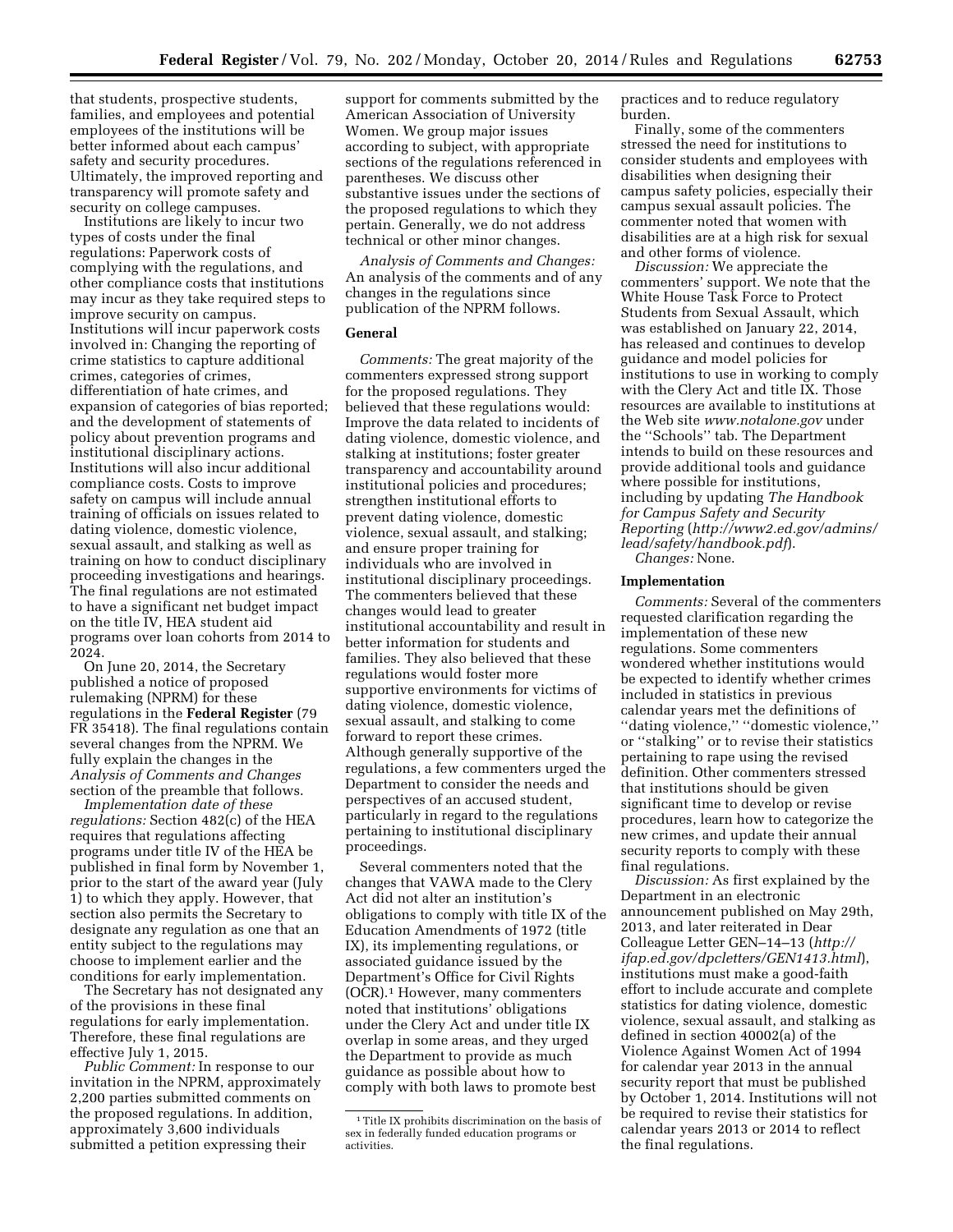Section  $485(f)(1)(F)$  and  $(f)(5)$  of the Clery Act requires institutions to disclose and report crime statistics for the three most recent calendar years in each annual security report. Consistent with the approach that we took when implementing the changes to the Clery Act and the annual fire safety report added by the Higher Education Opportunity Act, we will phase in the new statistical requirements. The first annual security report to contain a full three years of data using the definitions in these final regulations will be the annual security report due on October 1, 2018.

Section 304(b) of VAWA specified that the amendments made to the Clery Act would be effective with respect to the annual security report prepared by an institution of higher education one calendar year after the date of enactment of VAWA, and each subsequent calendar year. Accordingly, institutions are legally required to update their policies, procedures, and practices to meet the statutory requirements for the annual security report issued in 2014. These final regulations will become effective on July 1, 2015, providing institutions at least seven months after the regulations are published to further update or refine their policies, procedures, and programs before the next annual security report is due on October 1, 2015. We believe that this is sufficient time for institutions to come into compliance.

*Changes:* None.

## **Burden**

*Comments:* Several commenters raised concerns about the burden on institutions imposed by these regulations, particularly by the requirements for the development of prevention programs and the requirements for campus disciplinary proceedings. The commenters believed that the cost to institutions of complying with these regulations could be significant. One commenter noted that these regulations would result in higher tuition costs because it would require institutions to divert funds from the delivery of education to hiring administrative staff and legal support. These and other commenters urged the Department to provide best practices and model policies and programs to help reduce the costs associated with implementing these changes.

*Discussion:* We understand the commenters' concerns about the burden associated with implementing these regulations. However, these requirements are statutory and institutions must comply with them to participate in the title IV, HEA

programs. As discussed previously under ''General,'' the Department is committed to providing institutions with guidance where possible to minimize the additional costs and burdens. For additional information about the costs and burden associated with these regulations, please see the discussion under ''Paperwork Reduction Act of 1995.''

*Changes:* None.

## **Availability of Annual Security Report and Statistics**

*Comments:* Several commenters made suggestions for changes in how institutions must make their annual security reports and statistics available. One commenter suggested that institutions should have to publish their statistics on their Web sites so that parents and students can make informed decisions about where to enroll. Another commenter noted that it is often difficult to find the required policies and procedures on an institution's Web site. One commenter recommended requiring institutions to post all information related to an institution's policies for dating violence, domestic violence, sexual assault, and stalking in one place on its Web site. If related information appears on other pages of an institution's Web site, the commenter recommended requiring institutions to provide links to the text of its policy to prevent misunderstandings about the school's policy or procedures. Another commenter urged the Department to require institutions to provide information to students and employees in languages other than English, particularly where a dominant portion of the campus community speaks a language other than English. Several commenters raised concerns about whether and how students, employees, and prospective students and employees would know when an institution updated its policies, procedures, and programs—particularly those related to campus disciplinary proceedings. Finally, one commenter suggested that the annual security report is unlikely to be effective or to influence behavior because it is just one of numerous disclosures that institutions must provide and is easily overlooked.

*Discussion:* With regard to the commenters' concerns that campus safety- and security-related statistics and policies can be difficult to find, we note that this information must all be contained in an institution's annual security report. Institutions must distribute the annual security report every year to all enrolled students and employees through appropriate

publications and mailings, including direct mailing to each individual through the U.S. Postal Service, campus mail, or electronic mail; by providing a publication directly to each individual; or by posting it on the institution's Web site. Institutions must also distribute the annual security report to all prospective students and employees upon request.

Although institutions are not required by the Clery Act to post their annual security report on their Web site, the Department collects the crime statistics from institutions each fall and makes the data available to the public on the Department's College Navigator Web site at *[www.collegenavigator.gov,](http://www.collegenavigator.gov)* and on the Office of Postsecondary Education's Data Analysis Cutting Tool at *[http://](http://www.ope.ed.gov/security/) [www.ope.ed.gov/security/.](http://www.ope.ed.gov/security/)* We encourage institutions that post annual security reports on their Web site to place related information on the same central Web site or to provide a link to this related information from the site where the annual security report is posted so individuals will have easy access to the institution's policies. Although not required by the Clery Act, consistent with Federal civil rights laws, institutions must take appropriate measures to ensure that all segments of its community, including those with limited English proficiency, have meaningful access to vital information, such as their annual security reports.

In response to the comments about requiring notification when an institution updates its campus security policies and procedures, we note that the Clery Act requires an institution to distribute its annual security report annually (by October 1 each year). If an institution changes its policies during the year, it should notify its students and employees. Institutions that publish their annual security reports on an Intraor Internet site would be able to post the new version of any changed policies or procedures on a continuing basis throughout the year, and they could notify the campus community of the changes through a variety of means (such as, electronic mail, an announcement on the institution's home page or flyers).

Finally, although we understand the commenter's concern that the campus safety disclosures may be overlooked by students and employees, the commenter did not provide any recommendations for how to ensure that these disclosures are not overlooked.

*Changes:* None.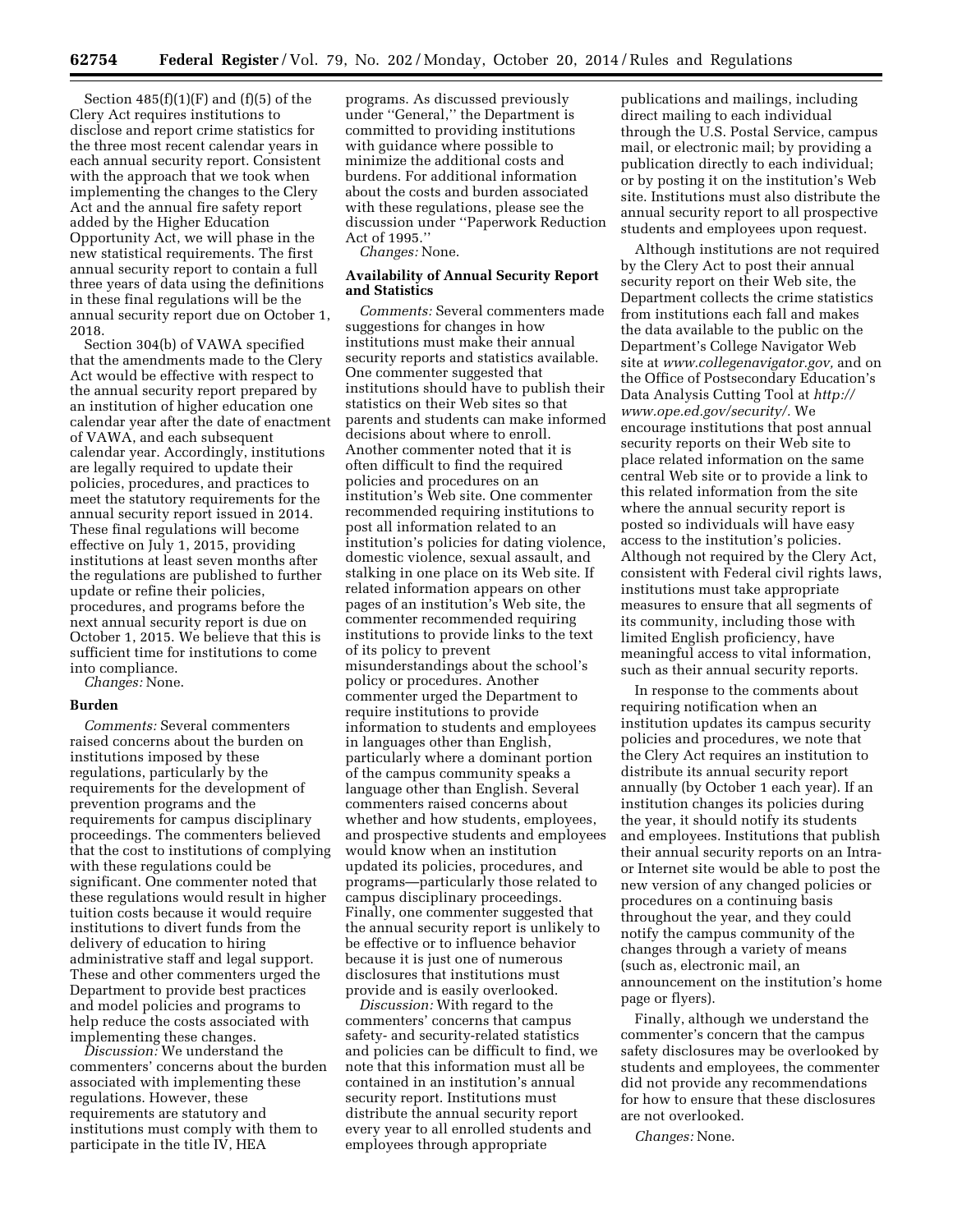#### **668.46(a) Definitions**

## *Clery Geography*

*Comments:* Several commenters supported the inclusion of a definition of ''Clery geography'' in the interest of making these regulations more userfriendly and succinct. A few commenters, however, raised some questions and concerns about the proposed definition. One commenter was unsure about what areas would be considered ''public property'' for Clery Act reporting purposes, particularly for institutions located in strip malls or office buildings, and requested additional clarification. Another commenter believed that the definition is confusing and suggested instead creating one definition pertaining to locations for which an institution must maintain crime statistics and another definition pertaining to locations for which an institution must include incidents in its crime log. A third commenter requested clarification about what the phrase ''within the patrol jurisdiction of the campus police or the campus security department'' would include.

*Discussion:* We appreciate the support from the commenters, and reiterate that we are not changing the long-standing definitions of ''campus,'' ''noncampus buildings or property,'' and ''public property'' in § 668.46(a). Instead, we have added the definition of ''Clery geography'' to improve the readability and understandability of the regulations. The definition of ''public property'' continues to include all public property, including thoroughfares, streets, sidewalks, and parking facilities, that is within the campus, or immediately adjacent to and accessible from the campus. The *Handbook for Campus Safety and Security Reporting* includes several examples of what would be considered a part of a school's ''Clery geography,'' including how to determine a school's ''public property,'' but we will consider including additional examples when we update that guidance in the future.

We disagree with the commenter that it would be more appropriate to separate the definition of "Clery geography" into two definitions. We believe that the definition as written makes it clear that institutions must consider campus, noncampus, and public property locations when recording the statistics required under § 668.46(c), and that they must consider campus, noncampus, public property, and locations within the patrol jurisdiction of the campus police or campus security department when recording crimes in the crime log required under § 668.46(f).

To clarify, the phrase ''patrol jurisdiction of the campus police or campus security department'' refers to any property that is regularly patrolled by the campus public safety office but that does not meet the definitions of campus, noncampus, or public property. These patrol services are typically provided pursuant to a formal agreement with the local jurisdiction, a local civic association, or other public entity.

*Changes:* None.

#### *Consent*

*Comments:* We received numerous comments regarding our decision not to define ''consent'' for the purposes of the Clery Act. Many of the commenters disagreed with the Department's conclusion that a definition of ''consent'' is not needed because, for purposes of Clery Act reporting, institutions are required to record all reported sex offenses in the Clery Act statistics and the crime log regardless of any issue of consent. The commenters strongly urged the Department to define ''consent'' in these final regulations to provide clarity for institutional officials and to promote consistency across institutions. The commenters noted that the definition of ''consent'' varies by locality, and that some States do not have a definition. These commenters believed that establishing a Federal definition in these regulations would inform State efforts to legislate on this issue. In States that do not have a definition of ''consent,'' some commenters argued, schools are left to determine their own definitions and have inappropriately deferred to local law enforcement for determinations about whether ''consent,'' was provided based on a criminal evidentiary standard.

Other commenters argued that including statistics about offenses in reports without considering whether there was consent ignores a critical part of the definition of some VAWA crimes, rendering the crime statistics over inclusive. In other words, they believed that not considering consent in the categorization of an incident would result in some actions being reported regardless of whether a key component of the crime existed.

Some other commenters believed that the Department should define ''consent'' because it is an essential part of education and prevention programming. They argued that, even if a definition is not needed for recording sex offenses, not having a definition ignores current conversations about campus sexual assault.

Some of the commenters who supported including a definition of ''consent'' provided definitions for the Department's consideration. Several commenters recommended using the definition that the Department included in the draft language provided to the non-Federal negotiators at the second negotiating session. One commenter recommended defining ''consent'' as was proposed at the second negotiating session but making a slight modification to clarify that one's agreement to engage in a specific sexual activity during a sexual encounter can be revoked at any time. Another commenter made a similar recommendation but suggested clarifying that consent to engage in sexual activity with one person does not imply consent to engage in sexual activity with another person and that incapacitation could include having an intellectual or other disability that prevents an individual from having the capacity to consent. One commenter suggested that, at a minimum, the Department should provide that the applicable jurisdiction's definition of ''consent'' applies for purposes of reporting under these regulations.

By contrast, some commenters agreed with the Department that a definition of ''consent'' should not be included in these regulations. These commenters urged the Department to provide guidance on the definition of ''consent,'' rather than establish a regulatory definition.

*Discussion:* During the second negotiation session, we presented draft language that would have defined ''consent'' to mean ''the affirmative, unambiguous, and voluntary agreement to engage in a specific sexual activity during a sexual encounter.'' Under this definition, an individual who was asleep, or mentally or physically incapacitated, either through the effect of drugs or alcohol or for any other reason, or who was under duress, threat, coercion, or force, would not be able to consent. Further, one would not be able to infer consent under circumstances in which consent was not clear, including but not limited to the absence of ''no'' or ''stop,'' or the existence of a prior or current relationship or sexual activity. We continue to believe that this draft language is a valid starting point for other efforts to define consent or for developing education and prevention programming, and we will provide additional guidance where possible to institutions regarding consent.

However, we do not believe that a definition of consent is needed for the administration and enforcement of the Clery Act. Section  $485(f)(1)(F)(i)$  of the HEA requires schools to include in their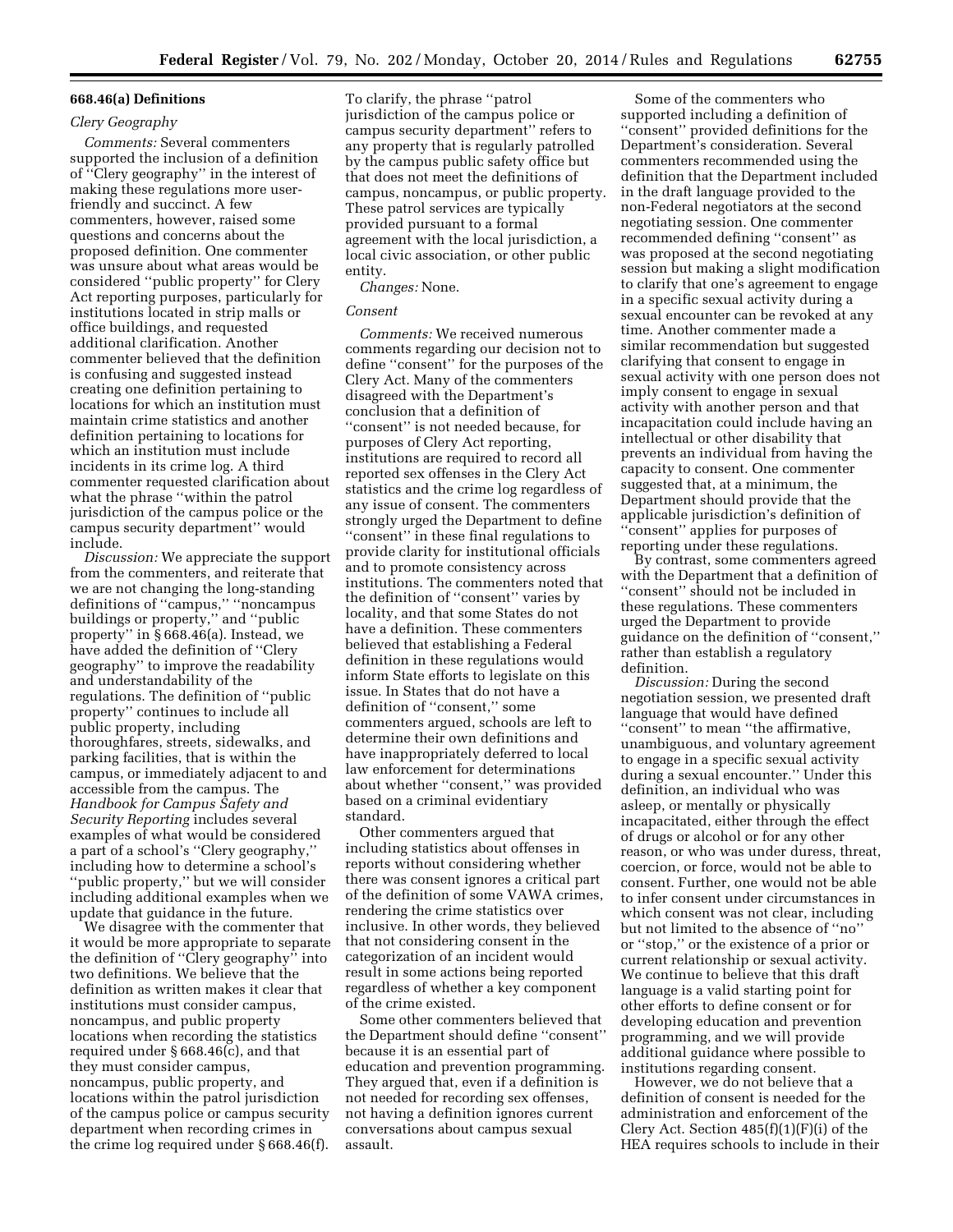statistics crimes that are reported, not crimes that are reported and proven to have occurred. We reiterate that, for purposes of Clery Act reporting, all sex offenses that are reported to a campus security authority must be included in an institution's Clery Act statistics and, if reported to the campus police, must be included in the crime log, regardless of the issue of consent. Thus, while the definitions of the sex offenses in Appendix A to subpart D of part 668 include lack of consent as an element of the offense, for purposes of Clery Act reporting, no determination as to whether that element has been met is required.

We note the comments suggesting that a definition of ''consent'' was needed so institutions do not defer to law enforcement for determining whether there was consent. However, as discussed earlier, a definition of ''consent'' is not needed for purposes of reporting crimes under the Clery Act. If an institution needs to develop a definition of ''consent'' for purposes of its proceedings it can develop a definition that is appropriate to its administrative proceedings based on the definition we discussed at negotiated rulemaking sessions and definitions from experts in the field.

*Changes:* None.

## *Dating Violence*

*Comments:* We received numerous comments related to the definition of ''dating violence.'' In particular, the commenters addressed: The basis for determining whether the victim and the perpetrator are in a social relationship of a romantic or intimate nature; what would be considered ''violence'' under this definition; and how to distinguish between dating violence and domestic violence.

Social Relationship of a Romantic or Intimate Nature

Several individuals commented on the proposal in the NPRM that, for Clery Act purposes, the determination of whether or not the victim and the perpetrator were in a social relationship of a romantic or intimate nature would be made based on the reporting party's statement and taking into consideration the length of the relationship, the type of relationship, and the frequency of interaction between the persons involved in the relationship. Some of the commenters expressed support for this provision. While supporting this approach, other commenters stressed the need for the institution to place significant weight on the reporting party's statement and to allow for a balanced and flexible determination of

the relationship status. However, these commenters were also concerned that institutional officials making judgments about the length of the relationship, the type of relationship, and the frequency of the relationship may omit dating relationships where the reporting party describes the relationship as ''talking,'' ''hanging out,'' ''seeing one another,'' ''hooking up,'' and so on. Along these lines, some of the commenters recommended expanding the definition of ''dating'' to encompass social or romantic relationships that are casual or serious, monogamous or nonmonogamous, and of long or short duration.

One commenter raised concerns about using a third party's assessment when determining whether the victim and the accused were in a social relationship of a romantic or intimate nature. The commenter argued that, absent the victim's characterization of the relationship, third party reporters would be unable to make an accurate evaluation of the relationship and that statistics would therefore be inaccurate. The commenter suggested that it would be inappropriate to rely on a third party's characterization of a relationship, and that in this situation the incident should be included as a ''sex offense'' and not as dating violence. Further, the commenter asserted that the lack of State standards for determining what constitutes dating violence, combined with the need to determine the nature of a relationship, would complicate the question of how to categorize certain incidents and could lead to inconsistencies in statistics, making comparisons across institutions difficult.

Inclusion of Psychological or Emotional Abuse

Some commenters supported the proposal to define ''dating violence'' to include sexual or physical violence or the threat of such abuse. These commenters expressed concerns about how institutions would operationalize a definition that included more subjective and less concrete behavior, such as psychological and emotional abuse. However, numerous commenters raised concerns about our proposal not to include psychological or emotional abuse in the definition of ''dating violence.'' Many of these commenters urged the Department to expand the definition of ''dating violence'' to explicitly include emotional and psychological abuse. The commenters argued that an expanded definition would more accurately reflect the range of victims' experiences of abuse and recognize the serious and disruptive

impact that these forms of violence have. The commenters believed that the reference to the threat of sexual or physical abuse did not sufficiently describe these forms of violence and that victims would not feel comfortable reporting or pressing charges for cases in which they were psychologically or emotionally abused if the definition did not explicitly speak to their experiences. Along these lines, some commenters believed that not including these forms of abuse would exclude significant numbers of victimized students from the statistics, and they recommended revising the definition to encompass the range of abuse that all victims face.

Some of the commenters argued that it is inappropriate to exclude psychological or emotional abuse from the definition of ''dating violence'' simply because they are ''invisible'' forms of violence. In particular, they noted that a victim's self-report of sexual or physical abuse would be included, even if that abuse is not immediately and visibly apparent. They argued that, similarly, a victim's selfreport of emotional or psychological abuse should also be included in an institution's statistics.

Other commenters disagreed with the Department's view that including emotional and psychological abuse would be inconsistent with the statute. In arguing for a broader interpretation of ''violence'' for the purposes of ''dating violence,'' they cited Supreme Court Justice Sotomayor's opinion for the Court in *U.S. v. Castleman,* 134 S.Ct. 1405 (2014) that, ''whereas the word 'violent' or 'violence' standing alone connotes a substantial degree of force; that is not true of 'domestic violence.' 'Domestic violence' is a term of art encompassing acts that one might not characterize as violent in a nondomestic context.'' 134 S.Ct. at 1411.

Some of the commenters were concerned that the proposed regulations would set an inadequate starting point for prevention programming by not portraying psychological or emotional abuse as valid forms of violence on which to focus prevention efforts, even though research indicates that emotional or psychological abuse often escalates to physical or sexual violence. They argued that it was important to recognize psychological and emotional abuse as forms of violence when training students to look for, and to intervene when they observe, warning signs of behavior that could lead to violence involving force.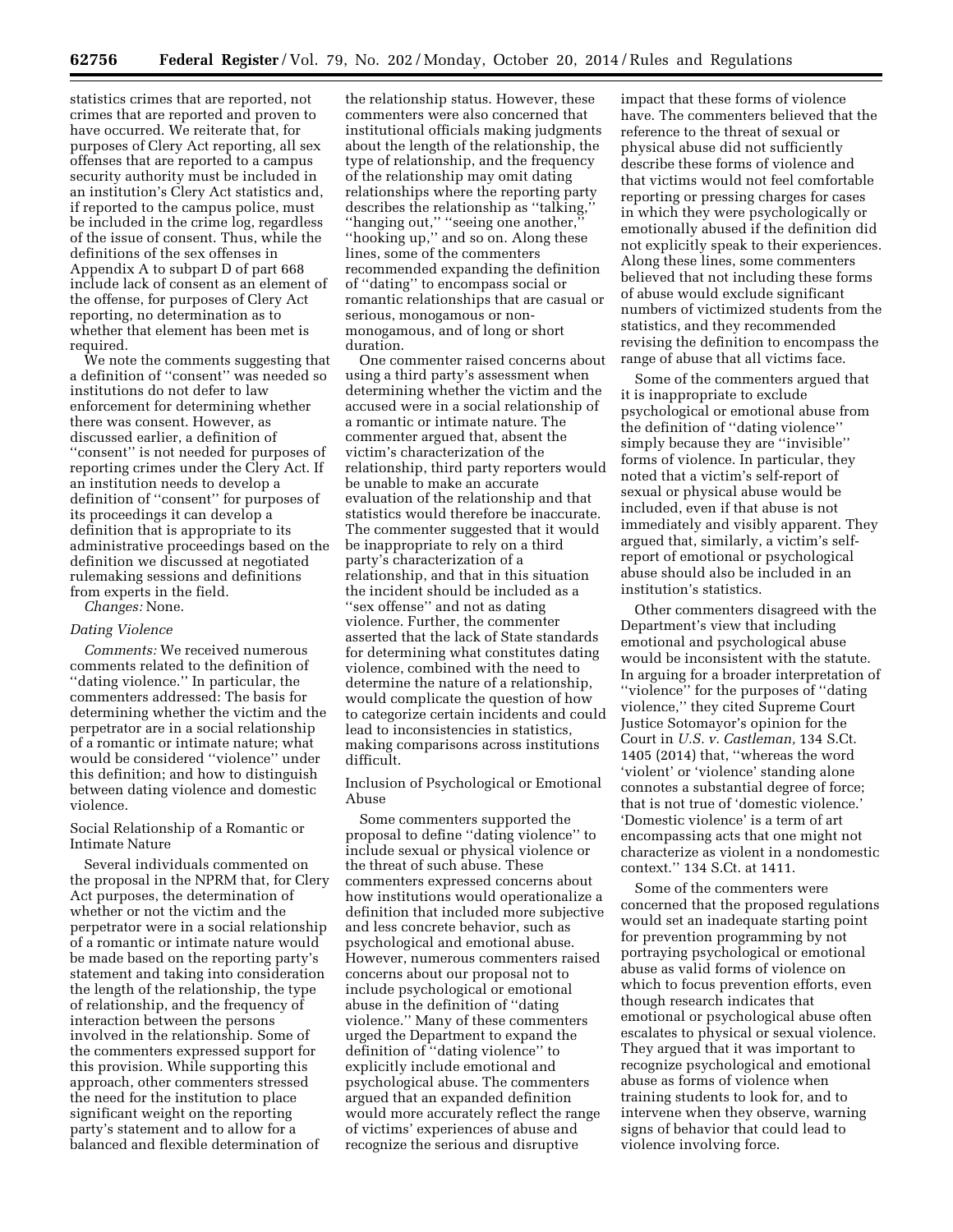Relationship Between Dating Violence and Domestic Violence

A few commenters raised concerns about the statement in the definition of ''dating violence'' that provides that dating violence does not include acts covered under the separate definition of ''domestic violence.'' Some commenters expressed support for this approach. However, one commenter argued that using this approach would result in most dating violence incidents being included in the domestic violence category. As a result, institutions would report very few dating violence crimes. This commenter recommended specifically identifying which types of relationship violence would be included under dating violence rather than including this ''catch-all'' provision.

One commenter was concerned that defining ''dating violence'' as ''violence,'' but defining ''domestic violence'' as ''a felony or misdemeanor crime of violence'' would create a higher threshold to report domestic violence than dating violence and would treat the two types of incidents differently based on the status of the parties involved. The commenter believed that, from a compliance perspective, the only determining factor between recording an incident as dating violence or domestic violence should be the relationship of the parties, not the nature of the underlying incident. As a result, the commenter suggested that institutions should be required to count dating violence and domestic violence crimes only where there is a felony or misdemeanor crime of violence. The commenter recommended that the Department provide additional guidance for institutions about what would constitute ''violence'' when the incident is not a felony or misdemeanor crime of violence.

*Discussion:* 

Social Relationship of a Romantic or Intimate Nature

We appreciate the commenters' support for our proposal that the determination of whether or not the victim and the perpetrator were in a social relationship of a romantic or intimate nature would be made based on the reporting party's statement and taking into consideration the length of the relationship, the type of relationship, and the frequency of interaction between the persons involved in the relationship. Institutions are responsible for determining whether or not an incident meets the definition of dating violence, and they must consider the reporting party's characterization of the relationship

when making that determination. We stress that generational or other differences in terminology and culture may mean that a reporting party may describe a dating relationship using different terms from how an institutional official might describe ''dating.'' When the reporting party asserts that there was a dating relationship, institutions should err on the side of assuming that the victim and the perpetrator were in a dating relationship to avoid incorrectly omitting incidents from the crime statistics and the crime log. The victim's use of terms such as ''hanging out'' or ''hooking up'' rather than ''dating,'' or whether or not the relationship was ''monogamous'' or ''serious'' should not be determinative.

We disagree with the commenter who was concerned that a third party who makes a report would be unable to accurately characterize a relationship. Third parties who are reporting an incident of dating violence are not required to use specific terms to characterize the relationship or to characterize the relationship at all; however, they should be asked whether they can characterize the relationship. Ultimately, the institution is responsible for determining whether the incident is an incident of dating violence. Furthermore, the commenter's suggestion to classify all third-party reports as sexual assaults is unworkable because dating violence does not always involve a sexual assault. Lastly, this commenter's concern that the lack of State laws criminalizing dating violence will lead to inaccurate statistics is unwarranted because schools must use the definition of ''dating violence'' in these final regulations when compiling their statistics.

Inclusion of Psychological or Emotional Abuse

Although we fully support the inclusion of emotional and psychological abuse in definitions of ''dating violence'' used for research, prevention, victim services, or intervention purposes, we are not persuaded that they should be included in the definition of ''dating violence'' for purposes of campus crime reporting. We are concerned that such a broad definition of ''dating violence'' would include some instances of emotional and verbal abuse that do not rise to the level of ''violence'' which is a part of the statutory definition of dating violence under VAWA. With respect to the Supreme Court's opinion in *U.S. v. Castleman,* Justice Sotomayor's statement was made in a very different context and that case, which interpreted

an entirely different statute, is in no way controlling here. Furthermore, we continue to believe that including emotional and psychological abuse in the definition would pose significant challenges in terms of compliance and enforcement of these provisions.

Relationship Between Dating Violence and Domestic Violence

We disagree with the recommendation to remove the provision specifying that dating violence does not include acts covered under the definition of domestic violence. This provision is needed to prevent counting the same incident more than once, because incidents of dating violence include a subset of incidents that also meet the definition of domestic violence.

Lastly, in response to the concern that the threshold for an incident to meet the definition of ''domestic violence'' is higher than for ''dating violence,'' we note that this aspect of the definitions is consistent with the definitions in section 40002(a) of the Violence Against Women Act of 1994. We also note that an incident that does not constitute a felony or misdemeanor crime of violence committed by an individual in a relationship specified in the definition of ''domestic violence'' nevertheless could be recorded as dating violence. We believe that this would still provide valuable information about the extent of intimate partner violence at the institution.

*Changes:* None.

#### *Domestic Violence*

*Comments:* The commenters generally supported the proposed definition of ''domestic violence.'' However, one commenter believed that the definition, as written, would require institutions in some States to include incidents between roommates and former roommates in their statistics because they would be considered household members under the domestic or family laws of those jurisdictions. This commenter was concerned about inadvertently capturing situations in which two individuals are living together, but are not involved in an intimate relationship in the statistics.

*Discussion:* We appreciate the commenters' support. With regard to the comment about roommates, the final definition of ''domestic violence,'' consistent with the proposed definition, requires more than just two people living together; rather, the people cohabitating must be spouses or have an intimate relationship.

*Changes:* None.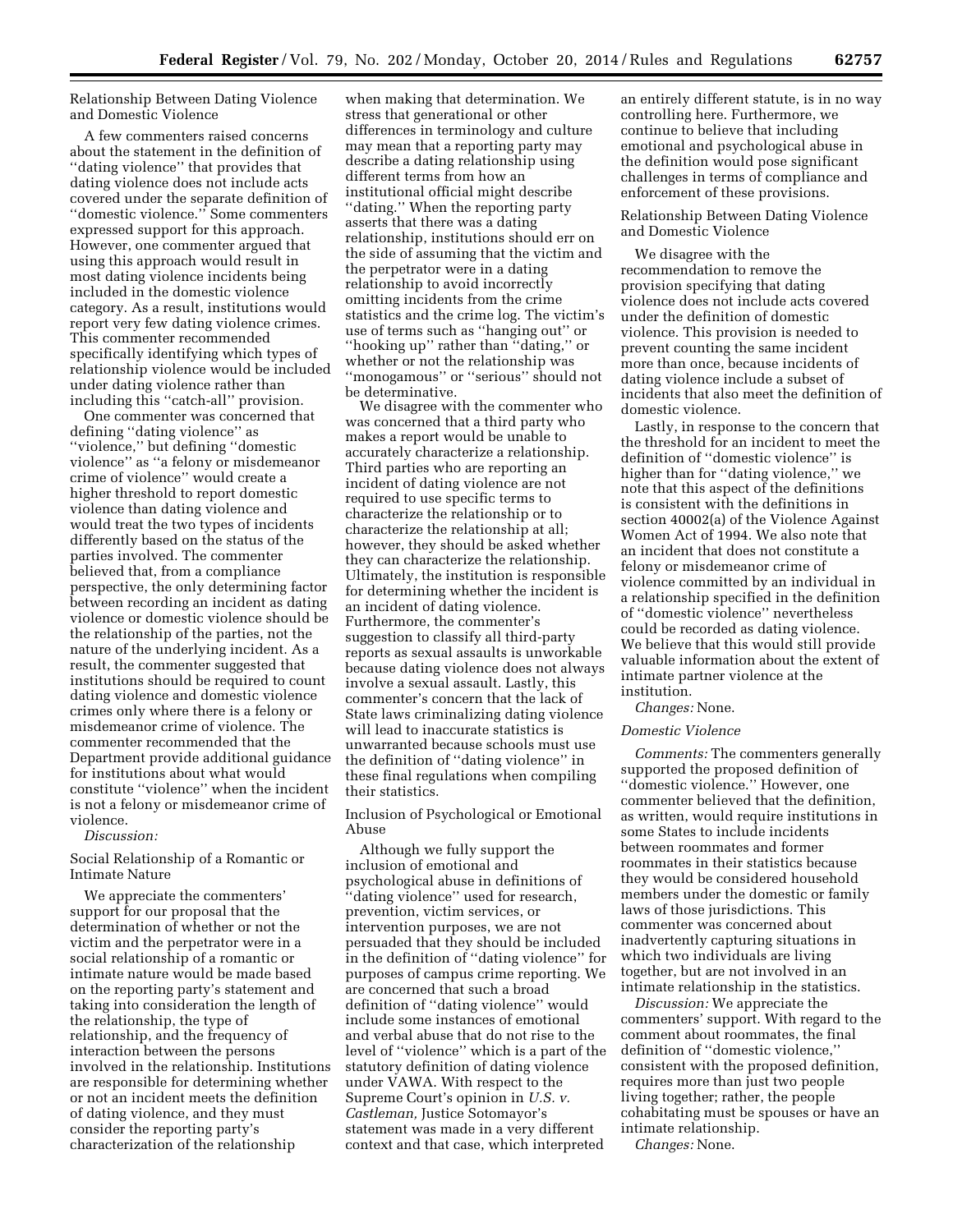## *FBI's UCR Program*

*Comments:* A few commenters expressed support for including this definition, agreeing that it added clarity to the regulations.

*Discussion:* We appreciate the commenters' support. *Changes:* None.

#### *Hate Crime*

*Comments:* A few commenters supported the inclusion of a definition of ''hate crime'' in § 668.46(a) to improve the clarity of these regulations. The commenters also supported the inclusion of gender identity and national origin as categories of bias that would serve as the basis for identifying a hate crime, as discussed under ''Recording hate crimes.''

*Discussion:* We appreciate the commenters' support.

*Changes:* None.

#### *Hierarchy Rule*

*Comments:* The commenters generally supported the inclusion of a definition of the term ''Hierarchy Rule'' in § 668.46(a). One commenter, however, recommended that we clarify in the definition that a case of arson is an exception to the rule that when more than one offense is committed during a single incident, only the most serious offense is counted. The commenter said that arson is always counted.

*Discussion:* We appreciate the commenters' support. The commenter is correct that there is a general exception to the Hierarchy Rule in the Summary Reporting System from the FBI's UCR Program for incidents involving arson. When multiple reportable incidents are committed during the same incident in which there is also arson, institutions must report the most serious criminal offense along with the arson. We have not made the treatment of arson explicit in the definition of ''Hierarchy Rule,'' however, because we believe that it is more appropriate to state the general rule in the definitions section and clarify how arson must be recorded in § 668.46(c)(9), which explains how institutions must apply the Hierarchy Rule. Please see ''Using the FBI's UCR Program and the Hierarchy Rule'' for additional discussion.

*Changes:* None.

## *Programs To Prevent Dating Violence, Domestic Violence, Sexual Assault, and Stalking*

*Comments:* Many commenters strongly supported the proposed definition of ''programs to prevent dating violence, domestic violence, sexual assault, and stalking.'' They believed that the definition would

promote the development of effective prevention programs that focus on changing social norms and campus climates instead of focusing on preventing single incidents of abuse from occurring, and it would promote programs that do not engage in stereotyping or victim blaming. In particular, many commenters expressed support for the language requiring that an institution's programs to prevent dating violence, domestic violence, sexual assault, and stalking be culturally relevant, inclusive of diverse communities and identities, sustainable, responsive to community needs, and informed by research or assessed for value, effectiveness, or outcome.

Other commenters recommended several changes to the definition. Several commenters recommended requiring that an institution's prevention programs be informed by research and assessed for value, effectiveness or outcome, rather than allowing one or the other. One commenter, although agreeing that it is important for programs to be researchbased, stressed the need to identify the source of research and what would qualify as ''research-based.'' This commenter was also concerned that institutions without the funding to support home-grown prevention education staff would use ''check-thebox'' training offered by third party training and education vendors to meet this requirement.

One commenter supported the definition but urged the Department to explicitly require institutions to include programs focused on the lesbian, gay, bisexual, transgender, and queer (LGBTQ) community to meet this requirement. The commenter believed that it is important to name LGBTQ community programs in this definition because evidence suggests that LGBTQ students are frequently targets of sexual violence. Several other commenters stressed that prevention programs need to address the unique barriers faced by some of the communities within an institution's population.

One commenter stated that computerbased prevention programs can be effective, but believed that such training would not satisfy the requirement that prevention training be comprehensive, intentional, and integrated. Another commenter stated that the regulations should specify that a ''one-time'' training does not comply with the definition because a comprehensive prevention framework requires an ongoing prevention strategy, in partnership with local rape crisis centers or State sexual assault coalitions, or both.

One commenter was concerned that the phrases ''culturally relevant'' and ''informed by research or assessed for value, effectiveness, or outcome'' were ambiguous, and that it could cost institutions significant time and resources to develop programs that meet this definition. Several commenters stressed the need for the Department to provide information on best practices and further guidance about effective programs to support institutions in complying with the definition, to help ensure that programming reaches all parts of an institution, and to help minimize burden. Other commenters stated that the definition exceeded the scope of the statute and would be timeconsuming and expensive to implement, especially for small institutions.

*Discussion:* We appreciate the commenters' support, and we believe that this definition is consistent with the statute and will serve as a strong foundation for institutions that are developing primary prevention and awareness programs and ongoing prevention and awareness campaigns, as required under § 668.46(j). We agree with the commenters that these programs should focus on changing the social norms and stereotypes that create conditions in which sexual violence occurs, and that these programs must be tailored to the individual communities that each school serves to ensure that they are culturally relevant and inclusive of, and responsive to, all parts of a school's community. As discussed in the NPRM, this definition is designed to provide that institutions must tailor their programs to their students' and employees' needs (i.e. that the programs must be ''culturally relevant''). We note that these programs include ''ongoing prevention and awareness campaigns,'' which, as defined in  $\S 668.46(j)(2)(iii)$ , requires that programs be sustained over time.

We do not agree with the recommendations to require that these programs be both informed by research and assessed for value and that we set standards for the research or prohibit certain forms of training. During the negotiations, the negotiators discussed the extent to which an institution's prevention programs must be based on research and what types of research would be acceptable. Ultimately, they agreed that ''research'' should be interpreted broadly to include research conducted according to scientific standards as well as assessments for efficacy carried out by institutions and other organizations. There is a relative lack of scientific research showing what makes programs designed to prevent dating violence, domestic violence,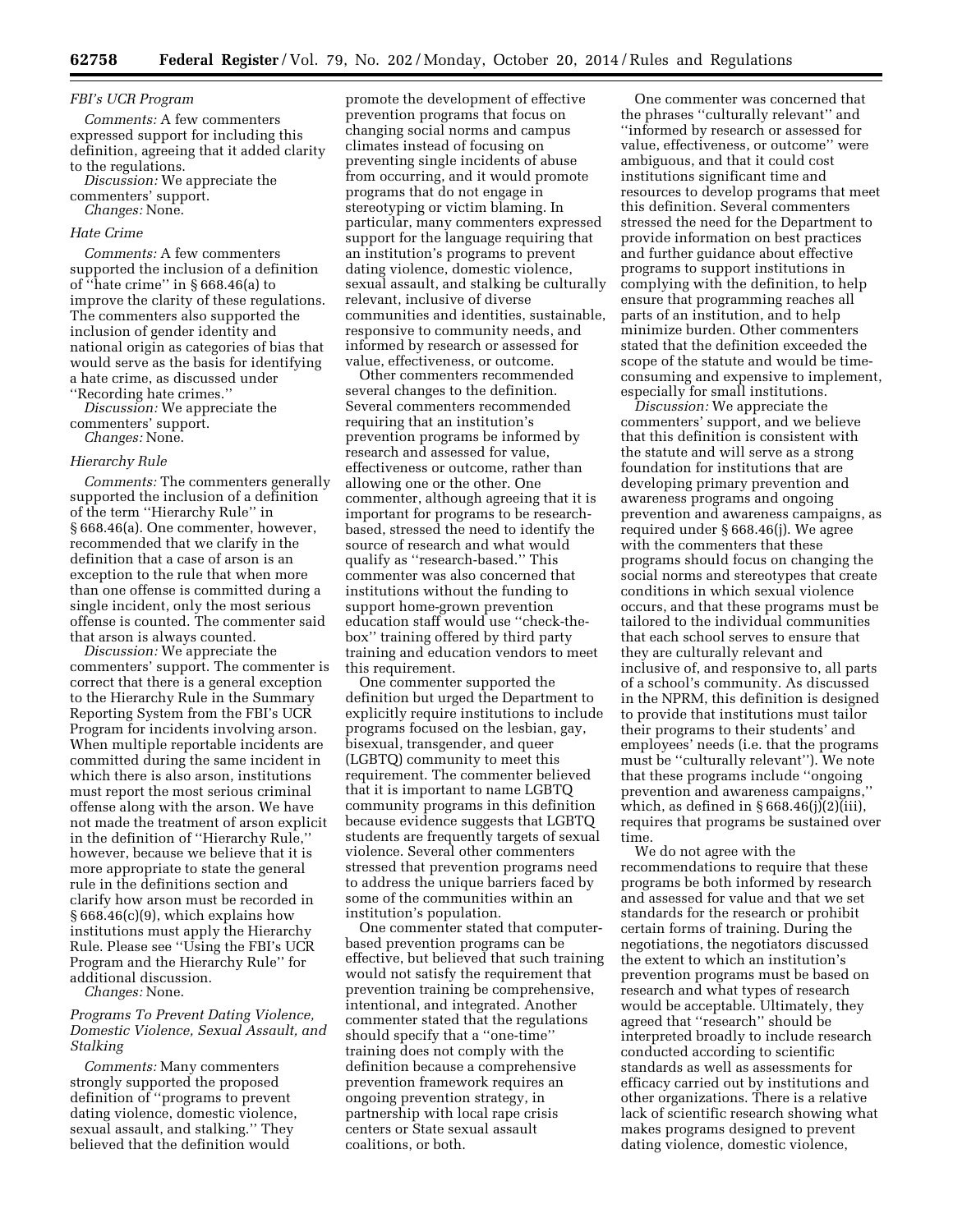sexual assault, and stalking effective. Adopting the limitations suggested by the commenter could significantly limit the types of programs that institutions develop, and could preclude the use of promising practices that have been assessed for value, effectiveness, or outcome but not subjected to a scientific review. We believe that this definition will help to guard against institutions using approaches and strategies that research has proven to be ineffective and that reinforce and perpetuate stereotypes about gender roles and behaviors, among other things.

We do not agree with the recommendations to specify in the definition that these programs must include a component focused on LGBTQ students. We believe that the requirement that institutions consider the needs of their campus communities and be inclusive of diverse communities and identities will ensure that the programs include LGBTQ students, students with disabilities, minority students, and other individuals.

With respect to the comment asking whether computer-based programming could be ''comprehensive, intentional, and integrated'', the statute requires institutions to provide these programs and to describe them in their annual security reports. However, the Department does not have the authority to mandate or prohibit the specific content or mode of delivery for these programs or to endorse certain methods of delivery (such as computer based programs) as long as the program's content meets the definition of ''programs to prevent dating violence, domestic violence, sexual assault, and stalking.'' Similarly, institutions may use third party training vendors so long as the actual programs offered meet the definitions for ''programs to prevent dating violence, domestic violence, sexual assault, and stalking.''

We encourage institutions to draw on the knowledge and experience of local rape crisis centers and State sexual assault coalitions when developing programs. Over time, we hope to share best practices based on research on effective approaches to prevention that institutions may use to inform and tailor their prevention programming.

Although we understand institutions' concerns about the burden associated with developing prevention programs, the statute requires institutions to develop these programs. In terms of providing programs that meet this specific definition, we reiterate that we are committed to providing institutions with guidance where possible to clarify terms such as ''culturally relevant'' and to minimize the additional costs and

burden. As discussed previously under ''General,'' the White House Task Force to Protect Students from Sexual Assault has developed guidance and continues to develop model policies and best practices related to preventing sexual assault and intimate partner violence on college campuses. We expect that these resources will help schools to develop the types of programs that these regulations require, resulting in less burden.

*Changes:* None.

#### *Sexual Assault*

*Comments:* The commenters generally supported our proposal to include this definition in the regulations. They agreed that specifying that, for the purposes of the Clery Act statistics, ''sexual assault'' includes rape, fondling, incest, or statutory rape, as those crimes are defined in the FBI's UCR program, would clarify the regulations and ensure more consistent reporting across institutions.

*Discussion:* We appreciate the commenters' support.

*Changes:* None.

## *Stalking*

*Comments:* The commenters generally supported the proposed definition of ''stalking.'' In particular, many of the commenters supported defining the term ''course of conduct'' broadly to include all of the various forms that stalking can take and the range of devices or tactics that perpetrators use, including electronic means. These commenters also supported the proposed definition of ''reasonable person'' as a reasonable person under similar circumstances and with similar identities to the victim.

One commenter suggested modifying the definition of stalking to include consideration of the extent to which the victim indicates that the stalking has affected them or interfered with their education.

Other commenters raised concerns about the proposed definition. Some commenters believed that the proposed definition was overly broad. One commenter argued that the proposed definition was inconsistent with the description of stalking in 18 U.S.C. 2261A, as amended by VAWA, which prohibits actions committed with a criminal intent to kill, injure, harass, or intimidate. This commenter believed that the final regulations should require that to be included as stalking in the institution's statistics, there had to be a determination that the perpetrator had the intent to cause substantial emotional distress rather than requiring that the course of conduct have the effect of

causing substantial emotional distress. Otherwise, the commenter believed that the proposed definition raised First Amendment concerns by impermissibly restricting individual speech.

Lastly, several commenters expressed concern that the proposed definition of ''substantial emotional distress'' risked minimizing the wide range of responses to stalking and trauma. The commenters believed that institutions would overlook clear incidences of stalking in cases where the victim is not obviously traumatized or is reacting in a way that does not comport with the decision maker's preconceived expectations of what a traumatic reaction should look like. Along these lines, some commenters believed that the definition was too subjective and were concerned that it could make it challenging for institutions to investigate a report of stalking.

*Discussion:* We appreciate the commenters' support for our proposed definition.

The statutory definition of ''stalking'' in section 40002(a) of the Violence Against Women Act of 1994 (which the Clery Act incorporates by reference) does not refer to or support taking into account the extent to which the stalking interfered with the victim's education.

We disagree with the commenters who argued that the definition of stalking is overly broad, and raises First Amendment concerns. Section 304 of VAWA amended section 485(f)(6)(A) of the Clery Act to specify that the term ''stalking'' has the meaning given that term in section 40002(a) of the Violence Against Women Act of 1994. Thus, the HEA is clear that the definition of ''stalking'' in section 40002(a) of the Violence Against Women Act of 1994 should be used for Clery Act purposes *not* the definition in the criminal code (18 U.S.C. § 2261A). Section 40002(a) of the Violence Against Women Act of 1994 defines ''stalking'' to mean ''engaging in a course of conduct directed at a specific person that would cause a reasonable person to fear for his or her safety or the safety of others; or suffer substantial emotional distress.'' In these final regulations, we have defined the statutory phrase ''course of conduct'' broadly to capture the wide range of words, behaviors, and means that perpetrators use to stalk victims, and, as a result, cause their victims to fear for their personal safety or the safety of others or suffer substantial emotional distress. This definition serves as the basis for determining whether an institution is in compliance with the Clery Act and does not govern or limit an individual's speech or behavior under the First Amendment.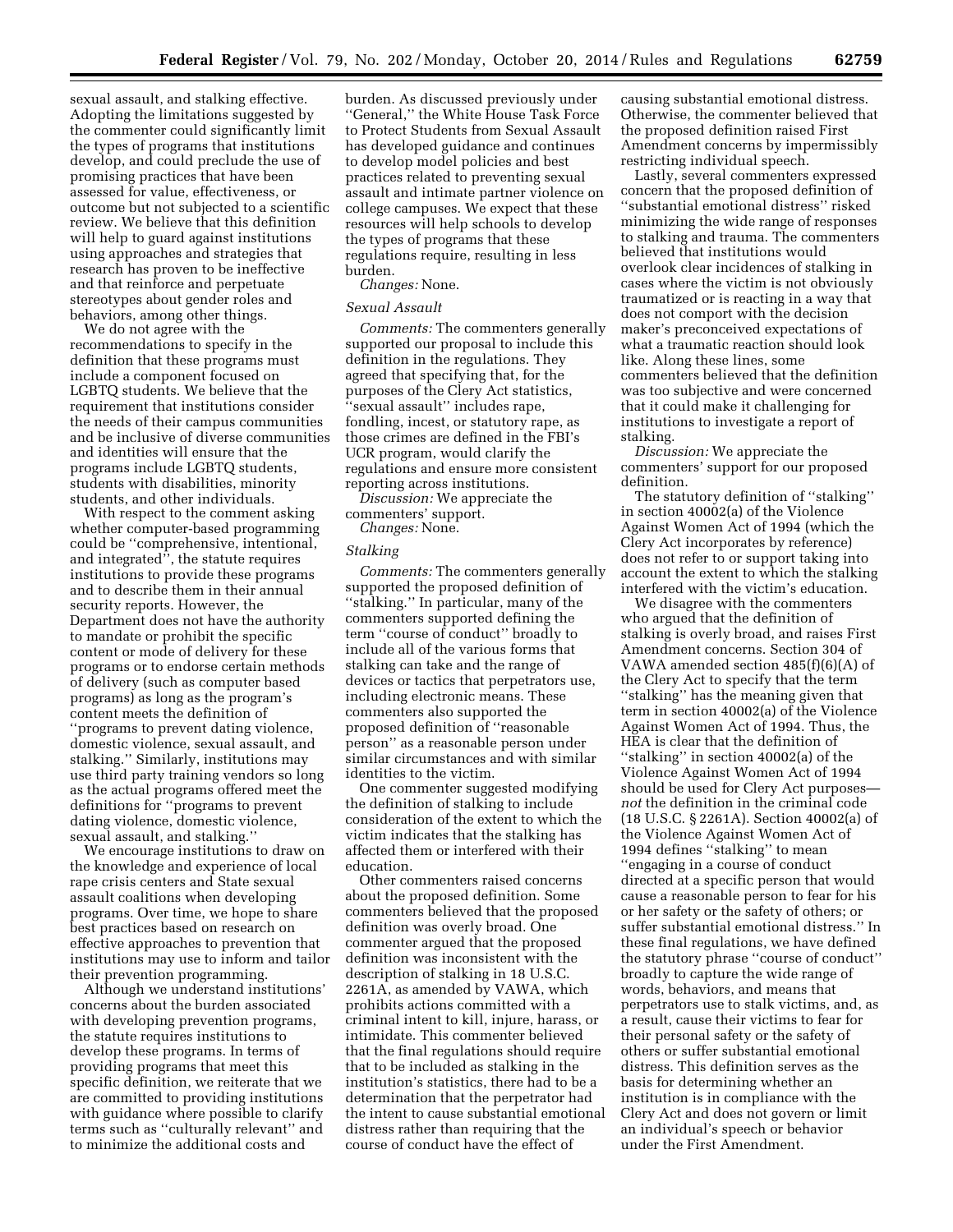We appreciate the commenters' concern that the definition would lead institutions to undercount the number of stalking incidents based on a misunderstanding of the victim's reaction. We encourage institutions to consider the wide range of reactions that a reasonable person might have to stalking. Institutions should not exclude a report of stalking merely because the victim's reaction (or the description of the victim's reaction by a third party) does not match expectations for what substantial emotional distress might look like.

*Changes:* None.

## **Sec. 668.46(b) Annual Security Report**

*Policies Concerning Campus Law Enforcement (§ 668.46(b)(4))* 

*Comments:* The commenters generally supported the proposed changes in § 668.46(b)(4) that would: Clarify the term ''enforcement authority of security personnel;'' require institutions to address in the annual security report any memoranda of understanding (MOU) in place between campus law enforcement and State and local police agencies; and clarify that institutions must have a policy that encourages the reporting of crimes to campus law enforcement when the victim elects to or is unable to report the incident. They believed that these changes would clearly define for students and employees the different campus and local law enforcement agencies and the reporting options based on Clery geography, improve transparency about any relevant MOUs, and empower victims to make their own decisions about whether or not to report an incident.

One commenter requested guidance on the applicability of § 668.46(b)(4) to smaller institutions and institutions without campus law enforcement or campus security personnel.

Several commenters raised concerns about the phrase ''elects to or is unable to make such a report'' in § 668.46(b)(4)(iii). Some believed that the language could be confusing without additional context and could be incorrectly interpreted to include situations in which a victim is unwilling to make a report. These commenters recommended clarifying in the final regulations that ''unable to make such a report'' means physically or mentally incapacitated and does not refer to situations in which someone may be unwilling—i.e., psychologically unable—to report because of fear, coercion, or any other reason. One commenter asked how this provision would apply in situations in which an

institution is subject to mandatory reporting of crimes against children or individuals with certain disabilities occurring on an institution's Clery geography.

Several commenters urged the Department to mandate, or at a minimum, encourage institutions to make clear to students and employees what opportunities exist for making confidential reports for inclusion in the Clery Act statistics, for filing a title IX complaint with the institution, or for obtaining counseling or other services without initiating a title IX investigation by the institution or a criminal investigation. These commenters explained that providing information about the range of options for reporting to campus authorities would empower victims to make informed choices and would foster a climate in which more victims come forward to report. Along these lines, one commenter requested that the Department provide a model or suggestion for a reporting regime that institutions could use to satisfy the confidential reporting provisions in the Clery Act and title IX.

*Discussion:* We appreciate the commenters' support for these provisions. All institutions participating in the title IV, HEA programs, regardless of size or whether or not they have campus law enforcement or security personnel, must address their current policies concerning campus law enforcement in their annual security report. This information will vary significantly in terms of detail, content, and complexity based on the school's particular circumstances. However, all institutions must address each of the elements of this provision. If an institution does not have a policy for one of these elements because, for example, it does not have campus law enforcement staff, the institution must provide this explanation.

With regard to the concerns about the phrase ''elects to or is unable to make such a report,'' we note that the negotiators discussed this issue extensively and ultimately agreed to include the statutory language of "unable to report," in the regulations. The negotiators believed that this language captured both physical and mental incapacitation. The committee did not intend for ''unable to report'' to include situations where a victim is unwilling to report, consistent with the commenter's suggestion. We believe that this language appropriately strikes a balance between empowering victims to make the decision about whether and when to report a crime and encouraging members of the campus community to report crimes of which they are aware.

Additionally, as required under § 668.46(c)(2), all crimes that occurred on or within an institution's Clery geography that are reported to local police or a campus security authority must be included in the institution's statistics, regardless of whether an institution is subject to mandatory reporting of crimes against children or individuals with certain disabilities. The requirement in  $\S 668.46(c)(2)$  is unaffected by  $\S 668.46(b)(4)(iii)$ , which addresses an institution's policies on encouraging others to accurately report crimes.

We agree with the commenters that it is important for institutions to make clear to students and employees how to report crimes confidentially for inclusion in the Clery Act statistics. We note that institutions must address policies and procedures for victims or witnesses to report crimes on a voluntary, confidential basis for inclusion in the annual disclosure of crime statistics. The Clery Act does not require institutions to include in their annual security report procedures for filing a title IX complaint with the institution or how to obtain counseling or other services without initiating a title IX investigation by the institution or a criminal investigation. The White House Task Force to Protect Students from Sexual Assault has developed some materials to support institutions in complying with the requirements under the Clery Act and title IX, and we intend to provide additional guidance in the *Handbook for Campus Safety and Security Reporting. Changes:* None.

*Procedures Victims Should Follow If a Crime of Dating Violence, Domestic Violence, Sexual Assault, or Stalking Has Occurred (§ 668.46(b)(11)(ii))* 

*Comments:* The commenters expressed support for the requirement that institutions inform victims of dating violence, domestic violence, sexual assault, or stalking of: The importance of preserving evidence that may assist in proving that the alleged criminal offense occurred or may be helpful in obtaining a protection order; their options and how to notify law enforcement authorities; and their option to decline to notify those authorities. The commenters believed that providing this information would dramatically improve the clarity and accessibility of criminal reporting processes for students and employees, and they strongly urged the Department to retain these provisions.

Some commenters suggested expanding these provisions to require institutions to provide additional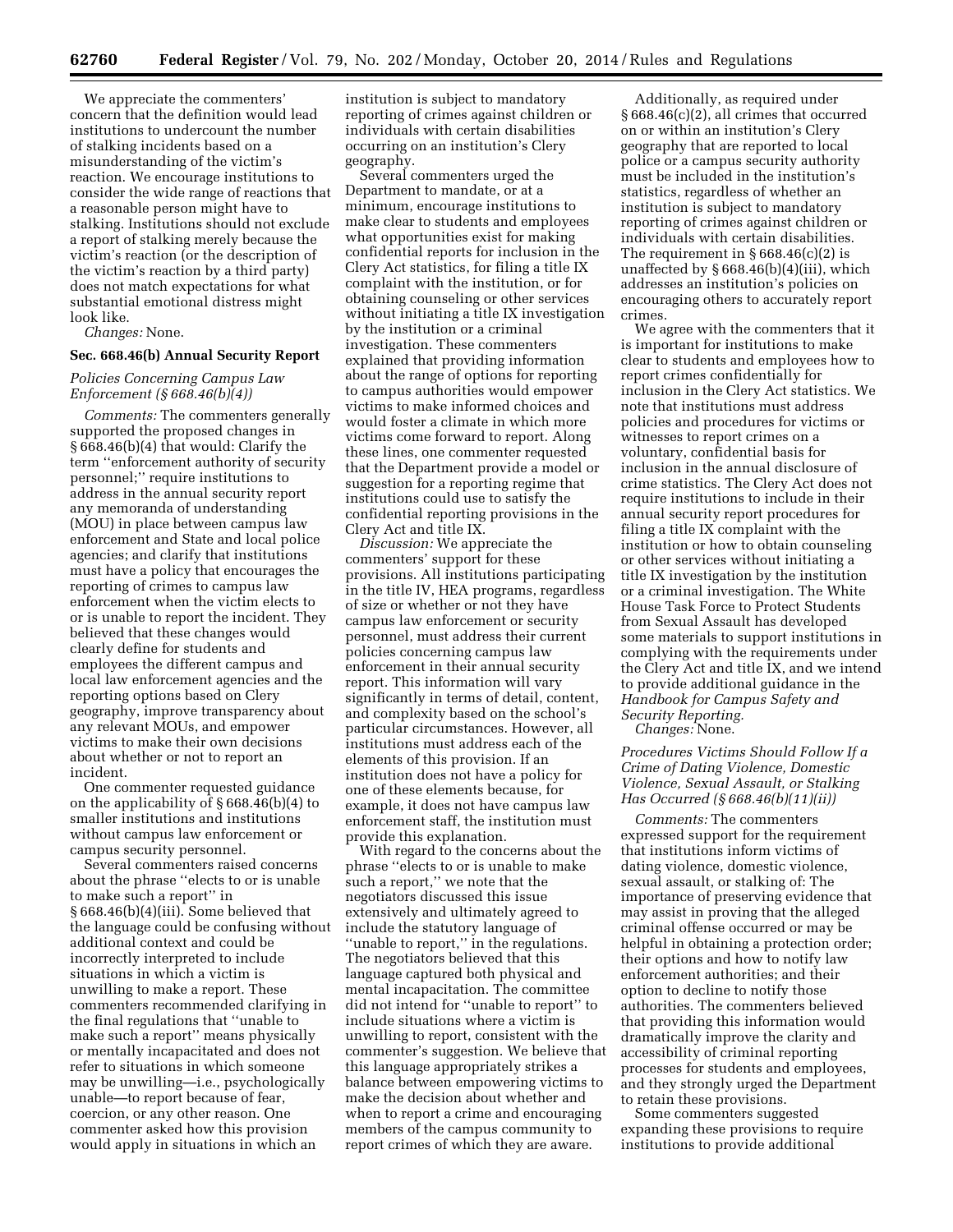information to victims. One commenter recommended requiring institutions to include information about where to obtain a forensic examination at no cost when explaining the importance of preserving evidence. The commenter further recommended requiring institutions to inform victims that completing a forensic examination does not require someone to subsequently file a police report.

Another commenter recommended revising  $§ 668.46(b)(11)(ii)(C)$  to also require institutions to inform victims of how to request institutional protective measures and pursue disciplinary sanctions against the accused, including filing a title IX complaint with the institution.

One commenter recommended requiring institutions to go beyond assisting a victim in notifying law enforcement and to also help them while they are working with prosecutors and others in the criminal justice system by allowing flexible scheduling for completing papers and exams and by providing transportation, leaves of absence, or other supports.

Another commenter recommended modifying § 668.46(b)(11)(ii)(D) to further require institutions to disclose the definitions of dating violence, domestic violence, sexual assault, stalking, and consent that would apply if a victim wished to obtain orders of protection, ''no-contact'' orders, restraining orders, or similar lawful orders issued by a criminal, civil, or tribal court or by the institution.

Finally, one commenter was unsure about how institutions should implement § 668.46(b)(11)(ii)(C)(*3*) which would require institutions to explain to victims that they can decide not to notify law enforcement authorities, including on-campus and local police. The commenter was particularly concerned about how this would be applied in States with mandatory reporting requirements.

*Discussion:* We appreciate the commenters' support. We believe that the requirement that institutions provide this information will improve the clarity and accessibility of criminal reporting processes for students and employees.

Institutions must provide information to victims about the importance of preserving evidence that may assist in proving that the alleged criminal offense occurred or that may be helpful in obtaining a protection order. The statute does not require institutions to provide information specifically about where to obtain forensic examinations; however, we urge institutions to provide this information when stressing the

importance of preserving evidence. We encourage institutions to make clear in their annual security report that completing a forensic examination would not require someone to file a police report. While some victims may wish to file a police report immediately after a sexual assault, others may wish to file a report later or to never file a police report. Regardless, institutions may wish to advise students that having a forensic examination would help preserve evidence in the case that the victim changes their mind about how to proceed. For further discussion on forensic evidence please see ''Services for victims of dating violence, domestic violence, sexual assault, or stalking''.

With regard to the recommendation to modify  $\S 668.46(b)(11)(ii)(C)$  to require institutions to inform victims of how to request institutional protective measures, we note that this provision is intended to ensure that victims understand that they can choose whether or not to notify appropriate law enforcement authorities, and that if they choose to notify those authorities, campus authorities will help them to do so. We do not believe that information about how to request institutional protective measures belongs in this provision. However, an institution must provide victims of dating violence, domestic violence, sexual assault, and stalking with written notification that it will make accommodations and provide protective measures for the victim if requested and reasonably available under  $\S 668.46(b)(11)(v)$ . As part of this notification, an institution must inform victims of how to request those accommodations or protective measures. Additionally, under § 668.46(b)(11)(vi) and (k), an institution must include information about its disciplinary procedures for allegations of dating violence, domestic violence, sexual assault, and stalking in its annual security report. We agree with the commenter that this statement should include information for how to file a disciplinary complaint, and we have modified  $\S 668.46(k)(1)(i)$  to make this clear.

We believe that the provisions in § 668.46(b)(11)(ii) and (v) adequately address the commenter's concern about providing institutional supports for victims who opt to file a criminal complaint after dating violence, domestic violence, sexual assault, or stalking. In particular, institutions must provide accommodations related to the victim's academic, living, transportation, and working situation if the victim requests those accommodations and if they are reasonably available. Institutions may

provide additional accommodations. We strongly encourage institutions to provide these types of accommodations to support students while they are involved with the criminal justice system, and we encourage them to work with victims to identify the best ways to manage those accommodations.

We disagree with the recommendation to require institutions to provide the definitions of dating violence, domestic violence, sexual assault, stalking, and consent that would apply for someone to obtain a protection order or similar order from a court or the institution. This provision is intended to ensure that individuals understand what an institution's responsibilities are for enforcing these types of orders. Jurisdictions vary widely in the standards that they use when issuing a protection order or similar order, and it would not be reasonable to expect an institution to identify all of these possible standards in its annual security report. Institutions must provide the definitions of dating violence, domestic violence, sexual assault, and stalking, as defined in § 668.46(a), as well as the definitions of dating violence, domestic violence, sexual assault, stalking, and consent (in reference to sexual activity) in their jurisdiction in their annual security report. We believe that it will be clear in the annual security report what definitions would apply if an institution is asked to issue a protection order or similar order and that additional clarification in  $§ 668.46(b)(11)(ii)(D)$  is not needed.

Lastly, these regulations require institutions to explain in their annual security report a victim's options for involving law enforcement and campus authorities after dating violence, domestic violence, sexual assault, or stalking has occurred, including the options to notify proper law enforcement authorities, to be assisted by campus authorities in notifying law enforcement authorities, and to decline to notify law enforcement authorities. This requirement does not conflict with an institution's obligation to comply with mandatory reporting laws because the regulatory requirement relates only to the victim's right not to report, not to the possible legal obligation on the institution to report.

As discussed previously under ''Policies concerning campus law enforcement,'' institutions must describe any policies or procedures in place for voluntary, confidential reporting of crimes for inclusion in the institution's Clery Act statistics. Although this requirement applies only to Clery Act crimes, institutions may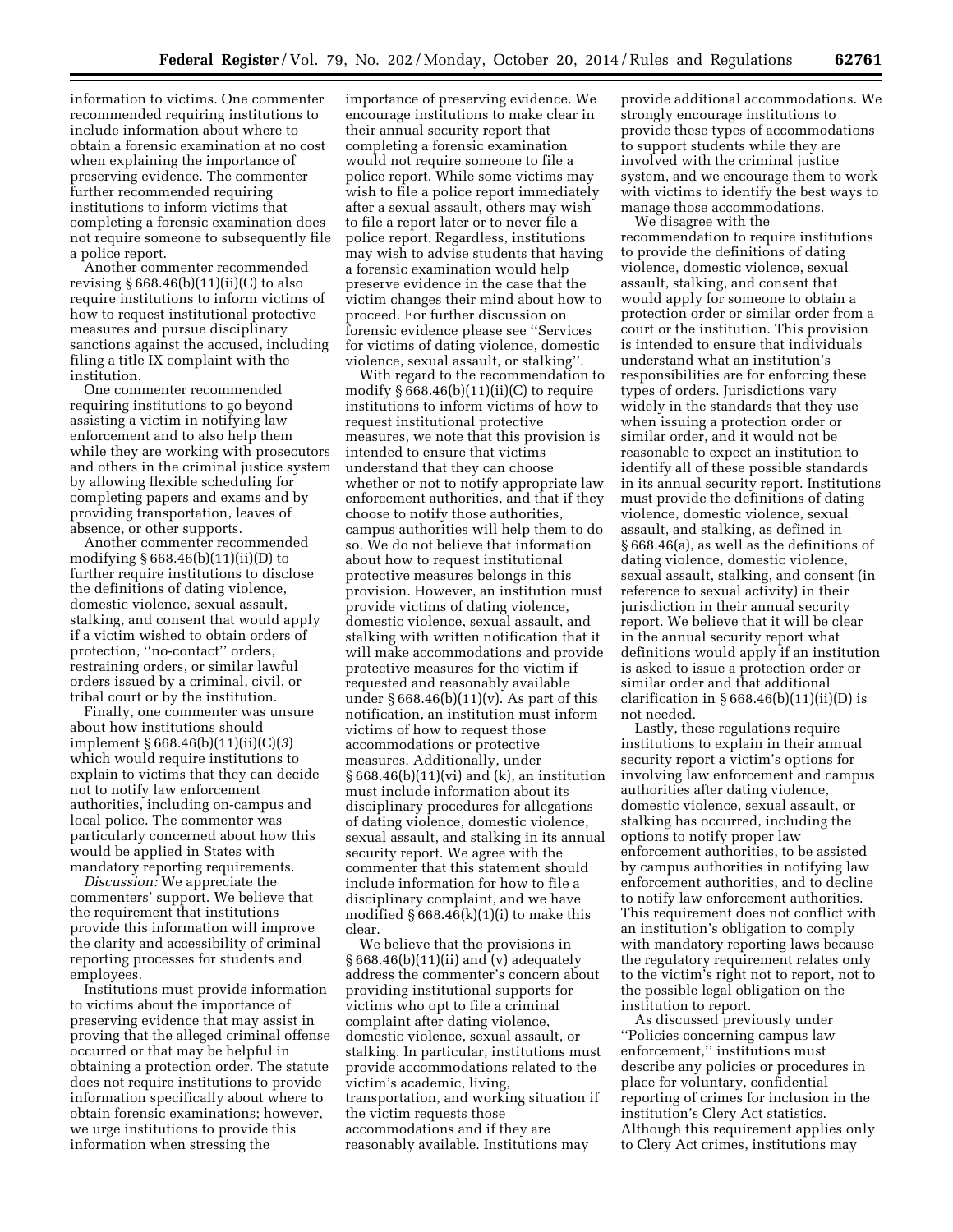wish to reiterate or reference their policies and procedures that are specific to dating violence, domestic violence, sexual assault, and stalking to ensure that victims are aware of where they can go to report any crime confidentially.

*Changes:* We have revised § 668.46(k)(1)(i) to make it explicit that institutions must also provide information in the annual security report on how to file a disciplinary complaint.

## *Protecting Victim Confidentiality (§ 668.46(b)(11)(iii))*

*Comments:* The commenters generally supported requiring institutions to address, in their annual security report, how they will protect the confidentiality of victims and other necessary parties when completing publicly available recordkeeping requirements or providing accommodations or protective measures to the victim. These commenters asserted that protecting victim confidentiality is critical to efforts to support a campus climate in which victims feel safe coming forward. Additionally, several commenters expressed support for incorporating the definition of ''personally identifying information'' in section 40002(a)(20) of the Violence Against Women Act of 1994 in these regulations.

Several commenters, however, raised some concerns and questions about this requirement. Some commenters believed that the Department should limit institutions' discretion in determining whether maintaining a victim's confidentiality would impair the ability of the institution to provide accommodations or protective measures. These commenters believed that institutions should have to obtain the informed, written, and reasonably time-limited consent of the victim before sharing personally identifiable information that they believe to be necessary to provide the accommodation or protective measures or, at a minimum, notify the victim when it determines that the disclosure of that information is needed.

A few commenters noted that it can be very difficult to provide a victim with total confidentiality. One commenter asserted that, in some cases, merely including the location of a rape, for instance, as part of a timely warning, can inadvertently identify the victim. Another commenter noted that some institutions, particularly those with very small populations or very limited numbers of reportable crimes, might not be able to achieve the goals of the Clery Act without disclosing the victim's identity. The commenters requested guidance on how to implement the

proposed requirements in these circumstances, when it might be impossible to fully protect confidentiality.

*Discussion:* We appreciate the commenters' support. We believe that this provision makes it clear that institutions must protect a victim's confidentiality while also recognizing that, in some cases, an institution may need to disclose some information about a victim to a third party to provide necessary accommodations or protective measures. Institutions may disclose only information that is necessary to provide the accommodations or protective measures and should carefully consider who may have access to this information to minimize the risk to a victim's confidentiality. We are not requiring institutions to obtain written consent from a victim before providing accommodations or protective measures, because we do not want to limit an institution's ability to act quickly to protect a victim's safety. However, we strongly encourage institutions to inform victims before sharing personally identifiable information about the victim that the institution believes is necessary to provide an accommodation or protective measure.

As discussed under ''Timely warnings,'' we recognize that in some cases, an institution may need to release information that may lead to the identification of the victim. We stress that institutions must balance the need to provide information to the campus community while also protecting the confidentiality of the victim to the maximum extent possible.

*Change:* None.

## *Services for Victims of Dating Violence, Domestic Violence, Sexual Assault, or Stalking (§ 668.46(b)(11)(iv))*

*Comments:* The commenters expressed support for the proposed provision requiring institutions to provide victims of dating violence, domestic violence, sexual assault, and stalking with information about available services and assistance both on campus and in the community that could be helpful and informative. In particular, several commenters supported the requirement that institutions provide victims with information about visa and immigration services. Some of the commenters recommended also requiring institutions to provide student victims with financial aid information, noting that this can be critical to a student's persistence in higher education.

*Discussion:* We appreciate the commenters' support. We also agree that

it is critical for schools to provide student victims with financial aidrelated services and information, such as information about how to apply for a leave of absence or about options for addressing concerns about loan repayment terms and conditions and are revising the regulations accordingly. An institution must address in its annual security report what services are available. This notification should provide information about how a student or employee can access these services or request information, such as providing a contact person whom student victims may contact to understand their options with regard to financial aid.

We also note that information about health services that are available on campus and in the community would include information about the presence of, and services provided by, forensic nurses, if available. We recommend that institutions provide information to victims about forensic nurses who may be available to conduct a forensic examination, but we also suggest that they inform victims that having a forensic examination does not require them to subsequently file a police report. Including this information will improve the likelihood that victims will take steps to have evidence preserved in case they file criminal charges or request a protection order.

Additionally, we encourage institutions to reach out to organizations that assist victims of dating violence, domestic violence, sexual assault, and stalking, such as local rape crisis centers and State and territorial coalitions against domestic and sexual violence, when developing this part of the annual security report. These types of organizations might provide resources and services to victims that can complement or supplement the services available on campus.

*Changes:* We have added ''student financial aid'' to the list of services about which institutions must alert victims.

## *Accommodations and Protective Measures for Victims of Dating Violence, Domestic Violence, Sexual Assault, or Stalking (§ 668.46(b)(11)(v))*

*Comments:* The commenters strongly supported proposed  $\S 668.46(b)(11)(v)$ , which would require institutions to specify in their annual security reports that they will provide written notification to victims of dating violence, domestic violence, sexual assault, or stalking of accommodations available to them and that the institution will provide those accommodations if requested by the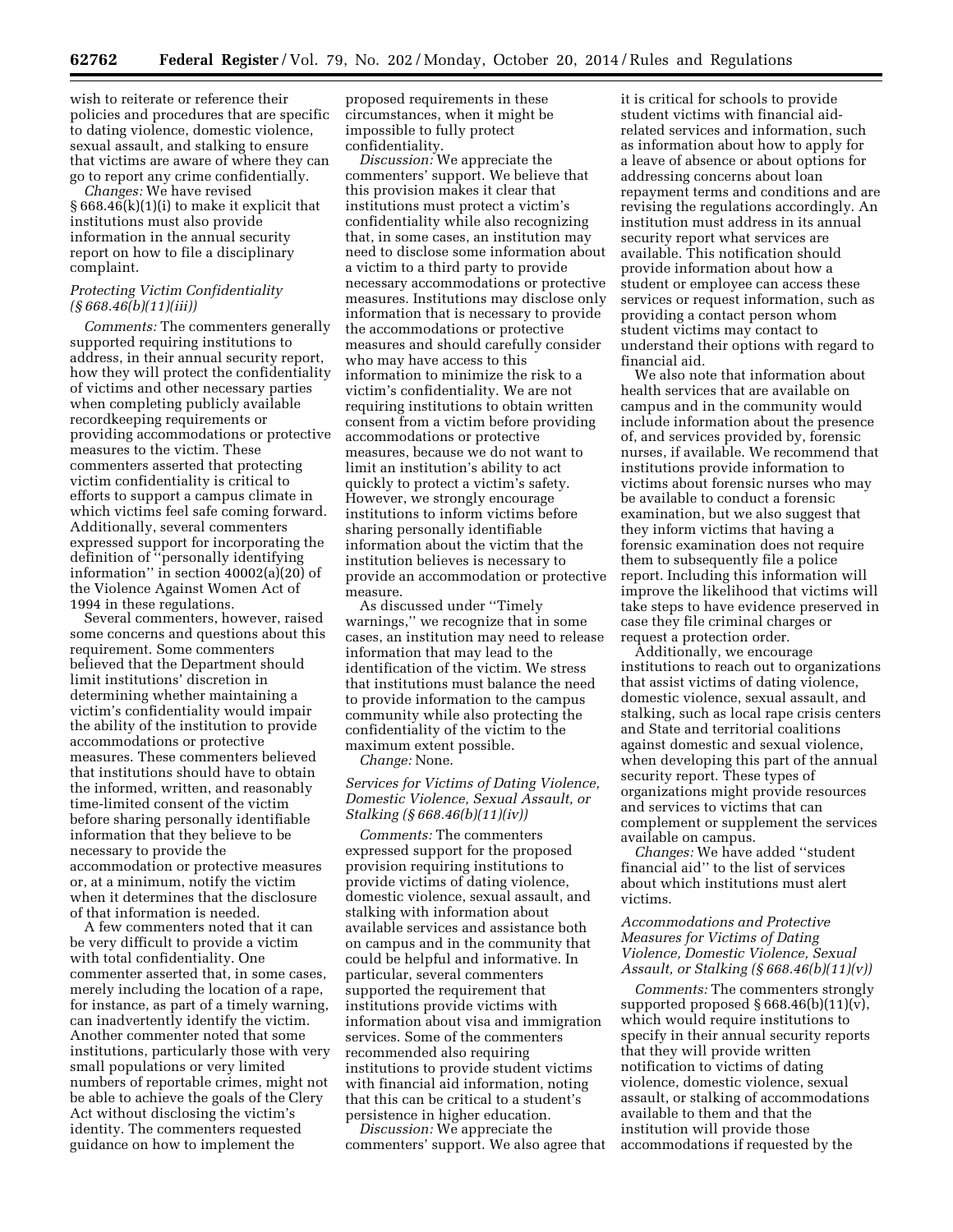victim, regardless of whether the victim chooses to report the crime to the campus public safety office or to local law enforcement. The commenters stated that these accommodations are critical for supporting victims and for reducing barriers that can lead victims to drop out of school or leave a job.

Some of the commenters recommended strengthening this provision by requiring institutions to also disclose the process the victim should use to request accommodations. One commenter asked for guidance about what schools could require from a student who requests accommodations and whether it would be appropriate to expect that the student will disclose sufficient information to determine the potential nature of the crime and whether or not the student has sought support, such as counseling, elsewhere. Other commenters requested additional guidance around the meaning of ''options for'' accommodations and what would be considered ''reasonably available.'' Additionally, some commenters noted that institutions could offer accommodations other than those listed in the regulations.

*Discussion:* We appreciate the commenters' support. We agree that the proposed regulations did not make it sufficiently clear that, in notifying victims of dating violence, domestic violence, sexual assault, and stalking that they may request accommodations, institutions must specify how to request those accommodations. We have clarified the regulations to provide that institutions must explain how to request accommodations and protective measures. In complying with this requirement, we expect institutions to include the name and contact information for the individual or office that would be responsible for handling these requests so that victims have easy access to this information.

We note that institutions must provide victims with written notification of their option to request changes in their academic, living, transportation, and working situations, and they must provide any accommodations or protective measures that are reasonably available once the student has requested them, regardless of whether the student has requested or received help from others or whether the student provides detailed information about the crime. An accommodation or protective measure for a victim must be reasonably available, and what is ''reasonably available'' must be determined on a case-by-case basis. Institutions are expected to make reasonable efforts to provide acceptable accommodations or

protective measures, but if a change of living or academic situation or protective measure requested by a victim is unreasonable, an institution is not required to make the change or provide the protective measure. However, institutions are not required to list all examples of acceptable accommodations or protective measures in the annual security report.

We stress that institutions may provide information about accommodations or protective measures beyond those included in these final regulations.

*Changes:* We have revised  $§ 668.46(b)(11)(v)$  to specify that an institution must notify victims of dating violence, domestic violence, sexual assault, and stalking of how to request changes to academic, living, transportation, and working situations and how to request protective measures.

## *Written Explanation of Rights and Options (§ 668.46(b)(11)(vii))*

*Comments:* Several commenters supported providing victims of dating violence, domestic violence, sexual assault, or stalking with written notification of their rights and options. A few other commenters made suggestions for modifying or strengthening this provision. One commenter suggested specifying in the regulations that institutions may meet their obligations by providing a victim with a copy of the annual security report, noting that the annual security report contains all of the information required to be in the written notification. Another commenter believed that this written notification should be provided to all students each year, not just to those who are victims of dating violence, domestic violence, sexual assault, or stalking, and that the notification should be posted on line. The commenter opined that highlighting victims' rights could help to educate the campus community and suggested that it could also serve as a deterrent to potential assailants by reminding them of the possibility of institutional sanctions and criminal prosecution. Lastly, one commenter recommended requiring institutions to provide students and employees who are accused of perpetrating dating violence, domestic violence, sexual assault, or stalking with clear, detailed information about their rights and options, particularly with regard to institutional disciplinary procedures.

*Discussion:* We appreciate the commenters' support for this provision.

We disagree with the commenter who suggested that institutions should be considered in compliance with this

provision if they provide a victim with a copy of the annual security report. Institutions must distribute the annual security report to all enrolled students and current employees and to all prospective students and employees. However, the annual security report contains a great deal of information beyond an institution's campus sexual assault policies. We believe that Congress intended for institutions to provide a specific document to individuals who report that they were victims of dating violence, domestic violence, sexual assault, or stalking with information that they would specifically want or need to know. This targeted information would be more helpful and supportive for victims than directing them to the longer, broader annual security report. For the general campus community, the statute requires institutions to distribute their annual security report. The statute does not support requiring institutions to provide the more personalized written explanation to the general campus community, although an institution may choose to make this information widely available. The different types of information the statute requires institutions to provide strikes an appropriate balance between ensuring that victims have relevant information when they are most likely to need it and ensuring that the campus community has general access to information.

As discussed under ''Availability of Annual Security Report and Statistics,'' we do not have the authority to require institutions to publish their annual security reports online. However, we encourage institutions to do so in order to make the annual security reports as accessible to students, employees, and prospective students and employees as possible.

We agree that it is critical for individuals who are accused of committing dating violence, domestic violence, sexual assault, or stalking to be informed of their rights and options, particularly as they relate to the institution's disciplinary policies. Additionally, we note that responding to these sorts of allegations, whether in the criminal justice system or in an institution's disciplinary procedures will likely be very stressful for the accused as well as the accuser. Therefore, institutions should consider providing the accused with information about existing counseling, health, mental health, legal assistance, and financial aid services both within the institution and in the community. Although we encourage institutions to provide written notification of this sort to an accused student or employee, the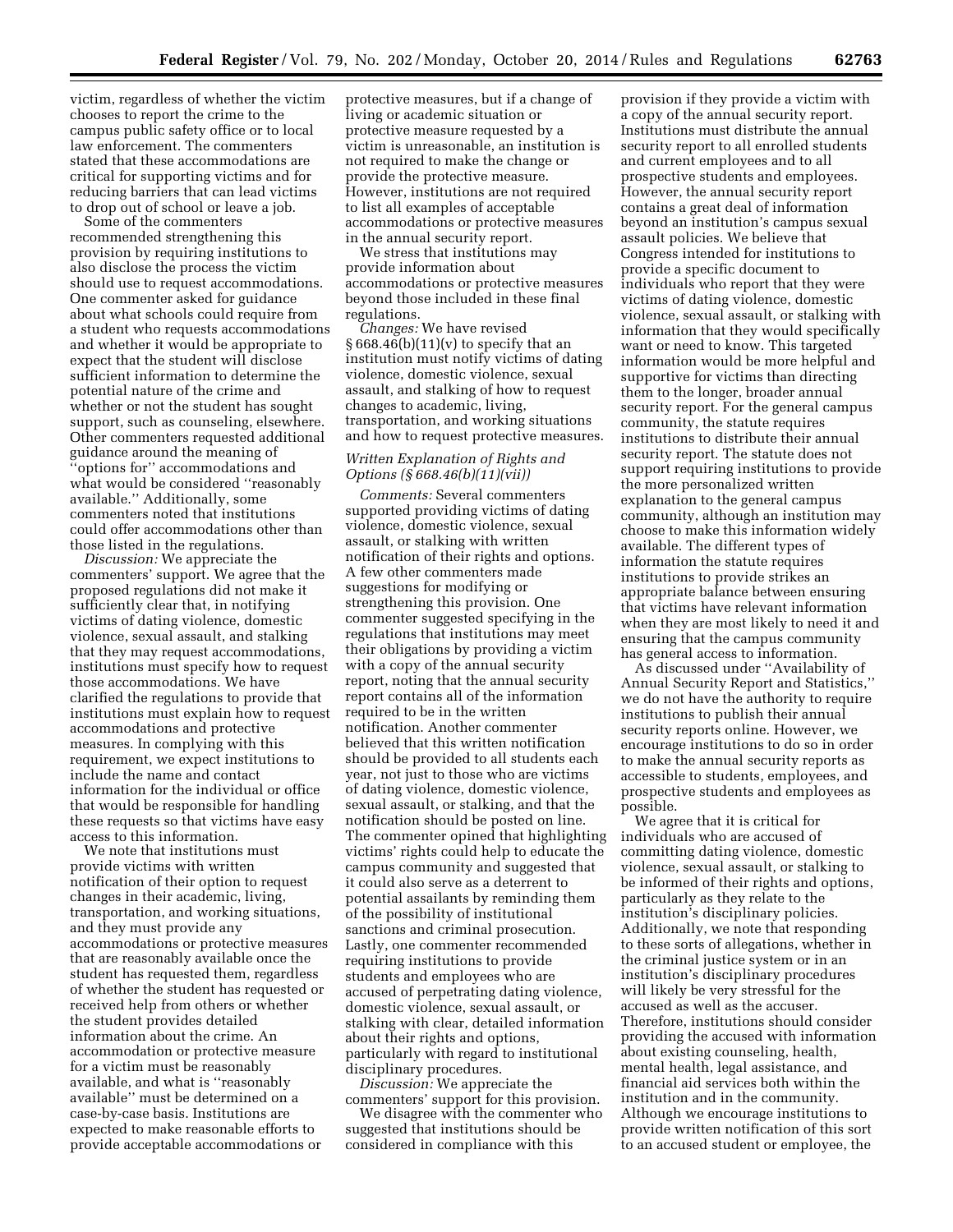statute does not refer to or support requiring it.

*Changes:* None.

## *Other Comments Pertaining to Campus Sexual Assault Policies*

*Comments:* One commenter recommended requiring institutions to specify in their annual security reports that victims of sexual assault will not be charged with misconduct related to drugs or alcohol. The commenter explained that since drugs and alcohol render an individual incapable of consenting to a sexual activity, to the extent that an institution has such a policy, students and employees would benefit from having this explicitly stated in the annual security report.

*Discussion:* We agree with the commenter that it would be helpful for victims to know an institution's policies for handling charges of misconduct that are related to drugs or alcohol in the case of a sexual assault, particularly because some victims may not seek support or report a sexual assault out of fear that they may be subjected to a campus disciplinary proceeding for breaking an institution's code of conduct related to drug and alcohol use. We encourage institutions to consider whether their disciplinary policies could have a chilling effect on students' reporting of sexual assault or participating as witnesses where drugs or alcohol are involved, and to make their policies in this area clear in the annual security report or through other communications with the campus community about their sexual assaultrelated polices. However, although we encourage institutions to include this information in their annual security reports, the statute does not refer to or require it.

*Changes:* None.

## **Sec. 668.46(c) Crime Statistics**

## *Crimes That Must Be Reported and Disclosed (§ 668.46(c)(1))*

*Comments:* The commenters overwhelmingly supported including the requirement for the reporting and disclosure of statistics for dating violence, domestic violence, and stalking, explaining that the enhanced statistics would elevate the seriousness of these behaviors and would provide important information about the extent of these incidents on campuses for students, faculty, prospective students and their parents, community members, researchers, and school administrators. However, a few commenters raised concerns about how these new requirements would be implemented. One commenter expressed concern

about including dating violence as a reportable crime when it is only so designated in one State. This commenter believed that including these ''incidents'' instead of reporting behaviors that are ''crimes'' under criminal statutes dilutes the purpose of the Clery Act.

We received several comments in response to our question about whether the proposed regulations should be modified to capture information about the relationship between a perpetrator and a victim for some or all of the Clery Act crimes. Some of the commenters urged the Department to maintain the approach in the proposed regulations, which would not capture detail about the relationship between a perpetrator and a victim. These commenters believed that this approach protects a victim's right to privacy and the victim's right to choose how much detail to include when reporting a crime; would make it simpler for institutions to comply with the regulations; and would provide clear, easy-to-understand data for students, families, and staff. Other commenters, however, recommended that the Department require institutions to report and disclose the relationship between the offender and the victim. They believed that this detail would provide a more complete picture of the nature of crime on college campuses and help institutions craft the most appropriate response and target their prevention resources effectively.

We also received several comments about our proposal to replace the existing list of forcible and nonforcible sex offenses with rape, fondling, incest, and statutory rape to more closely align with the FBI's updated definitions and terminology. Numerous commenters strongly supported using the definition of ''rape'' in the FBI's Summary Reporting System (SRS) because they believed that it is more inclusive of the range of behaviors and circumstances that constitute rape. Other commenters disagreed with the proposal, arguing that defining sex or intimate touching without advance ''consent'' as ''sexual assault'' when it would otherwise not be defined as such under State law would go beyond the Department's authority. Additionally, some commenters requested additional clarification about what types of incidents would be considered rape or sexual assault and which would not.

One commenter recommended that we replace the term ''fondling'' with the term "molestation," arguing that this term more accurately portrays the gravity of the crime and the seriousness of such an allegation.

Lastly, one commenter recommended combining ''incest'' and ''statutory rape'' into a single category for the Clery Act statistics, opining that the disaggregation of these statistics could create confusion about the statistics and that these two crimes are rare on college campuses.

*Discussion:* We appreciate the commenters' support. In response to the commenters who were concerned that these regulations would require institutions to maintain statistics on incidents that may not be considered ''crimes'' in many jurisdictions, we note that the statistical categories are required by section 485(f)(1)(F)(iii) of the Clery Act. Further, the HEA specifies that ''dating violence,'' "domestic violence," "sexual assault," and ''stalking'' are to be defined in accordance with section 40002(a) of the Violence Against Women Act of 1994. Although we recognize that these incidents may not be considered crimes in all jurisdictions, we have designated them as ''crimes'' for the purposes of the Clery Act. We believe that this makes it clear that all incidents that meet the definitions in § 668.46(a) must be recorded in an institution's statistics, whether or not they are crimes in the institution's jurisdiction.

Although we believe that capturing data about the relationship between a victim and a perpetrator in the statistics could be valuable, we are not including this requirement in the final regulations given the lack of support for, and controversy around, this issue that was voiced during the negotiations and the divergent views of the commenters. However, we note that institutions may choose to provide additional context for the crimes that are included in their statistics, so long as they do not disclose names or personally identifying information about a victim. Providing this additional context could provide a fuller picture of the crimes involving individuals who are in a relationship to anyone interested in such data. In particular, as discussed under ''Recording stalking,'' providing narrative information related to statistics for stalking may be valuable.

We appreciate the commenters' support for our proposal to use the FBI's updated definition of ''rape'' under the SRS. With respect to the comments objecting to specific aspects of the FBI's definitions, section  $485(f)(6)(A)(v)$  of the Clery Act specifies that sex offenses are to be reported in accordance with the FBI's UCR program, which these regulations reflect. With respect to the commenters who requested additional clarification on the types of incidents that would constitute ''rape'' or a ''sex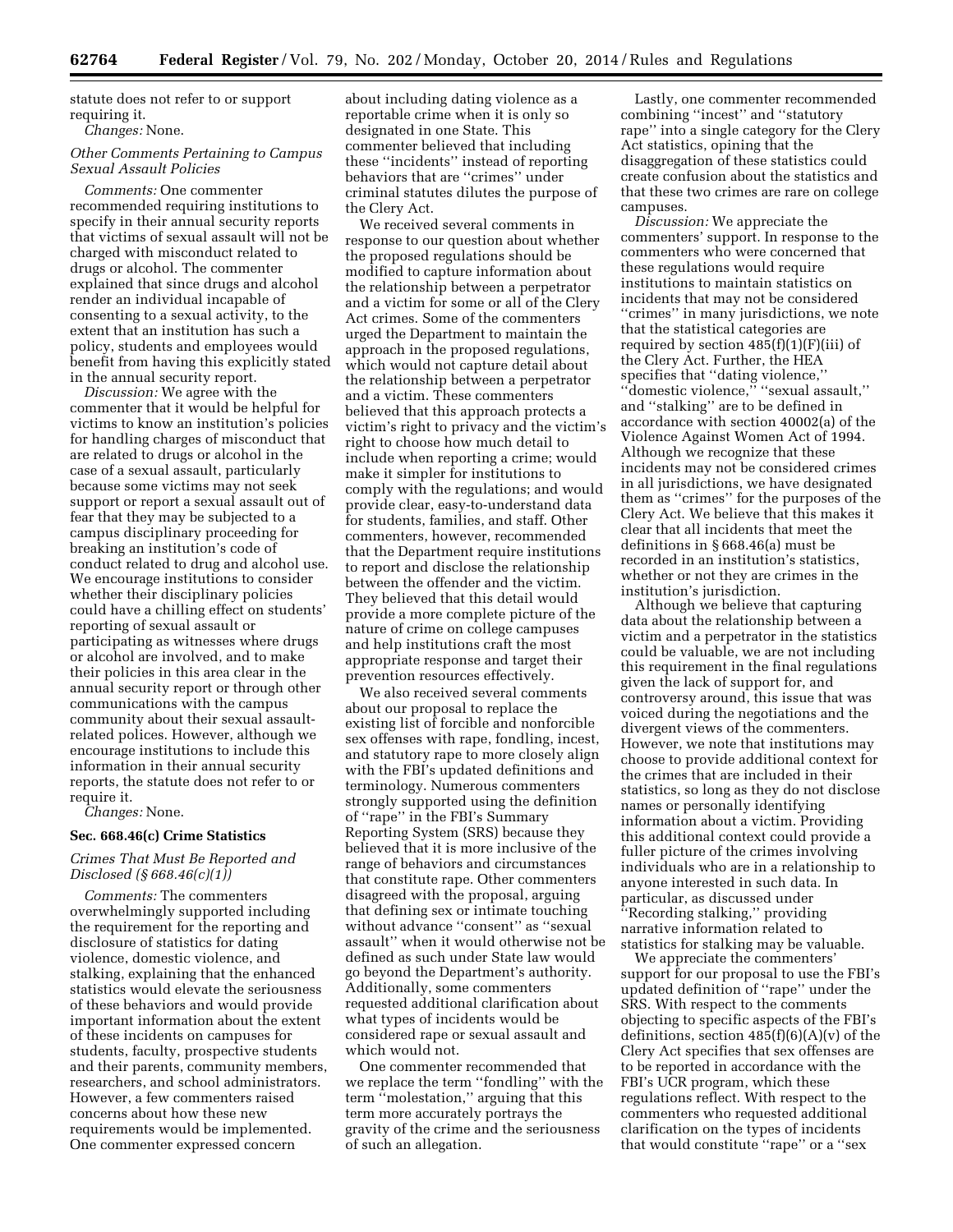offense'' we refer to the definitions of these terms in Appendix A.

Although not raised by the commenters, we have made a slight modification to the regulations in  $§ 668.46(c)(1)(ii)$  to clarify that, consistent with section 485(f)(1)(i)(IX) of the HEA, institutions must report arrests *and referrals* for disciplinary action for liquor law violations, drug law violations, and illegal weapons possession.

*Changes:* We have revised § 668.46(c)(1)(ii) to require institutions to report statistics for referrals (in addition to arrests) for disciplinary action for liquor law violations, drug law violations, and illegal weapons possession.

## *All Reported Crimes Must Be Recorded (§ 668.46(c)(2))*

*Comments:* We received a few comments on our proposal that all crimes reported to a campus security authority be included in an institution's crime statistics. One commenter recommended that the Department specify that an institution may withhold, or subsequently remove, a reported crime from its crime statistics if it finds that the report is false or baseless (that is, ''unfounded'').

Another commenter requested clarification about whether third-party reports that are provided anonymously and that cannot be confirmed should be included in an institution's statistics. The commenter was concerned that requiring these reports could give rise to unsubstantiated accusations from those who do not identify themselves as victims.

One commenter was concerned that institutions with numerous campus security authorities could receive multiple reports of the same incident and that the duplication could result in data that do not accurately represent the number of crimes occurring on campus. This commenter urged the Department to require institutions to review their reports to eliminate duplication.

One commenter believed that institutions should be able to remove statistics for crimes if a jury or coroner has decided that an accused individual did not commit the crime. The commenter accused the Department of designing the regulations to artificially inflate the number of reported crimes on campuses, and they believed that maintaining this type of report would not help students accurately judge the safety of an institution.

Finally, one commenter suggested clarifying that an institution must include all reports of crimes occurring on or within the institution's Clery

geography, not just ''all crimes reported.''

*Discussion:* Pursuant to section  $485(f)(1)(F)(i)$  of the Clery Act, institutions must include all reports of a crime that occurs on or within an institution's Clery geography, regardless of who reports the crime or whether it is reported anonymously. For example, if an institution provides for anonymous reporting through an online reporting form, the institution must include in its statistics crimes that occurred within the Clery geography that are reported through that form. We also note that institutions must record all reports of a single crime, not all reports. If after investigating several reports of a crime, an institution learns that the reports refer to the same incident, the institution would include one report in its statistics for the crime that multiple individuals reported. In addition, we do not believe it is necessary to require institutions to review their reports to eliminate duplication in their statistics, as such a requirement is difficult to enforce and institutions have an incentive to do this without regulation.

We agree with the commenter that there is one rare situation—so-called ''unfounded'' reports—in which it is permissible for an institution to omit a reported Clery Act crime from its statistics, and we have added language to the regulations to recognize this exemption. However, we are concerned that some institutions may be inappropriately unfounding crime reports and omitting them from their statistics. To address this concern, we have added language to the regulations to require an institution to report to the Department and disclose in its annual security report statistics the number of crime reports that were ''unfounded'' and subsequently withheld from its crime statistics during each of the three most recent calendar years. This information will enable the Department to monitor the extent to which schools are designating crime reports as unfounded so that we can provide additional guidance about how to properly ''unfound'' a crime report or intervene if necessary.

We remind institutions that they may only exclude a reported crime from its upcoming annual security report, or remove a reported crime from its previously reported statistics after a full investigation. Only sworn or commissioned law enforcement personnel can make a formal determination that the report was false or baseless when made and that the crime report was therefore ''unfounded.'' Crime reports can be properly determined to be false only if

the evidence from the complete and thorough investigation establishes that the crime reported was not, in fact, completed or attempted in any manner. Crime reports can only be determined to be baseless if the allegations reported did not meet the elements of the offense or were improperly classified as crimes in the first place. A case cannot be designated ''unfounded'' if no investigation was conducted or the investigation was not completed. Nor can it be designated unfounded merely because the investigation failed to prove that the crime occurred; this would be an inconclusive or unsubstantiated investigation.

As stated above, only sworn or commissioned law enforcement personnel may determine that a crime reported is ''unfounded.'' This does not include a district attorney who is sworn or commissioned. A campus security authority who is not a sworn or commissioned law enforcement authority cannot ''unfound'' a crime report either. The recovery of stolen property, the low value of stolen property, the refusal of the victim to cooperate with law enforcement or the prosecution or the failure to make an arrest does not ''unfound'' a crime. The findings of a coroner, court, jury (either grand or petit), or prosecutor do not ''unfound'' crime reports of offenses or attempts.

Consistent with other recordkeeping requirements that pertain to the title IV, HEA programs, if a crime was not included in the Clery Act statistics because it was ''unfounded,'' the institution must maintain accurate documentation of the reported crime and the basis for unfounding the crime. This documentation must demonstrate that the determination to ''unfound'' the crime was based on the results of the law enforcement investigation and evidence. The Department can and does request such documentation when evaluating compliance with Federal law.

We also remind institutions that have a campus security or police department that all reported crimes must be included in their crime log, as required by § 668.46(f). The crime log must include the nature, date, time, and general location of each crime, as well as the disposition of the complaint. If a crime report is determined to be ''unfounded,'' an institution must update the disposition of the complaint to ''unfounded'' in the crime log within two business days of that determination. It may not delete the report from the crime log.

We disagree with the commenter that institutions should be able to remove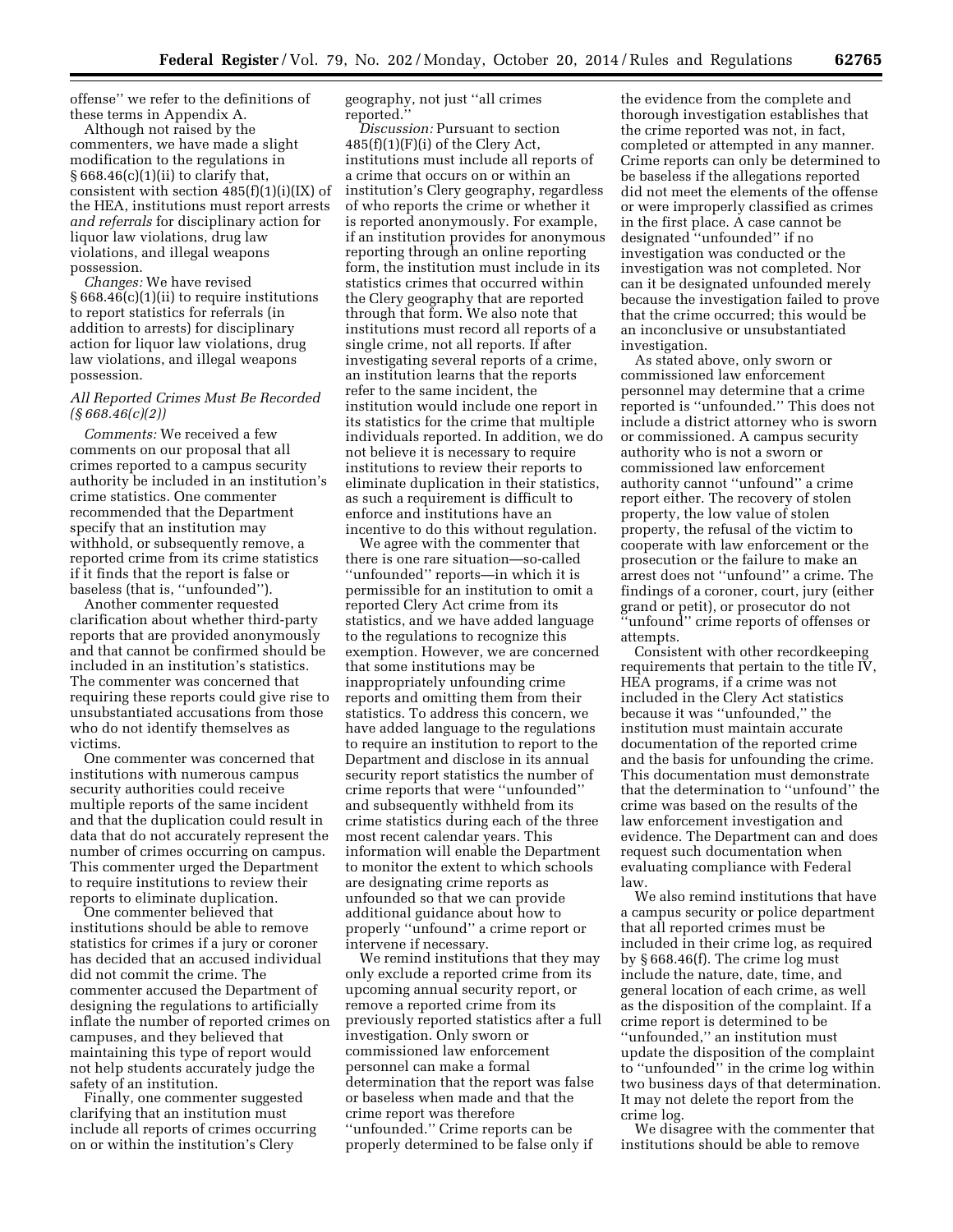statistics for crimes where an accused individual is exonerated of committing a crime. A verdict that a particular defendant is not guilty of a particular charge (or, more technically, that there was not sufficient admissible evidence introduced demonstrating beyond a reasonable doubt that the accused committed the crime) does not mean that the crime did not occur. The Clery Act statistics are not based on the identity of the perpetrator. Therefore, all reports of crimes must be included in the statistics, except in the rare case that a crime report is ''unfounded,'' as discussed earlier in this section.

Lastly, in response to the recommendation for greater specificity about which crimes must be reported, we have clarified that an institution must include all reports of Clery Act crimes occurring on or within the institution's Clery geography. We believe that this adds clarity to the regulations.

*Changes:* We have revised  $§ 668.46(c)(2)(iii)$  to clarify that, in rare cases, an institution may remove reports of crimes that have been ''unfounded'' and to specify the requirements for unfounding. We have added new  $§ 668.46(c)(2)(iii)(A)$  requiring an institution to report to the Department, and to disclose in its annual security report, the number of crime reports listed in  $\S 668.46(c)(1)$  that were ''unfounded'' and subsequently withheld from its crime statistics pursuant to § 668.46(c)(2)(iii) during each of the three most recent calendar years. We have also reserved § 668.46(c)(2)(iii)(B). Lastly, we have also clarified throughout § 668.46(c) that an institution must include all reports of Clery Act crimes that occurred on or within the institution's Clery geography.

## *Recording Crimes by Calendar Year (§ 668.46(c)(3))*

*Comments:* The commenters expressed support for this proposed provision.

*Discussion:* We appreciate the commenters' support. *Changes:* None.

#### *Recording Hate Crimes (§ 668.46(c)(4))*

*Comments:* The commenters generally supported the inclusion of ''gender identity'' and ''national origin'' as categories of bias for the purposes of recording hate crime statistics. One commenter recommended collecting and disaggregating information on the actual or perceived race, ethnicity, and national origin of victims of hate crimes. This commenter believed that this information would improve public awareness and knowledge of the

prevalence of certain forms of abuse, including hate crimes, directed at certain populations, such as the Latino/ Latina college population.

*Discussion:* We appreciate the commenters' support for adding ''gender identity'' and ''national origin'' as categories of bias and for adding a definition of ''hate crime.''

Section 485(f)(1)(F)(ii) of the Clery Act requires institutions to collect and report crimes that are reported to campus security authorities or local police agencies ''according to category of prejudice.'' Accordingly, institutions collect and report hate crimes according to the bias that may have motivated the perpetrator. At this time, we do not believe it is necessary to also require institutions to collect and report data about, for example, the victim's actual race, ethnicity, or national origin. *Changes:* None.

## *Recording Reports of Stalking (§ 668.46(c)(6))*

*Comments:* We received numerous comments in response to our request for feedback about how to count stalking that crosses calendar years, how to apply an institution's Clery geography to reports of stalking, and how to identify a new and distinct course of conduct involving the same perpetrator and victim.

#### Stalking Across Calendar Years

Some of the commenters supported the approach in the proposed regulations, arguing that it would provide an accurate picture of crime on campus for each calendar year. The commenters suggested, however, modifying the language to clarify that an institution must include a statistic for stalking in each and every year in which a particular course of conduct is reported to a local police agency or campus security authority. One commenter recommended requiring institutions to report stalking in only the first calendar year in which a course of conduct was reported, rather than including it each and every year in which the conduct continues and is reported. Another commenter suggested requiring institutions to disaggregate how many incidents of stalking are newly reported in that calendar year and how many are continuations from the previous calendar year to avoid a misinterpretation of the crime statistics.

#### Stalking by Location

The commenters provided varied feedback with regards to recording stalking by location. Some of the commenters supported the approach in the proposed regulations that would

require institutions to include stalking at only the first location within the institution's Clery geography in which a perpetrator engaged in the stalking course of conduct or where a victim first became aware of the stalking. Other commenters generally agreed with this approach but urged the Department to modify the regulations so that stalking using an institution's servers, networks, or other electronic means would be recorded based on where the institution's servers or networks are housed. These commenters were concerned that, without this change, some instances of stalking would not be accounted for in the statistics if the perpetrator or the victim is never physically located on or within the institution's Clery geography.

Some of the commenters recommended reporting stalking based only on the location of the perpetrator. These commenters argued that using the location of the victim would result in institutions including reports of stalking where the perpetrator was nowhere near the institution but the victim was on campus. They believed that this information would not be meaningful because it would not help members of the campus community protect themselves while on the school's Clery geography. Along these lines, one commenter suggested giving institutions the option to exclude reports of stalking if the perpetrator has never been on or near the institution's Clery geography if the institution can document its reasons for doing so. Other commenters believed that reporting based on the location of the perpetrator would be more consistent with how other crimes are reported under the Clery Act. The commenter noted, for example, that motor vehicle theft is only included in an institution's statistics if the perpetrator stole the car from a location within the institution's Clery geography, regardless of whether the car's owner learned of the theft while within the institution's Clery geography.

Some of the commenters recommended recording stalking based only on the location of the victim. These commenters argued that it would be much easier for institutions to determine the location of the victim than the location of the perpetrator.

Lastly, a few commenters addressed our discussion in the NPRM about how stalking involving more than one institution should be handled. The commenters supported our statement that, when two institutions are involved, both institutions should include the stalking report in their Clery Act statistics. One commenter, however, requested clarification about an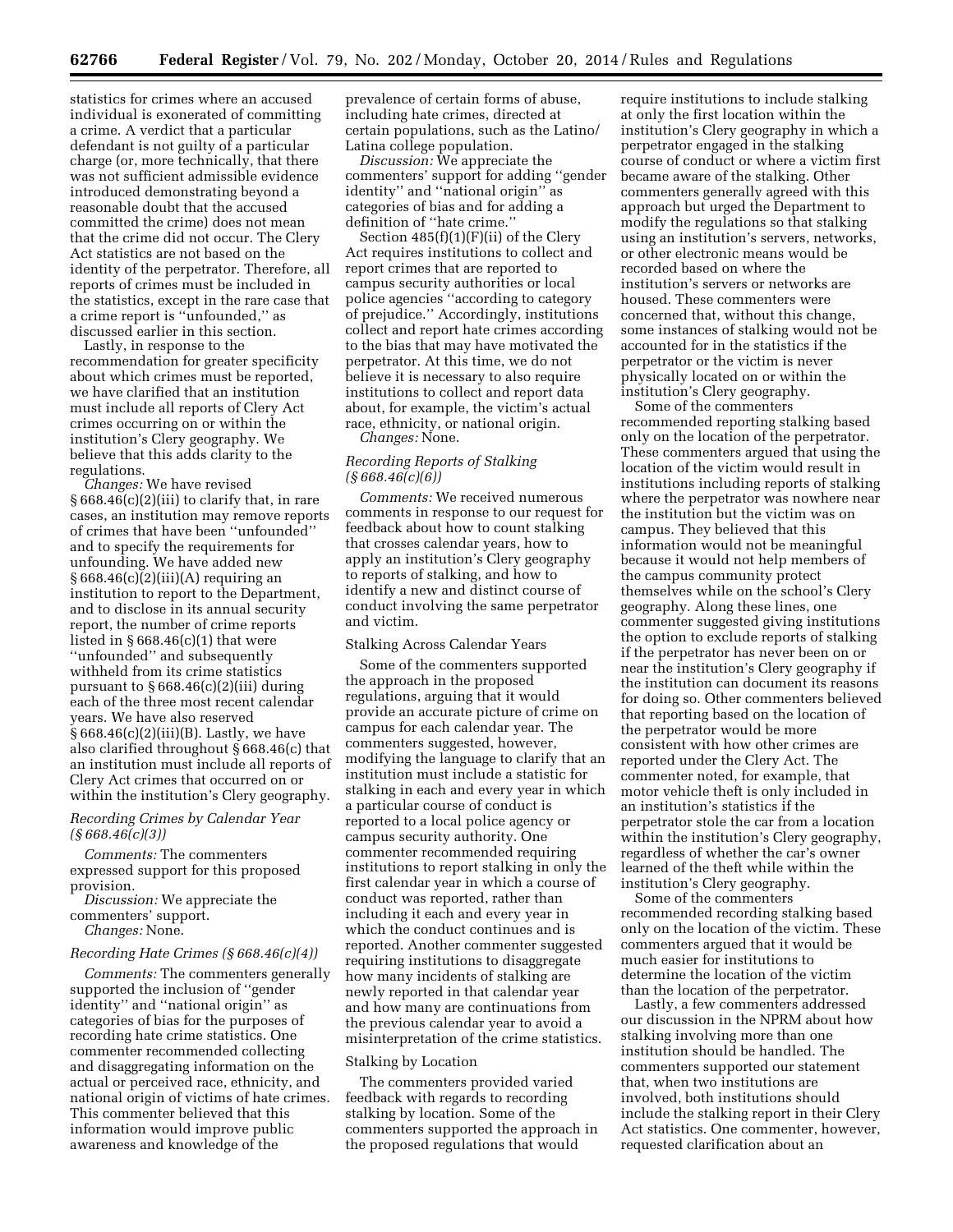institution's responsibility to notify another institution if the stalking originated on the other institution's Clery geography.

## Stalking After an ''Official Intervention''

We received several comments related to when an institution should count a report of stalking as a new and distinct crime in its statistics. Some of the commenters supported the approach in the NPRM under which stalking would be counted separately after an official intervention. An official intervention would include any formal or informal intervention and those initiated by school officials or a court. One commenter generally supported this approach but was concerned that an institution might not be aware when an ''official intervention'' has occurred if that intervention did not involve the institution, such as when a court has issued a no-contact order or a restraining order. The commenter recommended revising the regulations to specify that an institution would record stalking in these cases as a new and distinct crime only to the extent that the institution has actual knowledge that an ''official intervention'' occurred.

Other commenters urged the Department to remove § 668.46(c)(6)(iii), arguing that counting a new incident of stalking after an official intervention would not be consistent with treating stalking as a course of conduct. They explained that stalking cases often have numerous points of intervention, but that despite those interventions, it is still the same pattern or course of conduct, and that recording a new statistic after an ''official intervention'' would be arbitrary. The commenters believed that requiring that stalking be recorded in each and every subsequent year in which the victim reports the same stalking course of conduct would appropriately capture the extent of stalking without introducing an arbitrary bright line, such as an ''official intervention'' or a specific time period between stalking behaviors.

Several commenters recommended encouraging institutions to provide narrative information about each incident of stalking in their reports to provide context. They believed that this narrative would provide more useful information by explaining whether a particular course of conduct spanned several years, whether it continued after one or multiple interventions, and how many behaviors or actions on the part of the perpetrator made up the single course of conduct.

*Discussion:* We thank the commenters for their feedback.

## Stalking Across Calendar Years

We appreciate the commenters' support for our proposal to record incidents of stalking that cross calendar years. This approach strikes a balance by ensuring that stalking is adequately captured in an institution's statistics without inflating the number of incidents of stalking by counting each behavior in the pattern. In response to recommendations from the commenters, we have modified  $\S 668.46(c)(6)(i)$  to clarify that an institution must record a report of stalking in each and every year in which the stalking course of conduct is reported to local police or a campus security authority. An institution is not required to follow up with victims each year to determine whether the behavior has continued, although institutions are not precluded from doing so. If, as a result of following up with a stalking victim, the institution learns that the behavior has continued into another year, the institution must record the behavior as a new report of stalking in that year. Otherwise, institutions must record only reports that they receive in each year.

We appreciate the suggestion that institutions should disaggregate statistics for stalking each year based on which incidents were continuations for stalking reported in a previous calendar year and which were new reports of stalking, but we believe that the approach in the final regulations is simpler for institutions to understand and implement. However, we encourage institutions to provide additional detail, such as whether a report represents a continuation of a previous year's report, in their annual security report.

#### Stalking By Location

With regard to recording stalking based on the location of either the victim or perpetrator, we note that the negotiating committee reached consensus on the proposed language, which accounts for the location of both the victim and the perpetrator. Given the disagreement among the commenters about how to modify these provisions, we have decided to adopt the approach approved by the negotiating committee. We do not believe that the analogy to motor vehicle theft is appropriate because the crime of stalking is not a crime perpetrated against property and, thus, it presents different considerations.

We are not persuaded that we should include stalking based on the use of the institution's servers or networks, but where neither the victim nor the perpetrator was on or within the institution's Clery geography. Including

these incidents would be inconsistent with our traditional approach in regard to the Clery Act, which uses physical location as the determining factor. Moreover, it may not always be clear whether a particular message used a particular institution's computer servers or networks. Of course, an institution may still be able to take action to address a stalking incident that used its servers or networks. Many institutions have terms of use associated with the use of those networks, and violations of those terms of use may subject an individual to disciplinary action.

Lastly, if stalking occurs on more than one institution's Clery geography and is reported to a campus security authority at both institutions, then both institutions must include the stalking in their statistics. Although the statute does not require an institution that learns of stalking occurring on another campus to alert the other campus, we strongly encourage an institution in this situation to do so.

## Stalking After an ''Official Intervention''

We agree with the commenters who argued that requiring institutions to record stalking involving the same victim and perpetrator as a new crime after an official intervention would be arbitrary. We also agree that it could be difficult for institutions to track stalking incidents if the institution does not have actual knowledge of the intervention. As a result, we have not included proposed § 668.46(c)(6)(ii) in the final regulations. We believe that the requirement that institutions record stalking in each and every year in which it is reported is an effective, straightforward, and less arbitrary approach than including the concept of an ''official intervention.'' We encourage institutions to provide narrative information in their annual security reports about incidents of stalking to the extent possible to provide individuals reading the annual security report with a fuller picture of the stalking. In addition to explaining whether a report represents stalking that has continued across multiple calendar years, institutions may provide additional context for these statistics by explaining, for example, whether the stalking continued despite interventions by the institution or other parties, whether it lasted for a short but intense period or occurred intermittently over several months, and whether the perpetrator or the victim was located on or within the institution's Clery geography.

*Changes:* We have revised § 668.46(c)(6)(i) to clarify that stalking that crosses calendar years must be recorded in each and every year in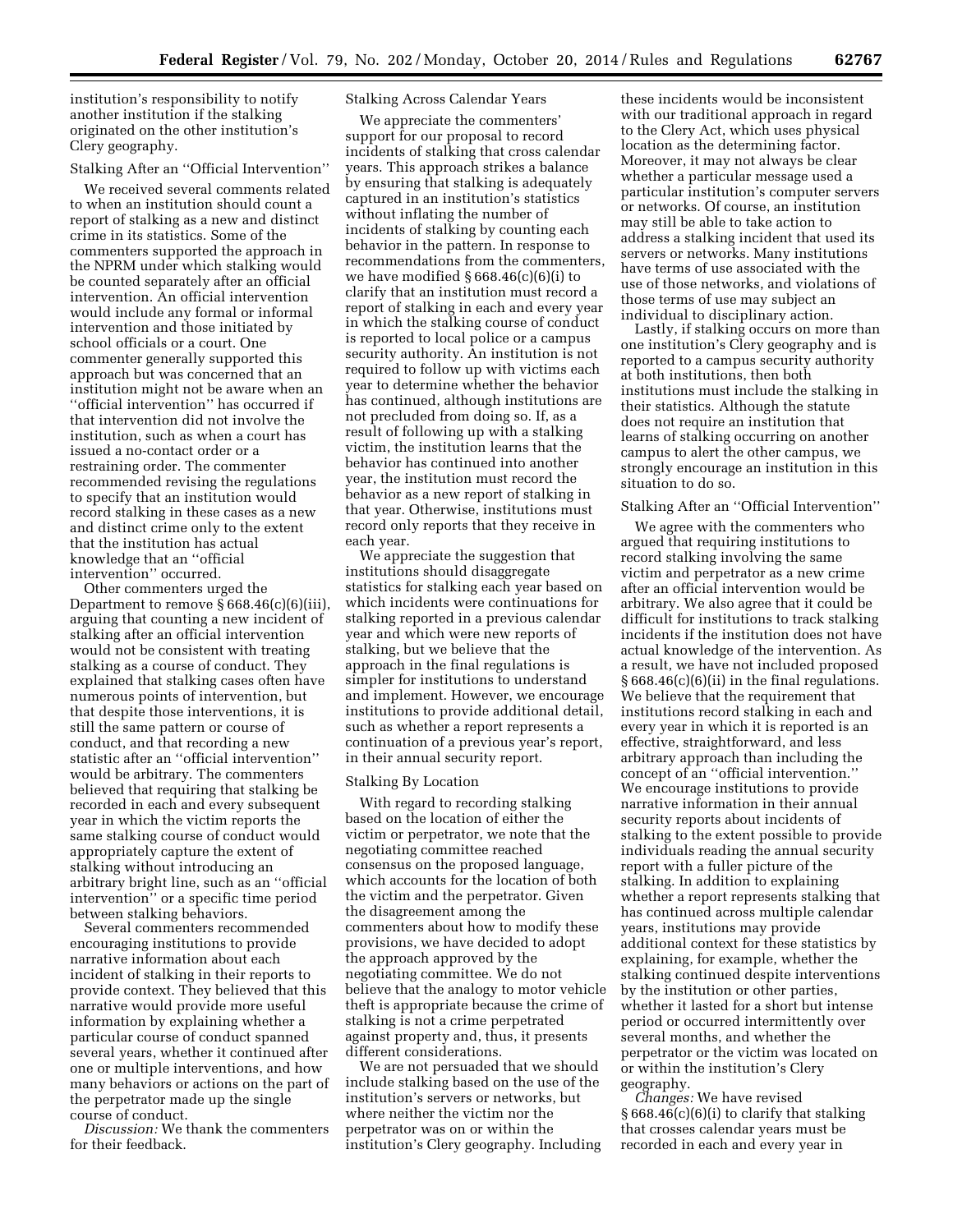which the stalking is reported to a campus security authority or local police. We have also removed proposed § 668.46(c)(6)(iii), which would have required institutions to record a report of stalking as a new and distinct crime when the stalking behavior continues after an official intervention.

## *Using the FBI's UCR Program and the Hierarchy Rule (§ 668.46(c)(9))*

*Comments:* We received several comments on our proposal to modify the application of the Hierarchy Rule under the FBI's UCR Program, as well as comments about how to further update and clarify § 668.46(c)(9). First, with regard to applying the Hierarchy Rule, some of the commenters supported our proposal to create an exception so that when both a sex offense and murder are committed in the same incident, both crimes would be counted in the institution's statistics. These commenters believed that this approach would more accurately reflect the full range of incidents involving intimate partner violence. One commenter recommended clarifying that the exception would apply only to cases involving rape and murder, noting that every rape would involve fondling.

Other commenters, however, disagreed with our proposal to create an exception to the Hierarchy Rule, arguing that if the Department continues to use the Hierarchy Rule, it should do so in its entirety. These commenters recommended having subcategories under the primary crimes so that they could report elements of each crime as a subset, rather than as a freestanding incident. For example, one commenter believed that instead of requiring an institution to record a statistic for a murder and for dating violence if a victim was murdered by someone the victim was dating, the Department should require an institution to record a murder and to include dating violence as an element of that murder. The commenter believed that this would reduce double-counting and would make the data more transparent.

Another commenter recommended abandoning the Hierarchy Rule altogether, arguing that it detracts from the value and clarity of the Clery Act statistics and leads to an underrepresentation of the extent of crimes on a given college campus.

With regards to clarifying the regulation, one commenter noted that proposed § 668.46(c)(9) referred to outdated guidance and documents issued by the FBI for the UCR program. They recommended replacing references to the ''UCR Reporting Handbook'' and the ''UCR Reporting Handbook: National

Incident-Based Reporting System (NIBRS) EDITION'' with references to the ''Criminal Justice Information System (CJIS) Division Uniform Crime Reporting (UCR) Program Summary Reporting System (SRS) User Manual,'' and the ''Criminal Justice Information System (CJIS) Division Uniform Crime Reporting (UCR) Program National Incident-Based Reporting System (NIRBRS) User Manual,'' respectively. The commenter recommended also updating the references in Appendix A to refer to the appropriate User Manuals and to identify the correct system source (SRS or NIBRS) for the definitions of rape, fondling, statutory rape, and incest.

One commenter recommended importing the breadth of the UCR program into the regulations to provide more clarity and guidance for campus security authorities to help them in categorizing crimes, particularly at institutions that do not have a campus law enforcement division.

*Discussion:* We appreciate the commenters' support. We have decided to retain the Hierarchy Rule and the exception to that rule for situations involving a sex offense and murder. We believe that the Hierarchy Rule provides a useful approach for recording the numbers of crimes without overreporting and note that it is used by other crime reporting systems. However, in light of the statute's purpose and the appropriate public concern about sex offenses on campus, we have determined that an exception to ensure that all sex offenses are counted is necessary for Clery Act purposes. Without this exception, under the Hierarchy Rule, an incident that involves both a rape and a murder, for example, would be recorded only as a murder, obscuring the fact that the incident also included a sexual assault. We believe that Congress intended to capture data about sexual assaults at institutions participating in the title IV, HEA programs, and this exception will ensure that all cases of sexual assault are included in an institution's statistics. Some of the commenters misinterpreted the proposed regulations to mean that an institution would have to include all of the elements of a sex offense in its statistics. For example, they believed that an institution would include both fondling and rape in its statistics in any incident involving rape. We intended for the exception to the Hierarchy Rule to apply when a rape, fondling, incest, or statutory rape occurs in the same incident as murder. As a result, we have clarified § 668.46(c)(9)(vii) to make it clear that this exception to the Hierarchy Rule

would apply only when a sex offense and murder are involved in the same incident, and that, in these cases, an institution would include statistics for the sex offense and murder, rather than including only the murder.

As discussed under ''Hierarchy Rule,'' we agree with the commenter who recommended clarifying in the regulations that, consistent with treatment in the FBI's UCR program, an arson that occurs in the same incident as other crimes must always be included in an institution's statistics. As a result, we have clarified in  $\S 668.46(c)(9)(vi)$ that an institution must always record an arson in its statistics, regardless of whether or not it occurs in the same incident as other crimes. We believe that including this provision related to arson in the same place as the exception for sex offenses will make it easier for readers to understand how to apply the Hierarchy Rule.

We agree with the commenter who argued that the references to the FBI's UCR Program may be confusing for institutions that do not have a campus law enforcement division that is familiar with the UCR Program. We have clarified in  $\S 668.46(c)(9)(i)$  that an institution must compile the crime statistics for murder and nonnegligent manslaughter, negligent manslaughter, rape, robbery, aggravated assault, burglary, motor vehicle theft, arson, liquor law violations, drug law violations, and illegal weapons possession using the definitions of those crimes from the ''Summary Reporting System (SRS) User Manual'' from the FBI's UCR Program. We also have clarified in  $\S 668.46(c)(9)(ii)$  that an institution must compile the crime statistics for fondling, incest, and statutory rape using the definitions of those crimes from the ''National Incident-Based Reporting System (NIBRS) User Manual'' from the FBI's UCR Program. Further, we have specified in § 668.46(c)(9)(iii) that an institution must compile the crime statistics for the hate crimes of larcenytheft, simple assault, intimidation, and destruction/damage/vandalism of property using the definitions provided in the ''Hate Crime Data Collection Guidelines and Training Manual'' from the FBI's UCR Program. We have made corresponding changes to Appendix A to reflect the UCR Program sources from which the Clery Act regulations draw these definitions. Finally, we have reiterated in  $\S 668.46(c)(9)(iv)$  that an institution must compile the crime statistics for dating violence, domestic violence, and stalking using the definitions provided in § 668.46(a). We believe that these changes, combined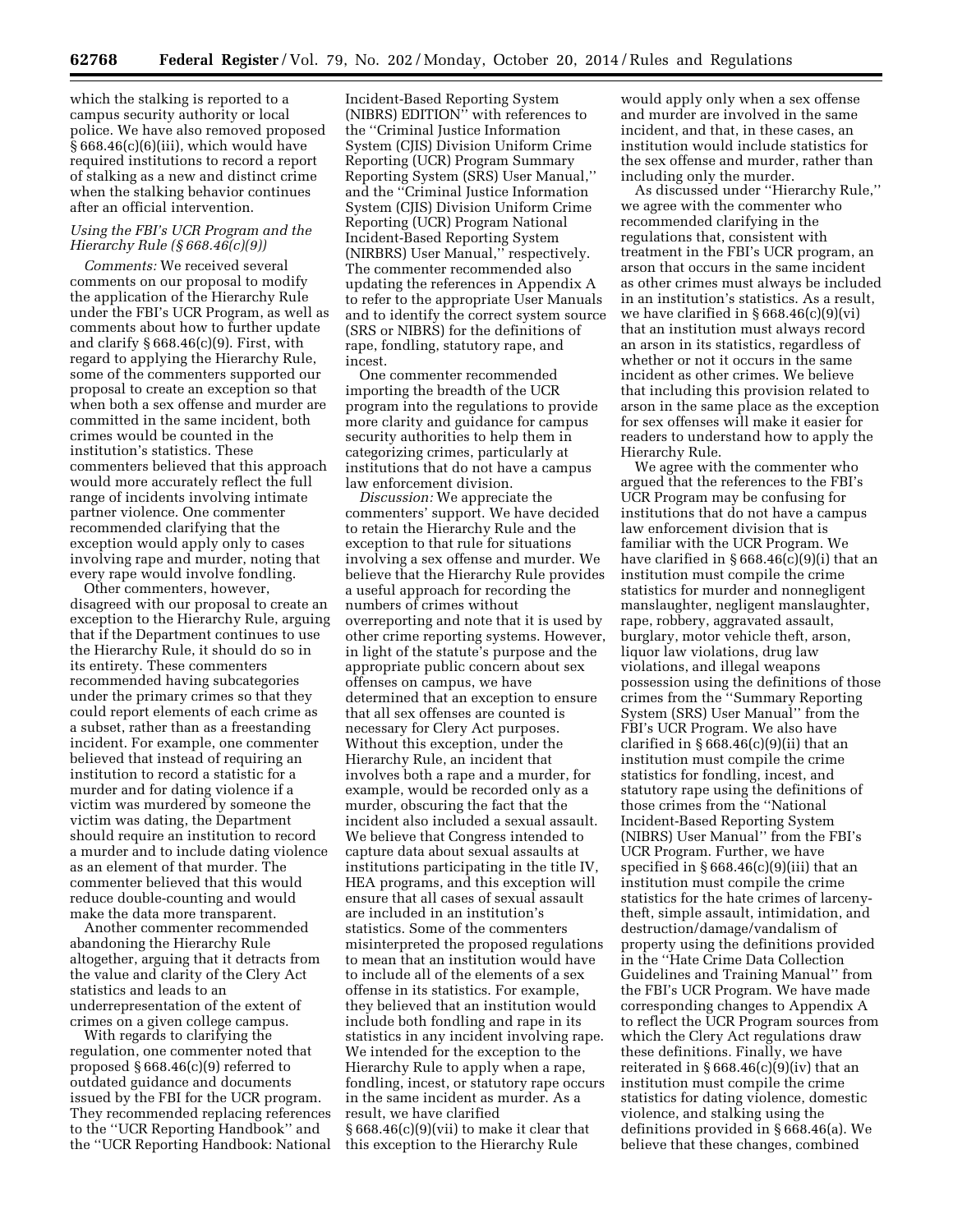with our revisions to Appendix A and the updated references to the FBI's UCR Program materials will make clear to institutions which definitions they must use when classifying reported crimes. We intend to include additional guidance on these issues when we revise the *Handbook for Campus Safety and Security Reporting.* 

*Changes:* We have revised paragraph  $§ 668.46(c)(9)$  to clarify how the definitions in the FBI's UCR Program apply to these regulations, updated references to the FBI's UCR Program materials, revised the exception to the Hierarchy Rule to clarify that it applies in cases where a sex offense and a murder occur during the same incident, and that under the Hierarchy Rule an institution must always include arson in its statistics.

## *Statistics From Police Agencies (§ 668.46(c)(11))*

*Comments:* One commenter was concerned that the proposed regulations would require an institution to gather and review individual reports from municipal police authorities and to determine whether the offenses described in the reports meet the definition of ''dating violence,'' ''domestic violence,'' or ''stalking'' in the regulations, even if they do not constitute criminal offenses in the jurisdiction. The commenter opined that such a collection and review would be very burdensome for institutions and would require significant cooperation by municipal police authorities.

*Discussion:* Initially, we note that the requirement to collect crime statistics from local or State police agencies has been a longstanding requirement under the Clery Act. Under § 668.46(c)(11) of the regulations, institutions are required to make a good-faith effort to obtain the required statistics and may rely on the information supplied by a local or State police agency. We would consider an institution to have made a good-faith effort to comply with this requirement if it provided the definitions in these regulations to the local or State police agency and requested that that police agency provide statistics for reports that meet those definitions with sufficient time for the local or State police agency to gather the requested information. As a matter of best practice, we strongly recommend that institutions make this request far in advance of the October 1 deadline for publishing their annual security reports and follow up with the local or State police agency if they do not receive a response. As long as an institution can demonstrate that it made a good-faith effort to obtain this

information, it would be in compliance with this requirement. *Changes:* None.

## *Timely Warnings (§ 668.46(e))*

*Comments:* The commenters strongly supported our proposal to clarify that institutions must keep confidential the names and personally identifying information of victims when issuing a timely warning. Some commenters, however, requested additional guidance for how institutions can most effectively comply with this requirement.

*Discussion:* We appreciate the commenters' support. Generally, institutions must provide timely warnings in response to Clery Act crimes that pose a continuing threat to the campus community. These timely warnings must be provided in a manner that is timely and that will aid in the prevention of similar crimes. Under these final regulations, institutions must not disclose the names and personally identifying information of victims when issuing a timely warning. However, in some cases to provide an effective timely warning, an institution may need to provide information from which an individual might deduce the identity of the victim. For example, an institution may need to disclose in the timely warning that the crime occurred in a part of a building where only a few individuals have offices, potentially making it possible for members of the campus community to identify a victim. Similarly, a perpetrator may have displayed a pattern of targeting victims of a certain ethnicity at an institution with very few members of that ethnicity in its community, potentially making it possible for members of the campus community to identify the victim(s). Institutions must examine incidents requiring timely warnings on a case-bycase basis to ensure that they have minimized the risk of releasing personally identifying information, while also balancing the safety of the campus community.

*Changes:* None.

## **Programs To Prevent Dating Violence, Domestic Violence, Sexual Assault, and Stalking (668.46(j))**

#### *General*

*Comments:* One commenter sought clarification regarding the proposed language in  $\S 668.46(j)(1)$  that states that an institution must include in its annual security report a statement of policy that addresses the institution's programs to prevent dating violence, domestic violence, sexual assault, and stalking and that the statement must include a description of the institution's primary

prevention and awareness programs for all incoming students and new employees, which must include the contents of  $§ 668.46(j)(1)(i)(A)–(F)$ . The commenter sought clarification as to whether this language meant simply that the description of an institution's primary prevention and awareness programs had to contain these elements or if it meant that the actual programs, as administered on an institution's campus, had to incorporate and address these elements.

Several commenters asked that the final regulations be modified to redefine who would be considered a ''student'' for the purposes of the institution's obligation to provide primary prevention and awareness programs and ongoing prevention and awareness campaigns. Noting that the Department interprets the statute in this regard consistent with other Clery Act requirements by requiring institutions to offer training to ''enrolled'' students, as the term ''enrolled'' is defined in § 668.2, the commenters were concerned about the burden of providing prevention training to students who are enrolled only in continuing education courses, online students, and students who are dually enrolled in high school and community college classes and suggested that prevention training should be focused on students who are regularly on campus.

One commenter was concerned that institutions may allow collective bargaining agreements to be a barrier to offering primary prevention and awareness programs and ongoing prevention and awareness campaigns to current employees who belong to a union.

Another commenter asked the Department to clarify whether an institution must require and document that every member of its community attend prevention programs and training or whether it is mandatory that an institution simply make such programming widely available and accessible for members of its community and maintain statistical data on the frequency, type, duration, and attendance at the training.

One commenter opined that the final regulations should require institutions to work with local and State domestic violence and sexual assault coalitions to develop ''best practice'' training models, access programs for confidential services for victims, and serve on advisory committees that review campus training policies and protocols for dealing with sexual violence issues.

Lastly, one commenter believed that the final regulations should require prevention programs to focus on how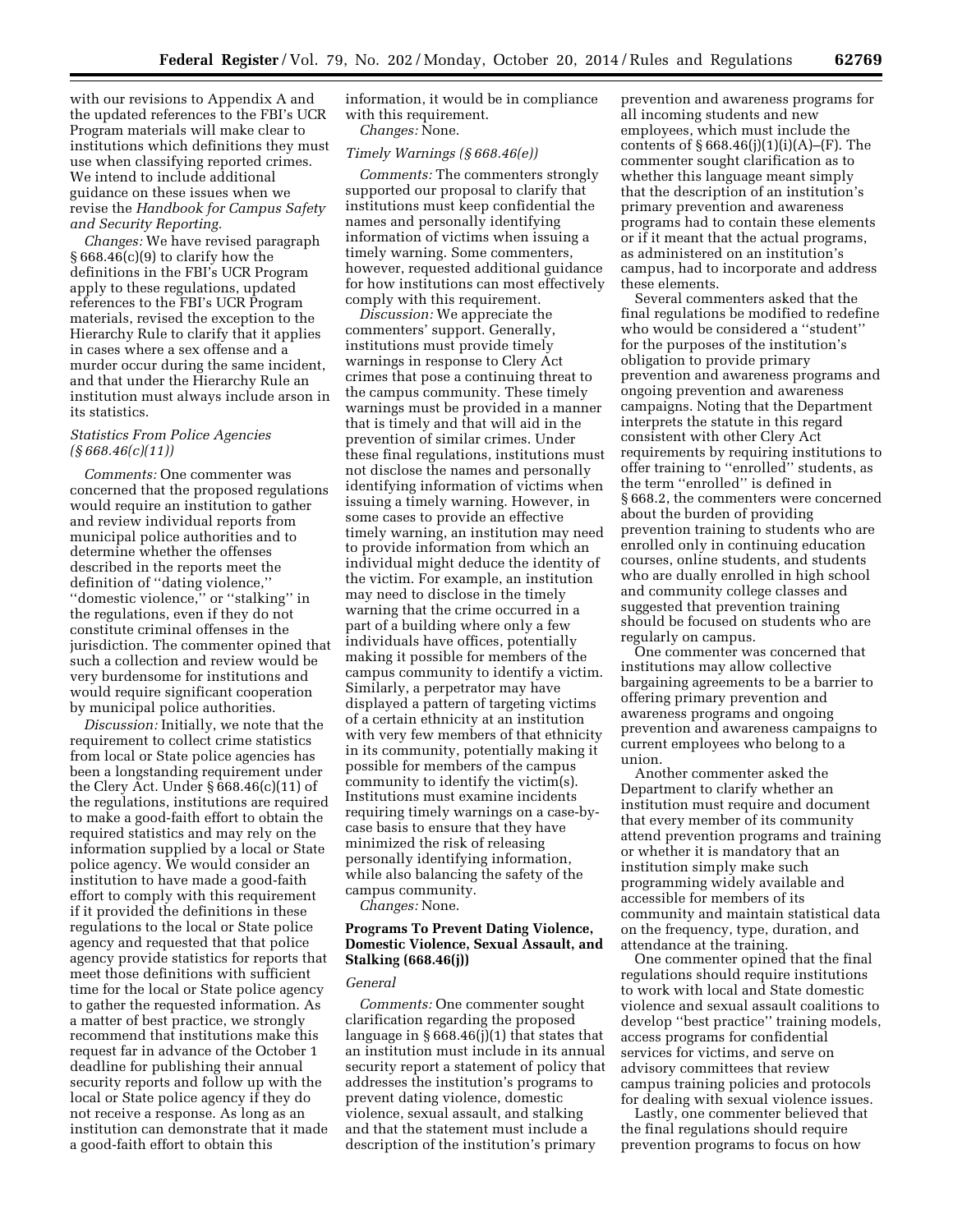existing technology can be used to help prevent crime. This commenter believed that such a focus will ultimately reduce institutional burden to report, classify, and respond to reports of dating violence, domestic violence, sexual assault, and stalking.

*Discussion:* In response to the first comment, the actual prevention programs administered on an institution's campus must incorporate and address the contents of  $§ 668.46(i)(1)(i)(A)–(F)$  as well as meet the definition of ''programs to prevent dating violence, domestic violence, sexual assault, and stalking'' in § 668.46(a) of these final regulations. It is important to note that the Department's Clery Compliance staff will verify an institution's compliance with both §§ 668.46(a) and (i) during a Clery Act compliance review.

We do not agree that we should redefine who would be considered a ''student'' for the purposes of providing primary prevention and awareness programs and ongoing prevention and awareness campaigns. We believe that every enrolled student should be offered prevention training because anyone can be a victim of dating violence, domestic violence, sexual assault, or stalking, not just students regularly on campus. As we stated in the preamble to the NPRM, under §§ 668.41 and 668.46, institutions must distribute the annual security report to all ''enrolled'' students, as defined in § 668.2. Applying that same standard for prevention training makes it clear that the same students who must receive the annual security report must also be offered the training.

Without further explanation by the commenter, we cannot see any reason why collective bargaining agreements could be a barrier to offering prevention training to employees who belong to a union. We note that institutions have distributed their annual security reports to ''current employees'' under §§ 668.41 and 668.46 for many years regardless of whether an employee is a member of a union, and we expect that these employees will now be offered the new prevention training in the same manner as they were offered the training in the past.

In response to the question about whether an institution must require mandatory attendance at primary and ongoing prevention programs and campaigns, we note that neither the statute nor the regulations require that every incoming student, new employee, current student, or faculty member, take or attend the training. The regulations require only that institutions offer training to all of these specified parties and that the training includes the

contents of  $§ 668.46(i)(1)(i)(A)–(F)$  and meets the definition of ''programs to prevent dating violence, domestic violence, sexual assault, and stalking''. Institutions must be able to document, however, that they have met these regulatory requirements. Although the statute and regulations do not require that all students and employees take or attend training, we encourage institutions to mandate such training to increase its effectiveness. Lastly, the final regulations do not require institutions to maintain statistical data on the frequency, type, duration, and attendance at the training, although if an institution believes that maintaining such data is informative, we would encourage such efforts.

We do not believe that we have the statutory authority to require institutions to work with local and State domestic violence and sexual assault coalitions to develop policies and programs. The statute requires only that institutions provide written notification to students and employees about existing counseling, health, mental health, victim advocacy, legal assistance and other services available for victims, both on-campus and in the community. However, we strongly encourage institutions and local and State domestic violence and sexual assault coalitions to form such relationships so that victims of sexual violence will be better served.

We disagree that the final regulations should be changed to emphasize the use of existing technology in prevention programs. The Department cannot require the specific content of an institution's prevention training, although we strongly encourage institutions to consider including information on existing technology so as to better inform their audiences. *Changes:* None.

## **Definition of ''Applicable Jurisdiction'' (§ 668.46(j)(1)(i)(B) and (C))**

*Comments:* Section 668.46(j)(1)(i)(B) and (C) requires an institution to include, in its annual security report policy statement on prevention programs, the applicable jurisdiction's definitions of ''dating violence,'' "domestic violence," "sexual assault," ''stalking,'' and ''consent.'' Several commenters asked for guidance on how to comply with  $\S 668.46(j)(1)(i)(B)$  and (C) when those terms are not defined by the local jurisdiction. Several commenters requested that the Department clarify in the final regulations whether institutions must use the definitions in criminal statutes or whether institutions can reference definitions from other sources of law,

such as domestic abuse protection order requirements, or from State and local agencies. These commenters noted that applicable criminal codes often do not define these terms, but that reference to the definitions in statutes outside the criminal law or from State and local agencies are appropriate to provide in this policy statement. One commenter requested that the proposed regulations be changed to allow institutions to incorporate by reference the definitions in the applicable jurisdiction, to avoid confusing language in their prevention program materials. This commenter noted that legal definitions can be long and complicated, and that allowing incorporation by reference would increase the chance that these definitions will remain accurate.

*Discussion:* If an institution's applicable jurisdiction does not define ''dating violence,'' ''domestic violence,'' ''sexual assault,'' ''stalking,'' and ''consent'' in reference to sexual activity, in its criminal code, an institution has several options. An institution must include a notification in its annual security report policy statement on prevention programs that the institution has determined, based on good-faith research, that these terms are not defined in the applicable jurisdiction. An institution would need to document its good-faith efforts in this regard. In addition, where the applicable jurisdiction does not define one or more of these terms in its criminal code, the institution could choose to provide definitions of these terms from laws other than the criminal code, such as State and local administrative definitions. For example, an institution could provide a definition officially announced by the State's Attorney General to provide relevant information about what constitutes a crime in the jurisdiction.

We do not believe that simply referencing the definition meets the requirement that institutions provide the definition of the terms ''dating violence,'' ''domestic violence,'' ''sexual assault,'' ''stalking,'' and ''consent'' in reference to sexual activity in the applicable jurisdiction. Section  $485(f)(8)(B)(i)(I)(bb)$  and (cc) of the Clery Act, as amended by VAWA, require an institution to provide the definitions, not a cross-reference or link, to the definition of these terms.

*Changes:* None.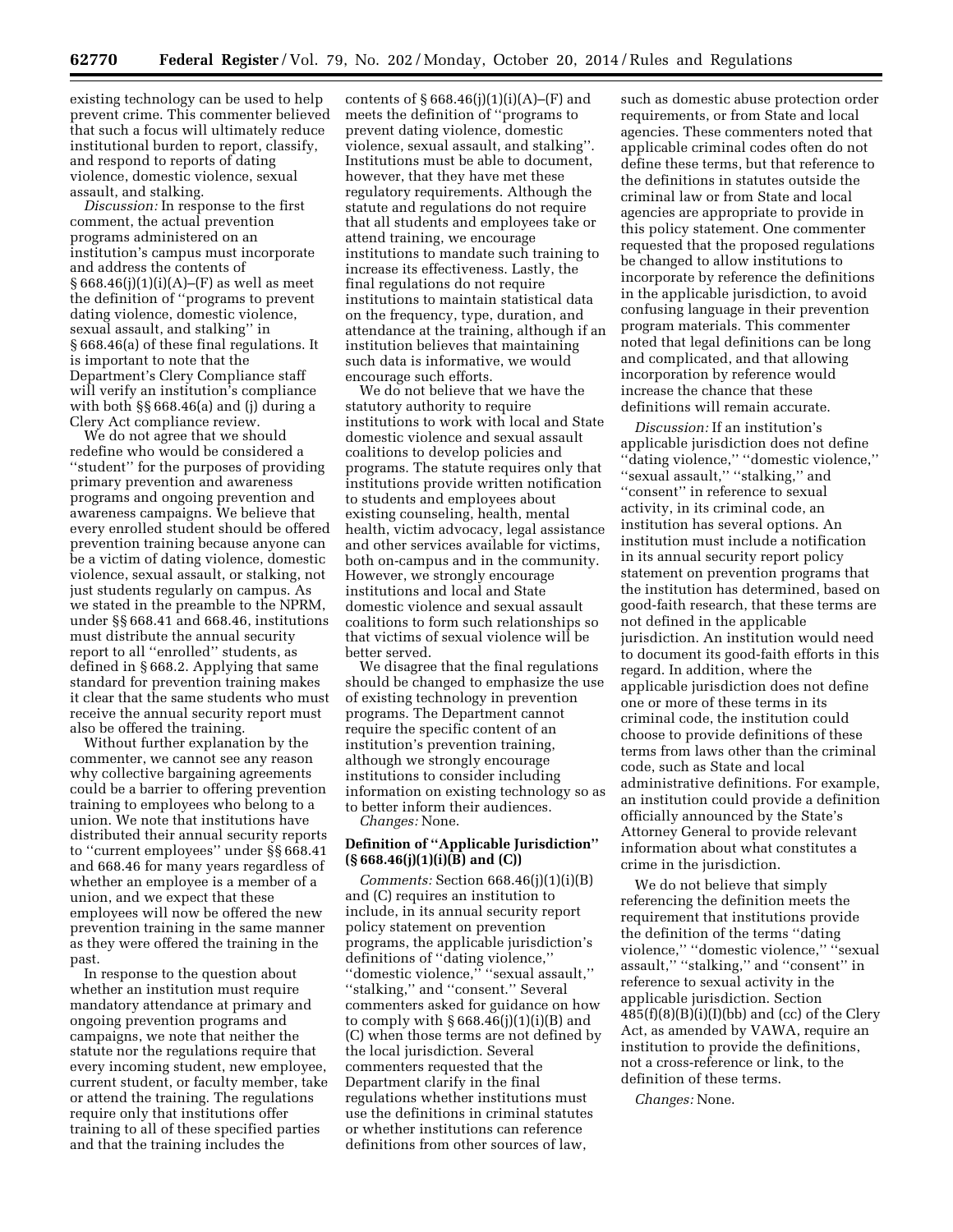## *Definitions of ''Awareness Programs,'' ''Bystander Intervention,'' ''Ongoing Prevention and Awareness Campaigns,'' ''Primary Prevention Programs,'' and ''Risk Reduction'' (§ 668.46(j)(2)(i)–(v))*

*Comments:* One commenter stated that the definitions of ''awareness programs,'' ''bystander intervention,'' ''ongoing prevention and awareness campaigns,'' ''primary prevention programs,'' and ''risk reduction'' in paragraphs 668.46(j)(2)(i)–(v) assume a context of student-on-student sexual assault, making the definitions inadequate in cases in which the offender is an employee of the institution. The commenter stated that prevention activities should include instruction on healthy boundaries, power differentials, and exploitation to address situations where the perpetrator is an employee.

One commenter asked for clarification of the terms ''institutional structures and cultural conditions that facilitate violence,'' and ''positive and healthy behaviors that foster healthy, mutually respectful relationships and sexuality,'' in § 668.46(j)(2)(ii) and (iv). Another commenter stated that bystander intervention trainings should be mandatory for incoming students and that the Department should establish basic guidelines and strategies to ensure uniformity and quality of bystander intervention training across institutions. Lastly, one commenter recommended that the definition of ''risk reduction'' in  $§ 668.46(j)(2)(v)$  be removed from the regulations because risk reduction efforts, unless coupled with empowerment approaches, leave potential victims with the false impression that victimization can be avoided. The commenter believed that this was tantamount to victim blaming.

*Discussion:* We disagree that the definitions of ''awareness programs,'' ''bystander intervention,'' ''ongoing prevention and awareness campaigns,'' ''primary prevention programs,'' and "risk reduction" in  $\S 668.46(j)(2)(i)$ –(v) assume a context of student-on-student sexual assault. We believe that the language in the definitions is broad and covers situations where the perpetrator is an employee and the commenter did not specifically identify any language for us to revise.

In response to the commenter who asked for clarification of certain terms in § 668.46(j)(2), we believe that examples of ''institutional structures and cultural conditions that facilitate violence,'' might include the fraternity and sports cultures at some institutions. We believe that examples of ''positive and healthy behaviors that foster healthy, mutually

respectful relationships and sexuality,'' might include the promotion of good listening and communication skills, moderation in alcohol consumption, and common courtesy.

As for the commenter who suggested that bystander intervention training be mandatory for incoming students and that the Department should establish basic guidelines and strategies to ensure uniformity and quality for that training, the statute does not mandate student or employee participation in prevention training, nor does the statute authorize the Department to specify what an institution's training must contain. The statute and the regulations contain broad guidelines and definitions to assist institutions in developing training that takes into consideration the characteristics of each campus.

Lastly, we disagree with the commenter who recommended that the definition of ''risk reduction'' in  $§ 668.46(j)(2)(v)$  be removed. Empowering victims is incorporated into the definition of risk reduction. The term ''risk reduction'' means options designed to decrease perpetration and bystander inaction, *and to increase empowerment for victims* in order to promote safety and to help individuals and communities address conditions that facilitate violence.

*Changes:* None.

*Institutional Disciplinary Proceedings in Cases of Alleged Dating Violence, Domestic Violence, Sexual Assault, or Stalking (§ 668.46(k))* 

*Comments:* Many commenters supported proposed § 668.46(k) regarding institutional disciplinary proceedings. These commenters believed that the proposed regulations properly reflected the importance of transparent, equitable procedures for complainants and accused students, provided clear and concise guidance on the procedures an institution must follow to comply with the VAWA requirements, and would lead to more accurate reporting of campus crime statistics. Several commenters also expressed appreciation for the Department's statements in the NPRM that an institution's responsibilities under the Clery Act are separate and distinct from those under title IX, and that nothing in the proposed regulations alters or changes an institution's obligations or duties under title IX as interpreted by OCR.

Other commenters did not support proposed § 668.46(k). These commenters stated that only the criminal justice system is capable of handling alleged incidents of dating violence, domestic violence, sexual

assault, and stalking, not institutions of higher education. These commenters also believed that the proposed regulations eliminate essential due process protections, and entrust unqualified campus employees and students to safeguard the interests of the parties involved in adjudicating allegations. Several commenters also stated that the proposed regulations would place a considerable compliance burden on small institutions and asked the Department to consider mitigating that burden in the final regulations.

One commenter asked the Department to clarify in the final regulations that disciplinary procedures apply more broadly than just to student disciplinary procedures and suggested adding language specifying that the procedures apply to student, employee, and faculty discipline systems.

One commenter asked the Department to clarify whether an institution's disciplinary procedures must always comply with § 668.46(k) or just the procedures related to incidents of dating violence, domestic violence, sexual assault, and stalking. Another commenter asked that we clarify that there need not be an allegation of crime reported to law enforcement for the accused or accuser to receive the procedural protections afforded through a campus disciplinary proceeding. This commenter suggested that we replace ''allegation of dating violence, domestic violence, sexual assault, or stalking'' in proposed § 668.46(k)(1)(ii) with ''incident arising from behaviors that may also be allegations of the crimes of dating violence, domestic violence, sexual assault, or stalking.''

Finally, one commenter requested that the final regulations affirm that a complainant bringing forth a claim of dating violence, domestic violence, sexual assault, or stalking cannot be subject to any legal investigation of their immigration status because that would discourage undocumented students from reporting incidents and participating in a disciplinary proceeding.

*Discussion:* We appreciate the commenters' support. In response to the commenters who objected to institutional disciplinary procedures in cases involving dating violence, domestic violence, sexual assault, or stalking under the regulations, section 485(f)(8)(B)(iv) of the Clery Act clearly requires institutions to have disciplinary procedures in place for these incidents. We disagree with the comments that the procedures under § 668.46(k) violate due process rights and entrust unqualified employees with adjudicatory responsibility. The statute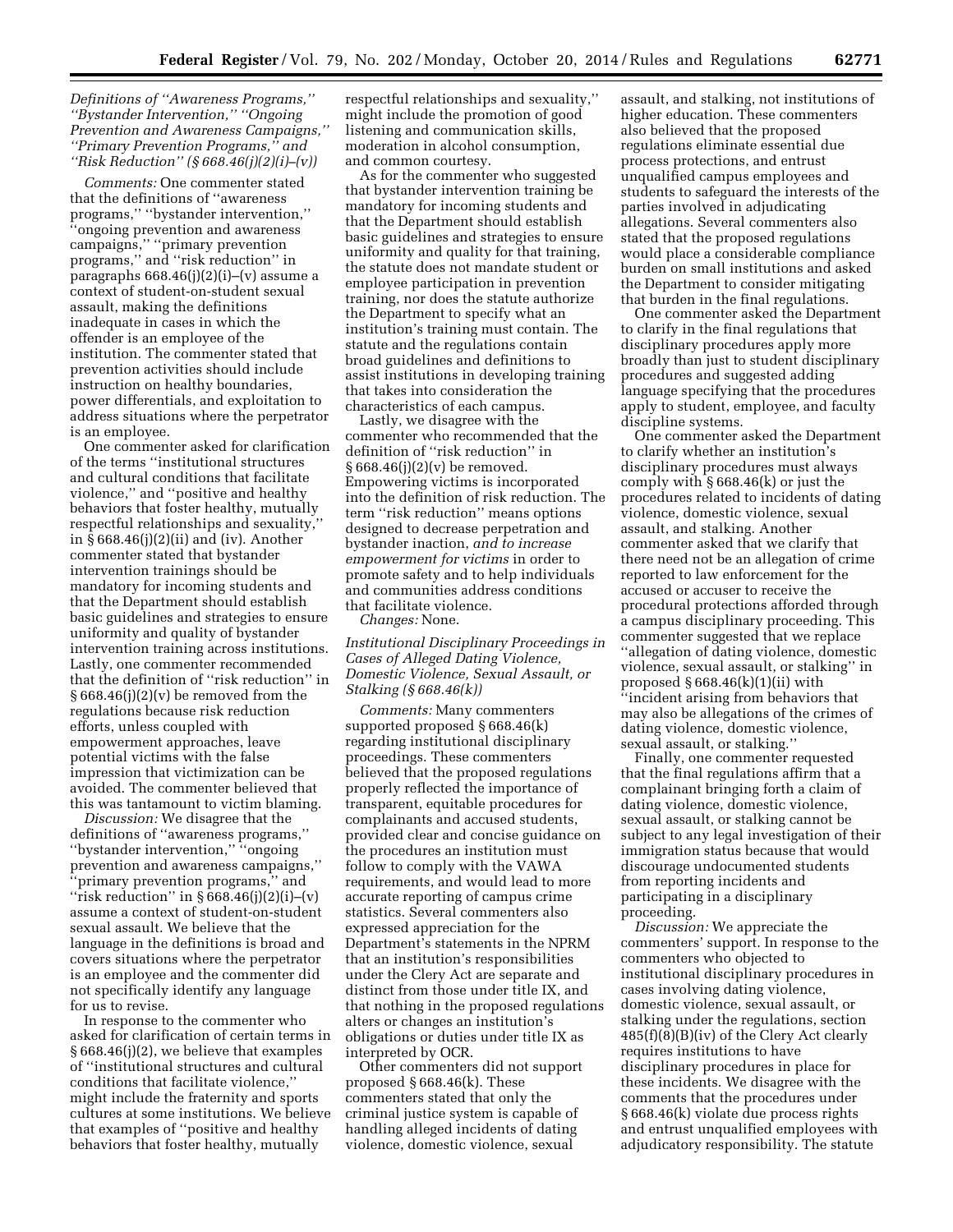and these final regulations require that: an institution's disciplinary proceedings be fair, prompt, and impartial to both the accused and the accuser; the proceedings provide the same opportunities to both parties to have an advisor of their choice present; and the proceedings be conducted by officials who receive training on sexual assault issues and on how to conduct a proceeding that protects the safety of victims and promotes accountability. Thus, these procedures do provide significant protections for all parties. We also note that institutions are not making determinations of criminal responsibility but are determining whether the institution's own rules have been violated. We note that there is no basis to suggest that students and employees at small institutions should have fewer protections than their counterparts at larger institutions.

We do not agree that the final regulations should be revised to clarify that disciplinary procedures apply to student, employee, and faculty discipline systems. Section 668.46(k)(1)(i) requires an institution's annual security report policy statement addressing procedures for institutional disciplinary action in cases of dating violence, domestic violence, sexual assault, and stalking to describe each type of disciplinary proceeding used by the institution. If an institution has a disciplinary proceeding for faculty and staff, the institution would be required to describe it in accordance with  $§ 668.46(k)(1)(i).$ 

We agree with the commenters who suggested that we clarify which incidents trigger a ''disciplinary'' proceeding under § 668.46(k) because many institutions have a disciplinary process for incidents not involving dating violence, domestic violence, sexual assault, and stalking. We have revised the introductory language in § 668.46(k) to specify that an institution's policy statement must address disciplinary procedures for cases of alleged dating violence, domestic violence, sexual assault, and stalking, as defined in § 668.46(a). We believe that making this clear up front best clarifies the scope of the paragraph.

Lastly, with respect to the suggestion that § 668.46(k) state that a complainant bringing forth a claim of dating violence, domestic violence, sexual assault, or stalking is not subject to any legal investigation of their immigration status, the Department does not have the authority to provide or require such an assurance, though the Department reminds institutions of the Clery Act's prohibition against retaliation in this regard. Specifically, institutions should

be aware that threatening an individual with deportation or invoking an individual's immigration status in an attempt to intimidate or deter the individual from filing or participating in a complaint of dating violence, domestic violence, sexual assault, or stalking would violate the Clery Act's protection against retaliation as reflected in  $§ 668.46(m).$ 

*Changes:* We have revised the introductory language in § 668.46(k) to specify that an institution's policy statement must address disciplinary procedures for cases of alleged dating violence, domestic violence, sexual assault, and stalking, as defined in § 668.46(a).

#### *Standard of Evidence (§ 668.46(k)(1)(ii))*

*Comments:* Proposed § 668.46(k)(1)(ii) requires an institution to describe in its annual security report policy statement the standard of evidence that will be used during any institutional disciplinary proceeding arising from an allegation of dating violence, domestic violence, sexual assault, or stalking. Several commenters supported requiring institutions to use the preponderance of evidence standard for institutional disciplinary proceedings under the Clery Act to be consistent with the standard of evidence required to comply with title IX. The commenters believed that requiring the use of the preponderance of evidence standard would reduce confusion and would eliminate disputes over whether a criminal standard of proof should be applied. One commenter felt that using any other standard of proof, such as ''clear and convincing'' or ''beyond a reasonable doubt'' would send a message that one student's presence at the institution is more valued than the other's. Other commenters did not believe the preponderance of evidence standard should be specified in the regulations because they asserted that Congress considered requiring the use of the preponderance of evidence standard and rejected it when debating the VAWA amendments to the Clery Act. One commenter stated that the ''clear and convincing'' standard of evidence should be used because this standard better safeguards due process.

*Discussion:* We disagree that final § 668.46(k)(1)(ii) should require that to comply with the Clery Act, institutions use the preponderance of evidence standard or any other specific standard when conducting a disciplinary proceeding. Unlike title IX, the Clery Act only requires that an institution describe the standard of evidence it will use in a disciplinary proceeding. A recipient can comply with both title IX

and the Clery Act by using a preponderance of evidence standard in disciplinary proceedings regarding title IX complaints and by disclosing this standard in the annual security report required by the Clery Act.

*Changes:* None.

## *Sanctions Resulting From a Disciplinary Proceeding (§ 668.46(k)(1)(iii))*

*Comments:* Several commenters supported the requirement in § 668.46(k)(1)(iii) that institutions list all of the possible sanctions that the institution may impose following the results of any institutional disciplinary proceeding for an allegation of dating violence, domestic violence, sexual assault, or stalking in its annual security report policy statement. These commenters stated that some institutions use sanctions such as suspensions for a summer semester only or expulsions issued after the perpetrator has graduated which minimize the perpetrator's accountability. These commenters believed that listing all possible sanctions would make the imposition of inappropriate sanctions untenable.

Other commenters did not support listing all possible sanctions because they believe that such a listing would limit an institution's ability to effectively adjudicate these cases on an individual basis, hamper the institution's ability to strengthen sanctions, and limit the institution's ability to be innovative in imposing sanctions. Other commenters requested that this requirement be phased in to give institutions additional time to review current practices relating to sanctions and so that institutions are not forced to list hypothetical penalties to address situations of dating violence, domestic violence, sexual assault, and stalking that they have not imposed before.

*Discussion:* We appreciate the commenters' support for § 668.46(k)(1)(iii), which requires institutions to list all of the possible sanctions that the institution may impose following the results of any institutional disciplinary proceeding for an allegation of dating violence, domestic violence, sexual assault, or stalking in its annual security report policy statement.

We have not been persuaded to change this requirement. We believe that listing all possible sanctions that an institution may impose following the results of a disciplinary proceeding in cases of dating violence, domestic violence, sexual assault, and stalking will deter institutions from listing (and subsequently imposing) inappropriately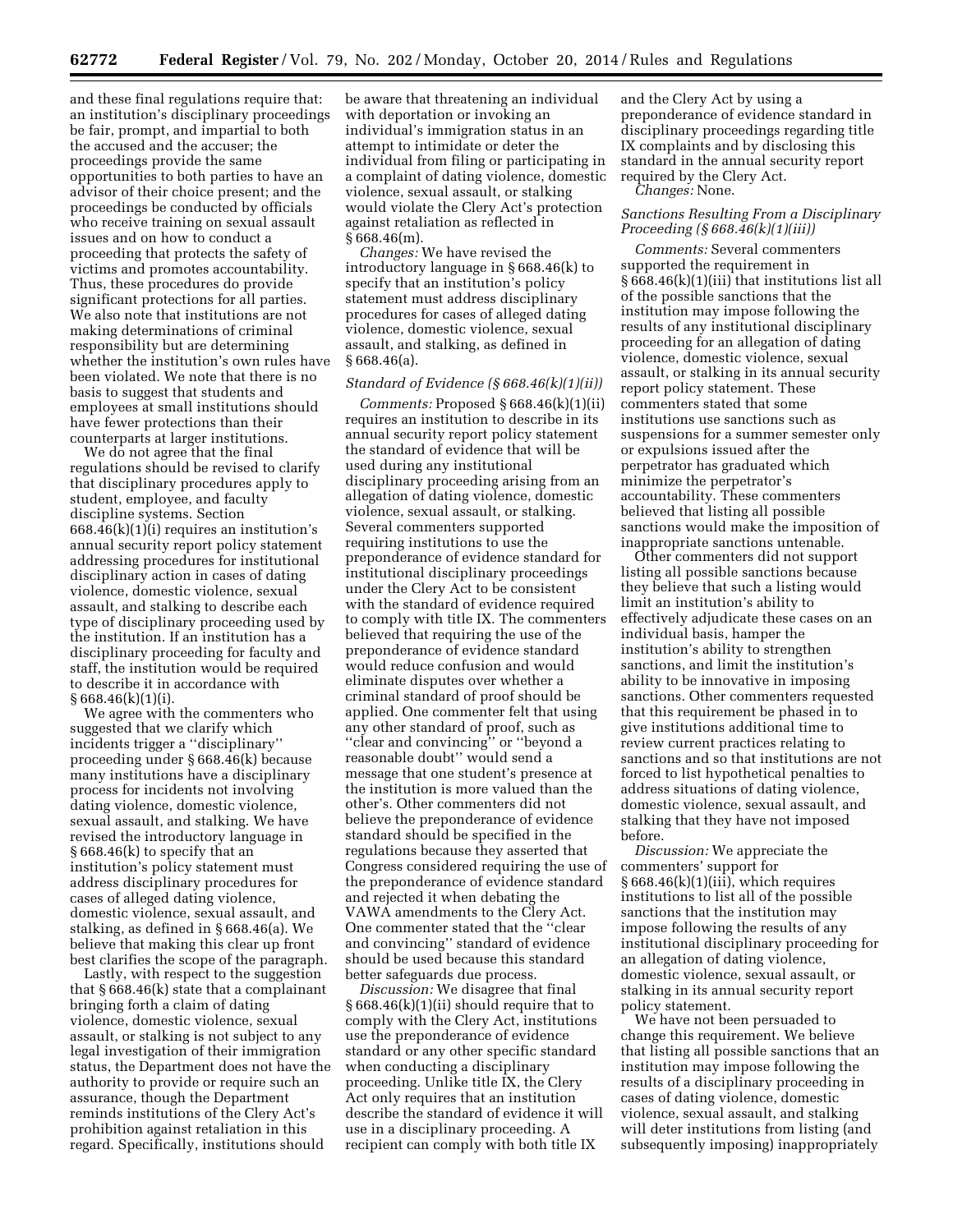light sanctions. As noted in the NPRM, § 668.46(k)(1)(iii) does not prohibit an institution from using a sanction not listed in its most recently issued annual security report, provided the institution's list is updated in its next annual security report. We do not believe that phasing in this requirement is appropriate. The regulations are effective on July 1, 2015, which will give institutions at least seven months to implement the requirement to list all possible sanctions that an institution may impose following the results of a disciplinary proceeding.

*Changes:* None.

## *Training for Officials Who Conduct Disciplinary Proceedings (§ 668.46(k)(2)(ii))*

*Comments:* Several commenters supported the requirement that an institution's disciplinary proceedings be conducted by officials who, at a minimum, receive annual training on the issues related to dating violence, domestic violence, sexual assault, and stalking and on how to conduct an investigation and hearing process that protects the safety of victims and promotes accountability. The commenters believed that proper training will minimize reliance on stereotypes about victims' behavior and will ensure that officials are educated on the effects of trauma.

Other commenters did not support the training requirement because they considered it to be an unfunded mandate. One commenter stated that the training requirement goes beyond congressional intent. Another commenter believed that the costs to obtain the training would have a negative impact on small institutions and asked the Department to provide a waiver of the annual training requirement for small institutions. Alternatively, the commenter asked that the Department develop and provide the required training at no cost to institutions through a Webinar or computer-assisted modular training.

*Discussion:* The Department appreciates the support of commenters and agrees that ensuring that officials are properly trained will greatly assist in protecting the safety of victims and in promoting accountability.

We disagree with the commenter who asserted that the training requirement goes beyond congressional intent. The training requirement in  $\S 668.46(k)(2)(ii)$ reflects what is required by section  $485(f)(8)(B)(iv)(I)(bb)$  of the Clery Act as amended by VAWA. We acknowledge that there will be costs associated with the training requirement and we urge institutions to work with rape crisis

centers and State sexual assault coalitions to develop training that addresses the needs and environments on small campuses. Lastly, we cannot waive this requirement for small institutions or provide the training as requested. We note that all title IV institutions are already required to ensure that their officials are trained and are knowledgeable in areas such as Federal student financial aid regulations. Congress added this new training requirement to protect students. We note that these final regulations are effective July 1, 2015, which will give institutions ample time to implement this requirement in a compliant and cost-effective manner.

*Changes:* None.

## *Advisor of Choice (§ 668.46(k)(2)(iii) and (iv))*

*Comments:* We received many comments on proposed § 668.46(k)(2)(iii) and (iv). Proposed § 668.46(k)(2)(iii) would require that an institution's disciplinary proceeding provide the accuser and the accused with the same opportunities to have others present, including the opportunity to be accompanied to any related meeting or proceeding by the advisor of their choice. Proposed § 668.46(k)(2)(iv) would prohibit the institution from limiting the choice of advisor, or an advisor's presence for either the accuser or the accused in any meeting or institutional disciplinary proceeding, although the institution may establish restrictions on an advisor's participation as long as the restrictions apply equally to both parties.

Many commenters supported proposed  $§ 668.46(k)(2)(iii)$  and (iv) but asked that the regulations allow institutions to remove or dismiss advisors who are disruptive or who do not abide by the restrictions on their participation to preserve the decorum, civility, and integrity of the proceeding. Other commenters asked that the regulations be revised to detail the extent to which an advisor can participate in a disciplinary proceeding or the type of restrictions an institution can place on an advisor's participation in the proceeding, such as prohibiting an advisor to speak or to address the disciplinary tribunal, or question witnesses, to ensure an efficient and fair process. One commenter asked that the regulations be revised to allow an institution to define a pool of individuals, including members of the campus community, who may serve as an advisor. Another commenter asked that the regulations require that an advisor be willing and able to attend

disciplinary proceedings in person as scheduled by the institution and that an advisor can be present in meetings or disciplinary proceedings only when the advisee is present to ensure that disciplinary proceedings are not unnecessarily delayed. One commenter stated that the regulations should allow an advisor only at an initial meeting or documentation review of a disciplinary proceeding. Another commenter believed that allowing an advisor to be present at ''any related meeting or proceeding'' would cause unreasonable delays if an institution was forced to schedule meetings at an advisor's convenience. One commenter asked that the regulations prohibit an advisor from acting as a proxy for either the accused or the accuser so as to not compromise their privacy rights. One commenter asked that  $§ 668.46(k)(2)(iv)$  be revised to prohibit immigration agents from serving in a disciplinary proceeding as an advisor. This commenter was concerned that if, for example, the accused had an immigration agent as an advisor and the accuser was not a U.S. citizen, the threat of an immigration enforcement action would pose a significant barrier to participation in a disciplinary proceeding for the accuser.

*Discussion:* We do not believe that any changes to the regulations are necessary. Institutions may restrict an advisor's role, such as prohibiting the advisor from speaking during the proceeding, addressing the disciplinary tribunal, or questioning witnesses. An institution may remove or dismiss advisors who become disruptive or who do not abide by the restrictions on their participation. An institution may also form a pool of individuals, including members of the campus community, who may serve as advisors as long as the choice of an advisor by the accused or the accuser is not limited to such a pool. We believe that regulating an institution's actions in these areas would restrict their flexibility to protect the interests of all parties.

We do not believe that the regulations should specify that an advisor must attend disciplinary proceedings in person. Section 668.46(k)(2)(iii) does not require an advisor to be present but merely requires that each party have the same opportunity to have an advisor present. An institution would not need to cancel or delay a meeting simply because an advisor could not be present, so long as the institution gave proper notice of the meeting under § 668.46(k)(3)(i)(B)(*2*); however we encourage institutions to consider reasonable requests to reschedule. We also do not believe that the final regulations should specify that an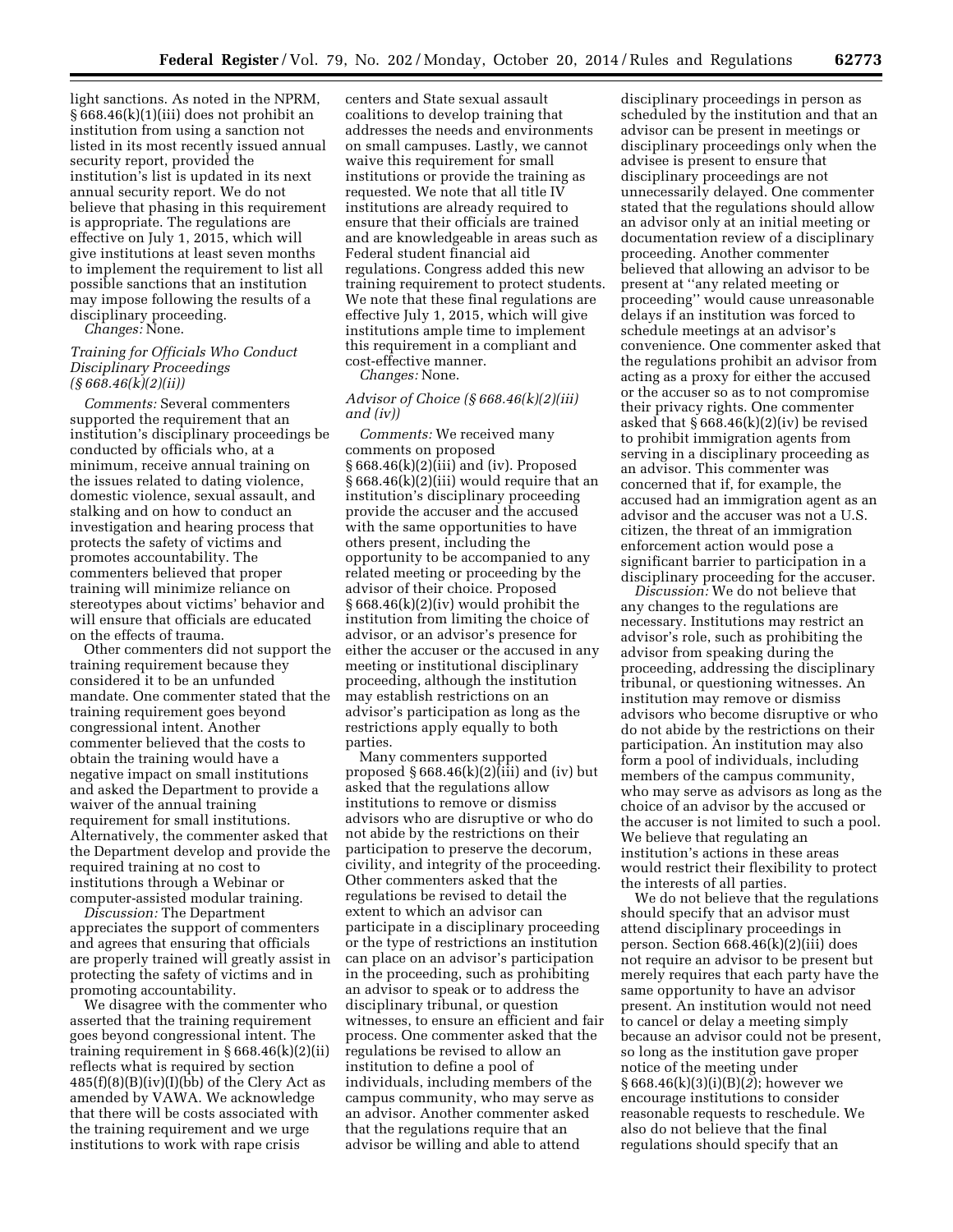advisor cannot be present in meetings or disciplinary proceedings unless the advisee is present. An institution is not required to permit an advisor to attend without the advisee but may find that permitting an advisor to attend with the advisee's agreement will make it easier to arrange procedural meetings.

We do not believe that permitting an institution to limit an advisor to attend only an initial meeting or documentation review of a disciplinary proceeding is supported by the statute. Section  $485(f)(8)(B)(iv)(II)$  of the Clery Act provides that the accuser and the accused are entitled to the opportunity to be accompanied ''to any related meeting or proceeding'' by an advisor of their choice.

We do not believe that the regulations need to prohibit an advisor from acting as a proxy for either the accused or the accuser in the interest of protecting the parties' privacy. Assuming an institution allowed an advisor to act as a proxy, if the accused or accuser authorized their advisor to serve as a proxy and consented to any disclosures of their records to their advisor, this would alleviate any privacy concerns.

Lastly, we believe that including in the final regulations a general prohibition on immigration agents serving as an advisor to the accused or the accuser in a disciplinary proceeding is not supported by the statute. As stated above, section 485(f)(8)(B)(iv)(II) of the Clery Act, as amended by VAWA, provides that the accuser and the accused are entitled to the opportunity to be accompanied to any related meeting or proceeding by an advisor of their choice. However, institutions should be aware that allowing an immigration agent to serve as an advisor in order to intimidate or deter the accused or the accuser from participating in a disciplinary proceeding to resolve an incident of dating violence, domestic violence, sexual assault, or stalking would violate the Clery Act's protection against retaliation as reflected in § 668.46(m).

*Changes:* None.

## *Attorney as Advisor of Choice (§§ 668.46(k)(2)(iii) and (iv)*

*Comments:* Many commenters supported the Department's interpretation of the statutory language in section 485(f)(8)(B)(iv)(II) of the Clery Act, as amended by VAWA, that the accuser or the accused may choose to have an attorney act as their advisor in an institution's disciplinary proceeding. The commenters believed that this interpretation protects the rights of both parties and the integrity of the proceedings. Several commenters stated

that the final regulations should detail the type of restrictions an institution may impose on an attorney advisor; other commenters believed that no restrictions on an attorney should be permitted.

Other commenters did not support allowing attorneys to act as advisors and stated that such an interpretation goes beyond the statutory intent. These commenters stated that section  $485(f)(8)(B)(iv)(II)$  of the Clery Act provides only ''the opportunity'' for the accused or the accuser to have an advisor present during meetings or proceedings. Commenters believed that allowing attorneys to participate as advisors in an institution's disciplinary proceeding will create inequities in the process if one party has an attorney advisor and the other party does not and the presence of attorneys will make the campus disciplinary proceeding more adversarial and more like a courtroom than an administrative proceeding. One commenter believed that allowing attorney advisors would create a chilling effect for complainants and discourage them from reporting or going forward with a disciplinary process to resolve that complaint. Another commenter believed that allowing attorney advisors would force schools to hire court reporters and have legal representation present, which would drain resources. Another commenter believed that allowing attorneys to act as advisors would compromise the privacy rights of individuals involved in the process. One commenter asked that the final regulations require institutions to provide legal representation in any meeting or disciplinary proceeding in which the accused or the accuser has legal representation but the other party does not. One commenter stated that the proposed regulations incorrectly suggest that State laws providing students with a right to counsel in disciplinary hearings, like North Carolina's Student and Administration Equality Act, are inconsistent with VAWA and requested that the language be amended in the final rule.

*Discussion:* We are not persuaded that any changes are necessary to the regulations with regard to allowing attorneys to participate in an institution's disciplinary proceeding as advisors. Section 485(f)(8)(B)(iv)(II) of the Clery Act clearly and unambiguously supports the right of the accused and the accuser to be accompanied to any meeting or proceeding by ''an advisor of their choice,'' which includes an attorney. Section  $668.46(k)(2)(iv)$  allows an institution to establish restrictions on an advisor's participation in a disciplinary

proceeding. As stated earlier in the preamble, we believe that specifying what restrictions are appropriate or removing the ability of an institution to restrict an advisor's participation would unnecessarily limit an institution's flexibility to provide an equitable and appropriate disciplinary proceeding. Nothing in the regulations requires institutions to hire court reporters or have their own legal representation. Nor do we believe that allowing attorneys to act as advisors would compromise the privacy rights of individuals involved in the process, as explained previously. We do not believe that the statute permits us to require institutions to provide legal representation in any meeting or disciplinary proceeding in which the accused or the accuser has legal representation but the other party does not. Absent clear and unambiguous statutory authority, we would not impose such a burden on institutions. We would note, however, that the statute does require institutions to provide written notification to students and employees about legal assistance available for victims, both on-campus and in the community. We encourage institutions to also provide information about available legal assistance to the accused. We also note that the ability of the institution to restrict the role of all advisors means that all advisors are equal and that the presence of an attorney should not have a chilling effect on complainants. Before a proceeding is scheduled, schools should inform the parties of any limitations on the advisor's role so that both parties understand and respect these limitations. Lastly, we do not believe that the proposed regulations incorrectly suggested that State laws providing students with a right to counsel in disciplinary hearings are inconsistent with VAWA. The regulations do not require an institution to impose restrictions on the advisor's participation, they merely permit the institution to do so. Where State law prohibits such a restriction, State law would trump any institutional policy intended to restrict the advisor's participation that would otherwise be permissible under these regulations. *Changes:* None.

## *Simultaneous Notification (§ 668.46(k)(2)(v))*

*Comments:* Several commenters supported proposed  $\S 668.46(k)(2)(v)$ which would require simultaneous notification, in writing, to both the accuser and the accused of the result of any institutional disciplinary proceeding that arises from an allegation of dating violence, domestic violence,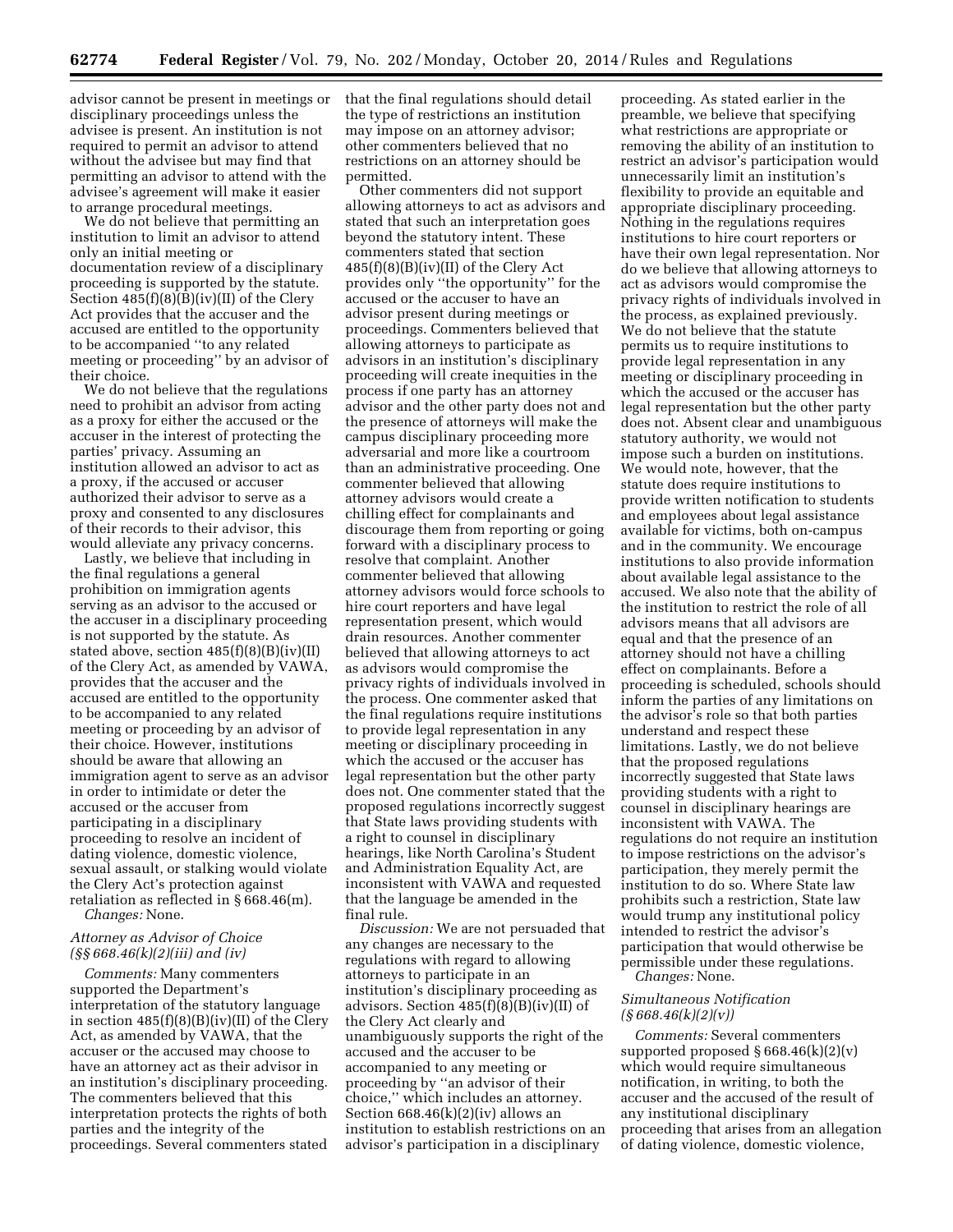sexual assault, or stalking; the institution's procedures for appeal of the result; any change to the result; and when the result becomes final. The commenters stated that having simultaneous notification will eliminate the possibility of unannounced, secret proceedings at which testimony or evidence adverse to the accused is gathered without his or her knowledge. Another commenter asked the Department to issue public guidance that incorporates the preamble discussion in the NPRM on what constitutes ''written simultaneous notification''.

*Discussion:* We appreciate the support of commenters. We also intend to include guidance on what constitutes ''written simultaneous notification'' in the updated *Handbook for Campus Safety and Security Reporting. Changes:* None.

## *Definition of ''Prompt, Fair, and Impartial'' (§§ 668.46(k)(3)(i))*

*Comments:* One commenter argued that the requirement in § 668.46(k)(3)(i)(B)(*1*) that an institution's disciplinary proceeding must be ''transparent'' to the accuser and the accused does not have legal meaning, and creates ambiguities and unrealistic expectations.

One commenter believed that the requirement for timely notice of meetings in § 668.46(k)(3)(i)(B)(*2*) should be revised to specify that the timely notice applies only to meetings in which both the accused and the accuser will be present. Several commenters believed the timely notice provision interferes with an institution's ability to contact the accused student upon receipt of an incident report to schedule a meeting and, if necessary, take immediate action such as imposing an interim suspension, relocation from a dormitory, or removal from class. The commenters considered this a safety issue for both the accuser and the community.

Several commenters were concerned that the requirement in  $\S 668.46(k)(3)(i)(C)$  that an institution's disciplinary proceeding be conducted by officials who do not have a conflict of interest or bias for or against the accuser or the accused does not address situations in which inappropriately partial or ideologically inspired people dominate the pool of available participants in a proceeding. This commenter suggested that the accused or the accuser be afforded an appeal or opportunity to object if a member of the adjudicating body is biased. Several commenters suggested that the final regulations should prohibit adjudicating

officials with responsibility for administering informal resolution procedures from having any involvement in, or contact with, a formal disciplinary board that has responsibility for resolving the same complaint, to reduce the appearance that officials are trying to influence the outcome of a proceeding in favor of either party.

Lastly, one commenter recommended that the final regulations should provide that the accused or the accuser have the right to appeal the results of an institutional disciplinary proceeding, for an institution's proceeding to be considered prompt, fair, and impartial. This commenter stated that appeals are part of any well-functioning disciplinary process and ensure that any unfairness in the process is addressed by university leadership.

*Discussion:* We do not believe it is necessary to clarify the term ''transparent.'' With respect to a disciplinary proceeding, the term "transparent" means a disciplinary proceeding that lacks hidden agendas and conditions, makes appropriate information available to each party, and is fair and clear to all participants.

We do not believe that the requirement for timely notice of meetings in § 668.46(k)(3)(i)(B)(*2*) should be modified to apply to only meetings in which both the accused and the accuser will be present. We believe that an institution should provide timely notice for meetings at which only the accused or the accuser will be present so that the parties are aware of meetings before they occur. Furthermore, we do not believe that the timely notice provision compromises an institution's ability to schedule a meeting with an accused student after receiving an incident report. In this context, ''timely'' just means that the institution must notify the accuser of this meeting as quickly as possible, but it does not mean that the institution must unreasonably delay responsive action to provide advance notice to the accuser.

We are not persuaded that we should revise the requirement in § 668.46(k)(3)(i)(C) that an institution's disciplinary proceeding be conducted by officials who do not have a conflict of interest or bias for or against the accuser or the accused to be considered prompt, fair, and impartial. With respect to the specific scenarios described by the commenters where they believe certain institutions' proceedings are being conducted by officials with bias, without more facts we cannot declare here that such scenarios present a conflict of interest, but if they did,

 $§ 668.46(k)(3)(i)(C)$  would prohibit this practice. The Clery compliance staff will monitor the presence of any conflicts of interest and we may revisit these regulations if we identify significant problems in this area.

Lastly, we disagree with the commenters who recommended that the final regulations should provide the accused or the accuser with the right to appeal the results of an institutional disciplinary proceeding. We do not believe we have the statutory authority to require institutions to provide an appeal process.

*Changes:* None.

## *Definition of ''Proceeding'' (§ 668.46(k)(3)(iii))*

*Comments:* One commenter recommended that the definition of ''proceeding'' should expressly exclude communications between complainants and officials regarding interim protective measures for the complainant's protection. Another commenter suggested changing the definition to clarify that ''proceeding'' includes employee and faculty disciplinary proceedings as well as student disciplinary proceedings.

*Discussion:* We agree that the definition of ''proceeding'' should be modified to not include communications regarding interim protective measures. In many cases protective measures may be necessary for the protection of the accuser and treating these communications as ''proceedings'' could lessen that protection. We do not agree that changing the definition of ''proceeding'' to reflect employee and faculty disciplinary proceedings is necessary. Nothing in the definition limits a proceeding to only one involving students, and an institution is already required to describe each type of disciplinary proceeding used by the institution in its annual security report policy statement in accordance with § 668.46(k)(1)(i).

*Changes:* We have revised the definition of ''proceeding'' by adding that a ''proceeding'' does not include communications and meetings between officials and victims concerning accommodations or protective measures to be provided to a victim.

## *Definition of ''Result'' (§ 668.46(k)(3)(iv))*

*Comments:* Several commenters believed that the Department's reasoning in the NPRM for defining ''result'' to include the rationale for the result, that the accused or the accuser could use the result as the basis for an appeal, was flawed and not supported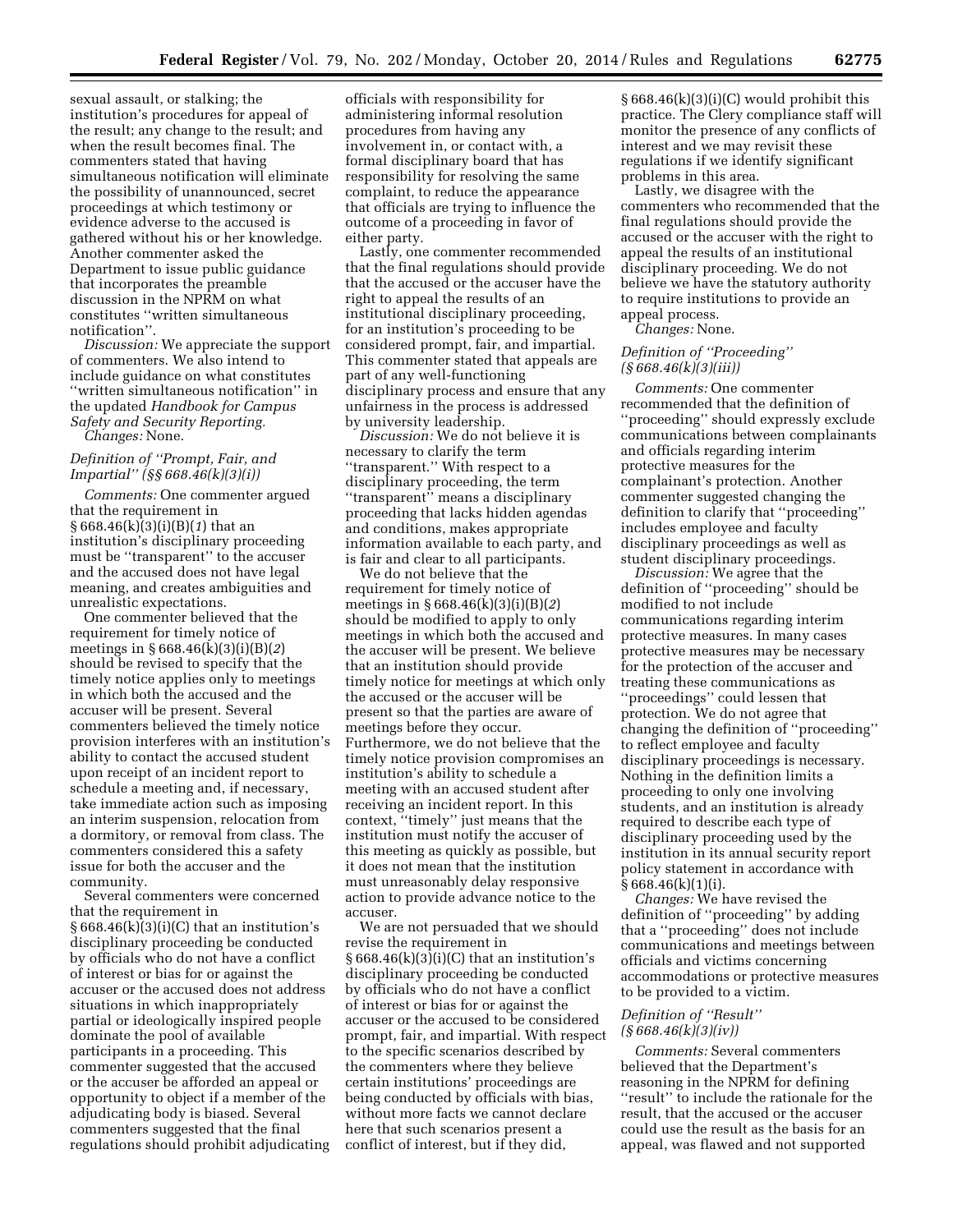by statute. The commenters requested that the Department change the definition of ''result'' to require institutions to provide the rationale for the result to the accuser if it does so for the accused.

*Discussion:* We do not agree that the reasoning in the NPRM for defining ''result'' to include the rationale for the result is flawed. That either the accused or the accuser could use the result for the basis of an appeal is common sense. We also do not agree that the definition of ''result'' needs to be modified because  $§ 668.46(k)(2)(v)(A)$  requires an institution to simultaneously notify both the accuser and the accused of the result of any institutional disciplinary proceeding.

*Changes:* None.

#### *§ 668.46(m) Prohibition on Retaliation*

*Comments:* One commenter expressed support for incorporating section 485(f)(17) of the Clery Act into the regulations.

*Discussion:* We appreciate the commenter's support. *Changes:* None.

## **Executive Orders 12866 and 13563**

#### *Regulatory Impact Analysis*

#### Introduction

Institutions of higher education that participate in the Federal student financial aid programs authorized by title IV of the HEA are required to comply with the Clery Act. According to the most current Integrated Postsecondary Education Data System (IPEDS) data, a total of 7,508 institutions were participating in title IV programs in 2012.2 The Department reviews institutions for compliance with the Clery Act and has imposed fines for significant non-compliance. The Department expects that these proposed changes will be beneficial for students, prospective students, and employees, prospective employees, the public and the institutions themselves.

Under Executive Order 12866, the Secretary must determine whether this regulatory action is ''significant'' and, therefore, subject to the requirements of the Executive order and subject to review by the Office of Management and Budget (OMB). Section 3(f) of Executive Order 12866 defines a ''significant regulatory action'' as an action likely to result in a rule that may—

(1) Have an annual effect on the economy of \$100 million or more, or adversely affect a sector of the economy,

productivity, competition, jobs, the environment, public health or safety, or State, local, or tribal governments or communities in a material way (also referred to as an ''economically significant'' rule);

(2) Create serious inconsistency or otherwise interfere with an action taken or planned by another agency;

(3) Materially alter the budgetary impacts of entitlement grants, user fees, or loan programs or the rights and obligations of recipients thereof; or

(4) Raise novel legal or policy issues arising out of legal mandates, the President's priorities, or the principles stated in the Executive order.

This final regulatory action is a significant regulatory action subject to review by OMB under section 3(f) of Executive Order 12866.

We have also reviewed these regulations under Executive Order 13563, which supplements and explicitly reaffirms the principles, structures, and definitions governing regulatory review established in Executive Order 12866. To the extent permitted by law, Executive Order 13563 requires that an agency—

(1) Propose or adopt regulations only on a reasoned determination that their benefits justify their costs (recognizing that some benefits and costs are difficult to quantify);

(2) Tailor its regulations to impose the least burden on society, consistent with obtaining regulatory objectives and taking into account—among other things and to the extent practicable—the costs of cumulative regulations;

(3) In choosing among alternative regulatory approaches, select those approaches that maximize net benefits (including potential economic, environmental, public health and safety, and other advantages; distributive impacts; and equity);

(4) To the extent feasible, specify performance objectives, rather than the behavior or manner of compliance a regulated entity must adopt; and

(5) Identify and assess available alternatives to direct regulation, including economic incentives—such as user fees or marketable permits—to encourage the desired behavior, or provide information that enables the public to make choices.

Executive Order 13563 also requires an agency to use the best available techniques to quantify anticipated present and future benefits and costs as accurately as possible. The Office of Information and Regulatory Affairs of OMB has emphasized that these techniques may include ''identifying changing future compliance costs that might result from technological

innovation or anticipated behavioral changes.''

We are issuing these final regulations only on a reasoned determination that their benefits justify their costs. In choosing among alternative regulatory approaches, we selected those approaches that maximize net benefits. Based on the analysis that follows, the Department believes that these final regulations are consistent with the principles in Executive Order 13563.

We also have determined that this regulatory action does not unduly interfere with State, local, or tribal governments in the exercise of their governmental functions.

In accordance with both Executive orders, the Department has assessed the potential costs and benefits, both quantitative and qualitative, of this regulatory action. The potential costs associated with this regulatory action are those resulting from statutory requirements and those we have determined as necessary for administering the Department's programs and activities.

This Regulatory Impact Analysis is divided into six sections. The ''Need for Regulatory Action'' section discusses why these implementing regulations are necessary to define terms and improve upon the methods by which institutions count crimes within their Clery geography and provide crime prevention and safety information to students and employees.

The section titled ''Summary of Changes from the NPRM'' summarizes the most important revisions the Department made in these final regulations since the NPRM. These changes were informed by the Department's consideration of over approximately 2,200 parties who submitted comments on the proposed regulations, along with approximately 3,600 individuals who submitted a petition expressing support for comments submitted by the American Association of University Women. The changes are intended to clarify the reporting of stalking across calendar years, remove the requirement by institutions to report stalking as a new and distinct crime after an official intervention, and clarify cases in which an institution may remove from its crime statistics reports of crimes that have been unfounded.

The ''Discussion of Costs and Benefits'' section considers the cost and benefit implications of these regulations for students and institutions. There would be two primary benefits of the regulations. First, we expect students and prospective students and employees and prospective employees to be better

<sup>2</sup>U.S. Department of Education. Institute of Education Sciences, National Center for Education Statistics. *[http://nces.ed.gov/ipeds/datacenter/](http://nces.ed.gov/ipeds/datacenter/InstitutionList.aspx) [InstitutionList.aspx.](http://nces.ed.gov/ipeds/datacenter/InstitutionList.aspx)*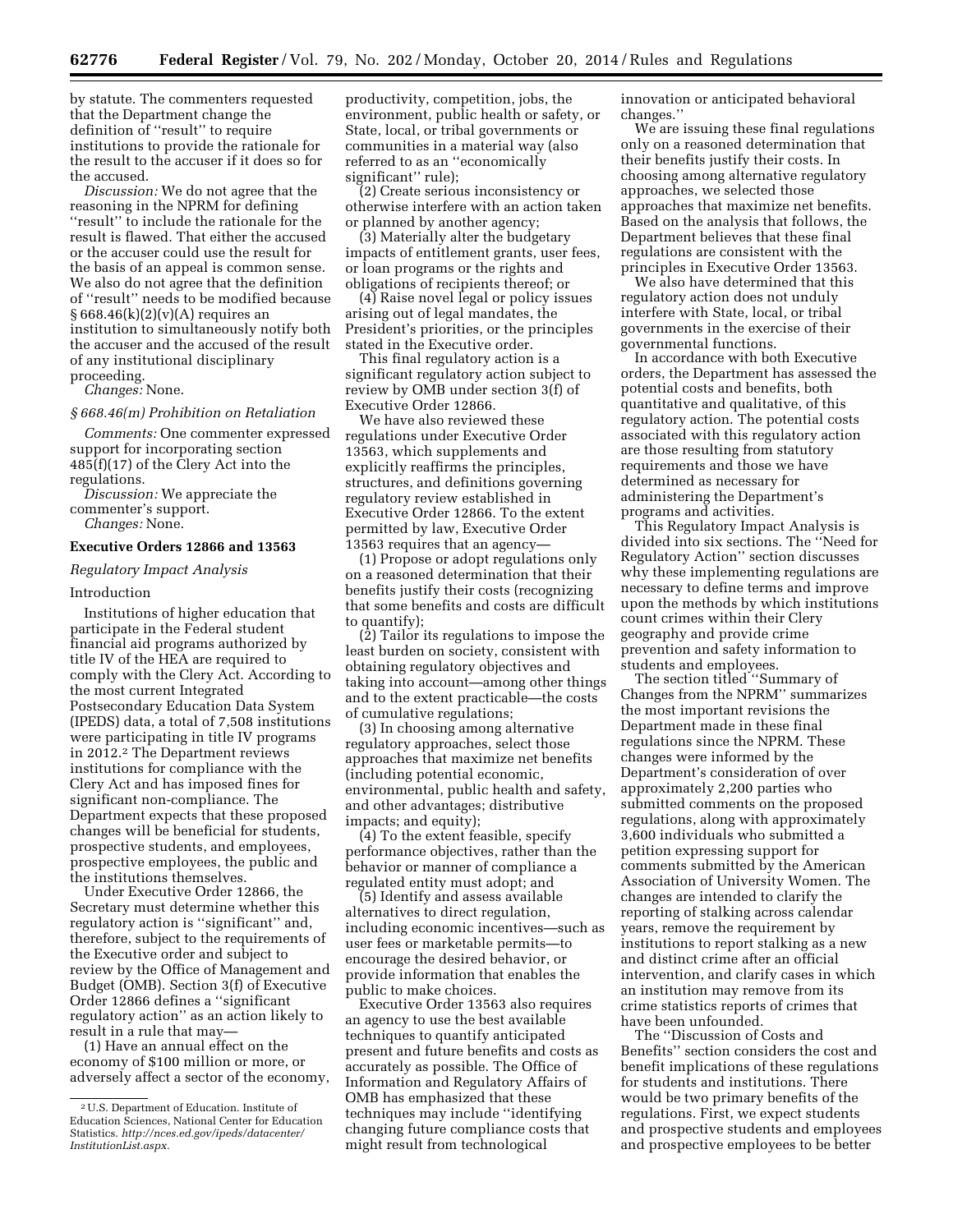informed and better able to make choices in regards to higher education attendance and employment because the regulations would improve the method by which crimes on campuses are counted and reported. Second, we would provide further clarity on students' and employees' rights and institutional procedures by requiring institutions to design and disclose policies and institutional programs to prevent sexual assault.

Under ''Net Budget Impacts,'' the Department presents its estimate that the final regulations would not have a significant net budget impact on the Federal government.

In ''Alternatives Considered,'' we describe other approaches the Department considered for key features of the regulations, including definitions of ''outcomes,'' ''initial and final determinations,'' ''resolution,'' ''dating violence," "employees," and "consent."

Finally, the ''Final Regulatory Flexibility Analysis'' considers issues relevant to small businesses and nonprofit institutions.

Elsewhere in this section under *Paperwork Reduction Act of 1995,* we identify and explain burdens specifically associated with information collection requirements.

#### *Need for Regulatory Action*

Executive Order 12866 emphasizes that Federal agencies should promulgate only such regulations as are required by law, are necessary to interpret the law, or are made necessary by compelling public need, such as material failures of private markets to protect or improve the health and safety of the public, the environment, or the well-being of the American people. In this case, there is indeed a compelling public need for regulation. The Department's goal in regulating is to incorporate the VAWA provisions into the Department's Clery Act regulations.

On March 7, 2013, President Obama signed VAWA into law. Among other provisions, this law amended the Clery Act. The statutory changes made by VAWA require institutions to compile statistics for certain crimes that are reported to campus security authorities or local police agencies including incidents of dating violence, domestic violence, sexual assault, and stalking. Additionally, institutions will be required to include certain policies, procedures, and programs pertaining to these crimes in their annual security reports.

During the negotiated rulemaking process, non-Federal negotiators discussed issues relating to the new provisions in the Clery Act addressing dating violence, domestic violence, sexual assault and stalking including:

• Methods of compiling statistics of incidents that occur within Clery geography and are reported to campus security authorities.

• Definitions of terms.

• Programs to prevent dating violence, domestic violence, sexual assault, and stalking.

• Procedures that will be followed once an incident of these crimes has been reported, including a statement of the standard of evidence that will be used during any institutional disciplinary proceeding arising from the report.

• Educational programs to promote the awareness of dating violence, domestic violence, sexual assault, and stalking, which shall include primary prevention and awareness programs for incoming students and new employees, as well as ongoing prevention and awareness programs for students and faculty.

• The right of the accuser and the accused to have an advisor of their choice present during an institutional disciplinary proceeding.

• Simultaneous notification to both the accuser and the accused of the outcome of the institutional disciplinary proceeding.

• Informing victims of options for victim assistance in changing academic, living, transportation, and working situations, if requested by the victim and such accommodations are reasonably available, regardless of whether the victim chooses to report the crime to campus police or local law enforcement.

As a result of these discussions, the regulations would require institutions to compile statistics for certain crimes (dating violence, domestic violence, sexual assault, and stalking) that are reported to campus security authorities or local police agencies. Additionally, institutions would be required to include certain policies, procedures, and programs pertaining to these crimes in their annual security reports.

The purpose of the disclosures required by the Clery Act is to give prospective and current students information to help them make decisions about their potential or continued enrollment in a postsecondary institution. Prospective and current students and their families, staff, and the public use the information to assess an institution's security policies and the level and nature of crime on its campus. Institutions are required to disclose this data to students, employees, and prospective students and employees and to provide

the crime statistics to the Department, which then makes it available to the public.

#### **Summary of Changes From the NPRM**

*Reporting Stalking Crossing Calendar Years* 

The Department modified  $§ 668.46(c)(6)(i)$  to clarify that stalking which crosses calendar years should be recorded in each and every year in which the stalking is reported to a campus security authority or local police. While commenters supported the approach in the proposed regulations, arguing that it would provide an accurate picture of crime on campus for each calendar year, they also suggested modifying the language to clarify that an institution must include a statistic for stalking in each and every year in which a particular course of conduct is reported to a local police agency or campus security authority. The modification was made to address this concern.

#### *Stalking After an ''Official Intervention''*

The Department removed proposed  $§668.46(c)(6)(iii)$  which would have required institutions to record a report of stalking as a new and distinct crime, and not associated with a previous report of stalking, when the stalking behavior continues after an official intervention.

Some of the commenters supported the approach in the NPRM under which stalking would be counted separately after an official intervention, including formal and informal intervention and those initiated by school officials or a court.

Other commenters urged the Department to remove  $\S 668.46(c)(6)(iii)$ and argued that the proposed approach would be inconsistent with treating stalking as a course of conduct. They explained that stalking cases often have numerous points of intervention, but that despite one or multiple interventions, it is still the same pattern or course of conduct, and that recording a new statistic after an ''official intervention'' would be arbitrary. The Department agreed with this argument.

## *Recording All Reported Crimes (§ 668.46(c)(2))*

The Department received comments asking us to clarify how the regulation that provides that all crimes reported to a campus security authority must be included in an institution's crime statistics relates to ''unfounded'' crime reports. The Department has clarified in the final regulations that an institution may remove from its crime statistics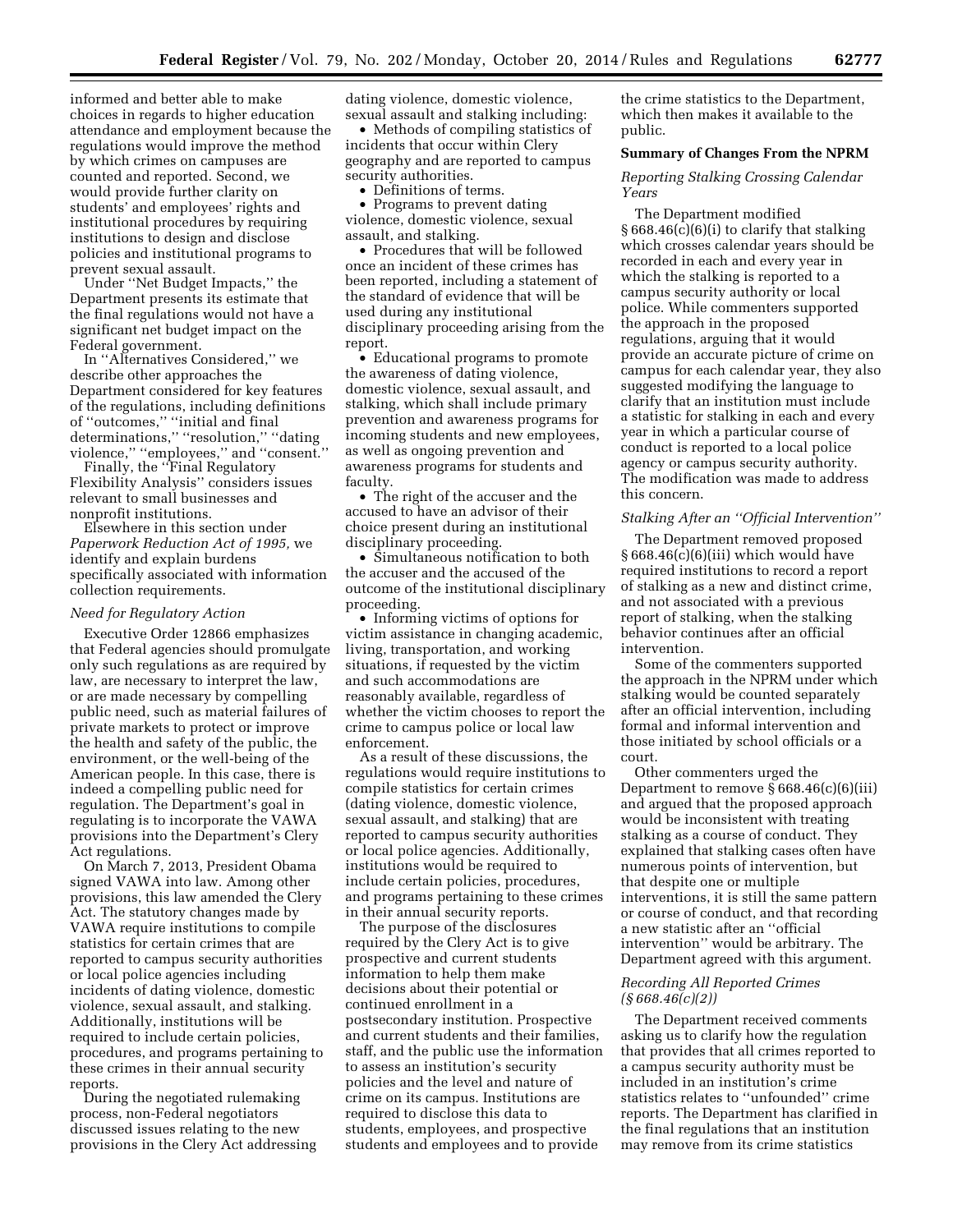(but not from its crime log) reports of crimes that have been determined to be ''unfounded.'' We have also added a requirement that institutions report to the Department and disclose in the annual security report statistics the number of crime reports that were ''unfounded'' and subsequently withheld from its crime statistics during each of the three most recent calendar years. This information will enable the Department to monitor the extent to which reports of Clery Act crimes are unfounded so that we can provide additional guidance about how to properly ''unfound'' a crime report or intervene if necessary.

## **Discussion of Costs and Benefits**

A benefit of these regulations is that they will strengthen the rights of campus victims of dating violence, domestic violence, sexual assault, and stalking. Institutions would be required to collect statistics for crimes reported to campus security authorities and local police agencies that involve incidents of dating violence, domestic violence, sexual assault, and stalking. This would improve crime reporting. In addition, students, prospective students, families, and employees and potential employees of the institutions, would be better informed about each campus's safety and procedures.

These regulations will require institutions to include in their annual security report information about the institution's policies and programs to prevent sexual assault, which would include information about programs that address dating violence, domestic violence, sexual assault, and stalking. This information would help students and employees understand these rights, procedures and programs. Prevention and awareness programs for all new students and employees, as well as ongoing prevention and awareness campaigns for enrolled students and faculty would be beneficial in providing additional information to students and employees.

The revised provisions related to institutional disciplinary proceedings in cases of alleged dating violence, domestic violence, sexual assault, and stalking would protect the accuser and the accused by ensuring equal opportunities for the presence of advisors at meetings and proceedings, an equal right to appeal if appeals are available, and the right to learn of the outcome of the proceedings. Victims of these crimes would gain the benefit of a written explanation of their rights and options.

Institutions would largely bear the costs of these regulations, which will

fall into two categories: paperwork costs of complying with the regulations, and other compliance costs that institutions may incur as they attempt to improve security on campus. Under the regulations, institutions will have to include in the annual security report descriptions of the primary prevention and awareness programs offered for all incoming students and new employees and descriptions of the ongoing prevention and awareness programs provided for enrolled students and employees. To comply, some institutions will have to create or update the material or the availability of prevention programs while others may have sufficient information and programs in place. Awareness and prevention programs can be offered in a variety of formats, including electronically, so the costs of any changes institutions would make in response to the regulations can vary significantly and the Department has not attempted to quantify additional costs associated with awareness and prevention programs.

Another area in which institutions could incur costs related to the regulations involves institutional disciplinary proceedings in cases of alleged dating violence, domestic violence, sexual assault, or stalking. The policy statement describing the proceedings will have to include: a description of the standard of evidence that applies; a description of the possible sanctions; a statement that the accused and the accuser will have an equal right to have others present, including an advisor of their choice; and a statement that written notice of the outcome of the proceedings would be given simultaneously to both the accused and the accuser. The proceedings would be conducted by officials who receive annual training on issues related to dating violence, domestic violence, sexual assault, and stalking as well as training on how to conduct investigations and hearings in a way to protect the safety of victims. Depending upon their existing procedures, some institutions would have to make changes to their disciplinary proceedings. The Department has not attempted to quantify those potential additional costs, which could vary significantly among institutions.

In addition to the costs described above, institutions will incur costs associated with the reporting and disclosure requirements of the regulations. This additional workload is discussed in more detail under the *Paperwork Reduction Act of 1995*  section. We expect this additional

workload would result in costs associated with either the hiring of additional employees or opportunity costs related to the reassignment of existing staff from other activities. Under the regulations, these costs will involve: updating the annual security reports; changing crime statistics reporting to capture additional crimes, categories of crimes, differentiation of hate crimes, and expansion of categories of bias reported; and the development of statements of policy about prevention programs and institutional disciplinary actions. In total, the regulations are estimated to increase burden on institutions participating in the title IV, HEA programs by 77,725 hours annually. The monetized cost of this additional burden on institutions, using wage data developed using BLS data available at: *[www.bls.gov/ncs/ect/sp/](http://www.bls.gov/ncs/ect/sp/ecsuphst.pdf) [ecsuphst.pdf,](http://www.bls.gov/ncs/ect/sp/ecsuphst.pdf)* is \$2,840,849. This cost was based on an hourly rate of \$36.55 for institutions.

#### **Net Budget Impacts**

The regulations are not estimated to have a significant net budget impact in the title IV, HEA student aid programs over loan cohorts from 2014 to 2024. Consistent with the requirements of the Credit Reform Act of 1990, budget cost estimates for the student loan programs reflect the estimated net present value of all future non-administrative Federal costs associated with a cohort of loans. (A cohort reflects all loans originated in a given fiscal year.)

In general, these estimates were developed using the Office of Management and Budget's (OMB) Credit Subsidy Calculator. The OMB calculator takes projected future cash flows from the Department's student loan cost estimation model and produces discounted subsidy rates reflecting the net present value of all future Federal costs associated with awards made in a given fiscal year. Values are calculated using a ''basket of zeroes'' methodology under which each cash flow is discounted using the interest rate of a zero-coupon Treasury bond with the same maturity as that cash flow. To ensure comparability across programs, this methodology is incorporated into the calculator and used governmentwide to develop estimates of the Federal cost of credit programs. Accordingly, the Department believes it is the appropriate methodology to use in developing estimates for these regulations.

We are not estimating that the regulations will have a net budget impact on the title IV aid programs. We assume that institutions will generally continue to comply with Clery Act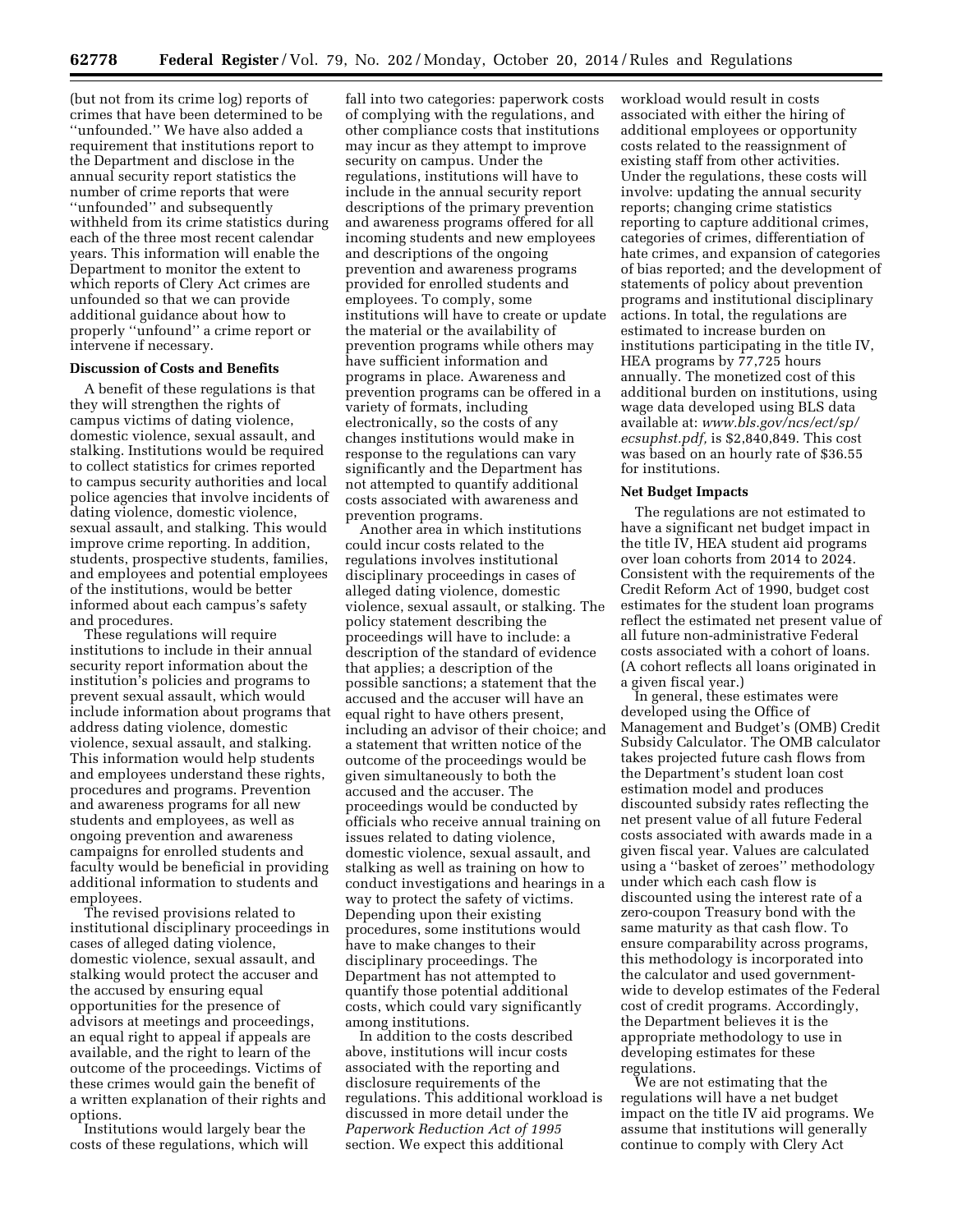reporting requirements and such compliance has no net budget impact on the title IV aid programs. In the past, the Department has imposed fines on institutions that violate the Clery Act but those fines do not have a net budget impact. Therefore, we estimate that the regulations will have no net budget impact on the title IV, HEA programs.

## Alternatives Considered

The Department determined that regulatory action was needed to implement the changes made to the Clery Act by VAWA, reflect the statutory language in the regulations and make some technical and clarifying changes to the Department's existing Clery Act regulations.

During the development of the regulations, a number of different regulatory approaches were discussed by the Department and the non-Federal negotiators during the negotiated rulemaking process. Some of these approaches included the addition of clarifying definitions for ''outcomes,'' ''initial and final determinations,'' ''resolution,'' ''dating violence,'' ''employees,'' and ''consent.'' The alternative approaches to these definitions considered by the Department are discussed in the following section.

## **Definitions of Outcomes, Initial and Final Determinations, and Resolution**

The Department considered harmonizing the terms, "outcomes," ''initial and final determinations,'' and ''resolution,'' used throughout the Clery Act regulations for internal consistency and to provide clarity for institutions. These terms are often used interchangeably, along with the term ''results.'' The Department considered defining ''outcomes'' to be one or more parts of the results. An alternative definition of ''initial determinations'' was also considered by the Department and would have referred to decisions made before the appeals process, if the institution had such a process, meaning prior to a final determination. A ''final determination'' would have been defined as the decision made after the appeals process had been completed. Adding a definition of the term ''resolution'' was also considered by the Department. The Department ultimately decided to use the term ''results'' in the regulations to include the initial, interim, and final decisions.

## **Alternative Definition of Dating Violence**

The Department considered several alternatives in the definition of ''dating violence.'' The inclusion of emotional

and psychological abuse, along with sexual and physical abuse, was considered. The Department decided to include only sexual or physical abuse or the threat of such abuse in the definition. The Department decided that emotional and psychological abuse did not always elevate into violence and had concerns over the ability of campus security authorities to identify this abuse.

The Department also took into consideration the definition of ''dating violence'' as a crime when it is not a prosecutable crime in some jurisdictions. To address this concern, the Department added a statement that any incident meeting the definition of ''dating violence'' is considered a crime for the purposes of Clery Act reporting.

## **Definition of Employees**

The Department considered adding a definition of ''employees'' to the regulations. This definition would clarify whether contractors and other employees, such as hospital employees affiliated with the hospital of the institution, were included as employees since they had a presence on campus. The Department decided not to include this definition as the statute already requires institutions to determine who current employees are for the purposes of distributing their annual security reports.

#### **Definition of Consent**

The Department considered adding a definition of ''consent'' for purposes of the Clery Act. Some of the negotiators argued that a definition of ''consent'' would provide clarity for institutions, students, and employees for when a reported sex offense would need to be included in the institution's Clery Act statistics. However, a definition of ''consent'' would also create ambiguity in jurisdictions which either do not define ''consent,'' or have a definition that differs from the one that would be in the regulations. The Department decided against including the definition of ''consent'' in the regulations as we were not convinced that it would be helpful to institutions in complying with the Clery Act.

For purposes of Clery Act reporting, all sex offenses that are reported to a campus security authority must be recorded in an institution's Clery Act statistics and, if reported to the campus police or the campus security department, must be included in the crime log, regardless of the issue of consent.

## **Final Regulatory Flexibility Act Analysis**

The regulations would apply to institutions of higher education that participate in the title IV, HEA Federal student financial aid programs, other than foreign institutions of higher education. The U.S. Small Business Administration (SBA) Size Standards define for-profit institutions as ''small businesses'' if they are independently owned and operated and not dominant in their field of operation with total annual revenue below \$7,000,000. The SBA Size Standards define nonprofit institutions as ''small organizations'' if they are independently owned and operated and not dominant in their field of operation, or as ''small entities'' if they are institutions controlled by governmental entities with populations below 50,000. We do not consider any institution dominant in the field of higher education, so all non-profit institutions and for-profit institutions with total revenues under \$7 million in IPEDS are assumed to be small entities. No public institutions are assumed to be small entities.

## **Description of the Reasons That Action by the Agency Is Being Considered**

This regulatory action would implement the changes made to the Clery Act by VAWA, reflect the statutory language in the regulations, and make some technical and clarifying changes to the Department's existing Clery Act regulations. The regulations would reflect the statutory requirement that institutions compile and report statistics for incidents of dating violence, domestic violence, sexual assault, and stalking that are reported to campus security authorities or local police agencies. Additionally, institutions would be required to include certain policies, procedures, and programs pertaining to these crimes in their annual security reports.

The purpose of these data collections is to give prospective and current students information to help them make decisions about their potential or continued enrollment in a postsecondary institution. Prospective and current students and their families, staff, and the public use the information to assess an institution's security policies and the level and nature of crime on its campus. In addition to the disclosure to students and employees, institutions must provide campus crime data to the Department annually.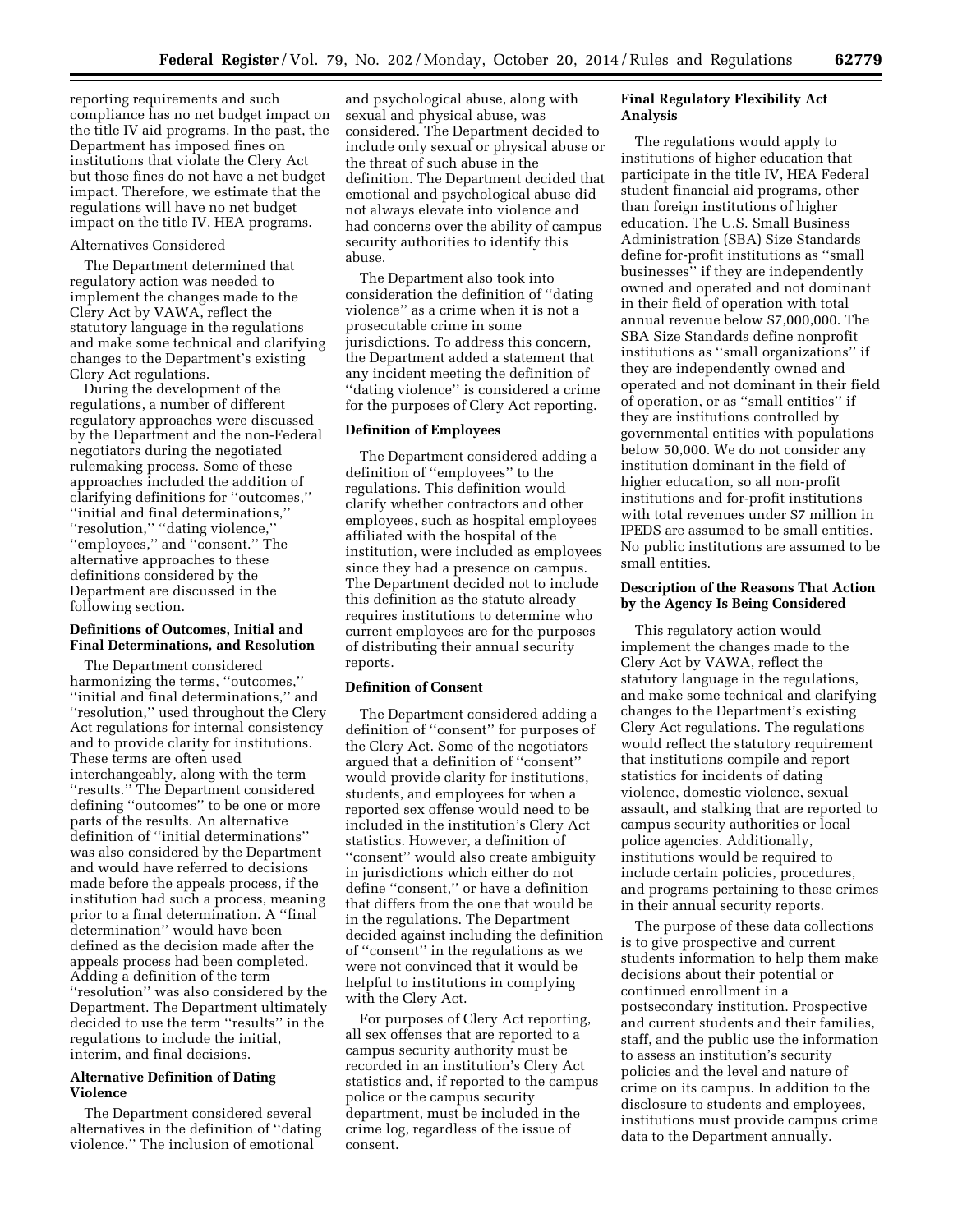## **Succinct Statement of the Objectives of, and Legal Basis for, the Regulations**

On March 7, 2013, President Obama signed the Violence Against Women Reauthorization Act of 2013 (VAWA) (Pub. L. 113–4). Among other provisions, this law amended section 485(f) of the HEA, otherwise known as the Clery Act. These statutory changes require institutions to compile statistics for incidents of dating violence, domestic violence, sexual assault, and stalking that are reported to campus security authorities or local police agencies. Additionally, the regulations would require institutions to include certain policies, procedures, and programs pertaining to these crimes in their annual security reports.

## **Description of and, Where Feasible, an Estimate of the Number of Small Entities to Which the Regulations Would Apply**

The regulations would apply to institutions of higher education that participate in the title IV, HEA Federal student financial aid programs, other than foreign institutions of higher education. From the most recent data compiled in the 2012 Campus Safety and Security Survey, we estimate that approximately 7,230 institutions would be subject to the regulations, including 2,011 public, 1,845 private not-forprofit, and 3,365 private for-profit institutions. Of these institutions, we consider all of the private not-for-profit institutions and approximately 40 percent of private for-profit institutions as small entities. We do not believe any of the public institutions meet the definition of ''small entity.''

## **Description of the Projected Reporting, Recordkeeping, and Other Compliance Requirements of the Regulations, Including an Estimate of the Classes of Small Entities That Would Be Subject to the Requirement and the Type of Professional Skills Necessary for Preparation of the Report or Record**

Table 1 shows the estimated burden of each information collection

requirement to the hours and costs estimated and discussed in more detail in the *Paperwork Reduction Act of 1995*  section. Additional workload would normally be expected to result in estimated costs associated with either the hiring of additional employees or opportunity costs related to the reassignment of existing staff from other activities. In total, by taking 100 percent (for the private non-profit institutions) and 40 percent (for the private for-profit institutions) of the estimated burden hours for  $\S 668.46(b)$ , (c), (j), and (k), detailed in the Paperwork Reduction Act section of this preamble, these changes are estimated to increase the burden on small entities participating in the title IV, HEA programs by 34,401 hours annually. The monetized cost of this additional paperwork burden on institutions, using a \$36.55 wage rate developed using BLS data available at *[www.bls.gov/ncs/ect/sp/ecsuphst.pdf,](http://www.bls.gov/ncs/ect/sp/ecsuphst.pdf)* is \$1,257,357.

## TABLE 1—ESTIMATED PAPERWORK BURDEN ON SMALL ENTITIES

| Provision                                             | Reg section                                      | <b>OMB Control</b><br>No.                        | Hours                             | Costs                                    |
|-------------------------------------------------------|--------------------------------------------------|--------------------------------------------------|-----------------------------------|------------------------------------------|
| Statement of Policy—awareness and prevention programs | 668.46(b)<br>668.46(c)<br>668.46(i)<br>668.46(k) | 1845-0022<br>1845-0022<br>1845-0022<br>1845-0022 | 8.000<br>4.800<br>12.800<br>8.801 | 292.407<br>175.447<br>467.840<br>321.662 |
| Total                                                 |                                                  |                                                  | 34.401                            | 1.257.357                                |

## **Identification, to the Extent Practicable, of All Relevant Federal Regulations That May Duplicate, Overlap, or Conflict With the Regulations**

The regulations are unlikely to conflict with or duplicate existing Federal regulations.

#### **Alternatives Considered**

As discussed in the ''Regulatory Alternatives Considered'' section of the *Regulatory Impact Analysis,* several different definitions for key terms were considered. The Department did not consider any alternatives specifically targeted at small entities.

## **Paperwork Reduction Act of 1995**

The Paperwork Reduction Act of 1995 does not require you to respond to a collection of information unless it displays a valid OMB control number. We display the valid OMB control numbers assigned to the collections of information in these final regulations at the end of the affected sections of the regulations.

Section 668.46 contains information collection requirements. Under the Paperwork Reduction Act of 1995 (PRA) (44 U.S.C. 3507(d)), the Department has submitted a copy of these sections, related forms, and Information Collections Requests (ICRs) to the Office of Management and Budget (OMB) for its review.

## *Section 668.46 Institutional Security Policies and Crimes Statistics*

*Requirements:* Under the final regulations in § 668.46(b) *Annual security report,* we are revising and expanding existing language and adding new requirements for items to be reported annually. We are revising § 668.46(b)(4)(i) to require institutions to, in addition to the existing required information, address in their statements of current policies concerning campus law enforcement the jurisdiction of security personnel, as well as any agreements, such as written memoranda of understanding between the institution and State and local police agencies, for the investigation of alleged

criminal offenses. This change incorporates modifications made to the Clery Act by the Higher Education Opportunity Act.

We are revising and restructuring § 668.46(b)(11). Specifically, we require institutions to include in their annual security report a statement of policy regarding the institution's programs to prevent dating violence, domestic violence, sexual assault, and stalking as well as the procedures that the institutions will follow when one of these crimes is reported. This change incorporates modifications made to the Clery Act by VAWA.

Under § 668.46(b)(11)(ii), institutions must provide written information to the victim of dating violence, domestic violence, sexual assault, and stalking. Institutions are required to provide information regarding: the preservation of evidence to assist in proving the alleged criminal offense or obtaining a protective order; how and to whom an alleged offense is to be reported; options for the involvement of law enforcement and campus authorities; and, where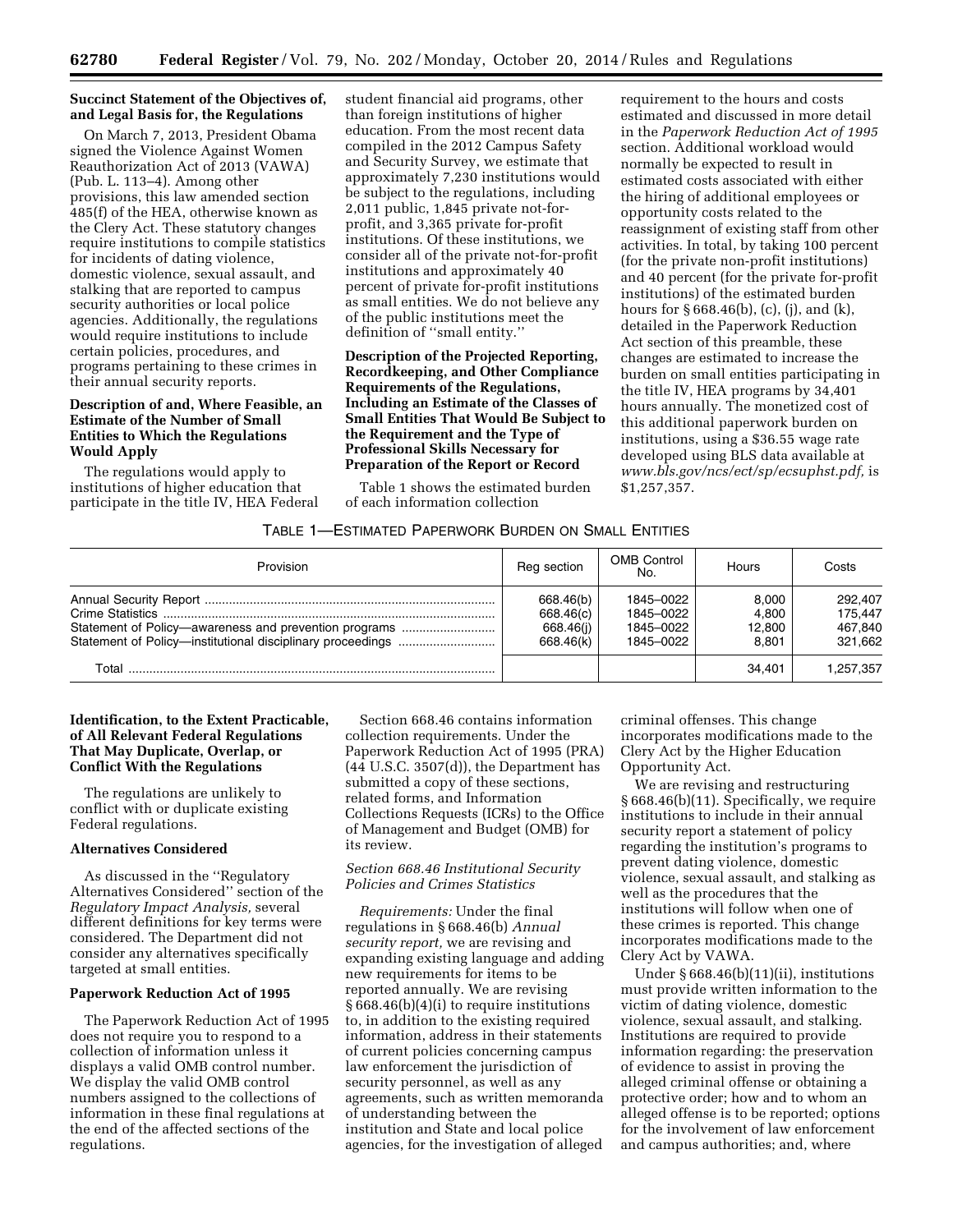applicable, the victim's rights or institution's responsibilities for orders of protection. This change incorporates modifications made to the Clery Act by VAWA, discussions during the negotiations, and input we received from public comments.

In § 668.46(b)(11)(iii), we are adding a provision to specify that institutions must address in their annual security report how they will complete publicly available record-keeping for the purposes of the Clery Act reporting while not including identifying information about the victim and while maintaining the confidentiality of any accommodations or protective measures given to the victim, to the extent that such exclusions would not impair the ability of institutions to provide such accommodations or protective measures. This change incorporates modifications made to the Clery Act by VAWA, discussions during the negotiations, and input we received from public comments.

In  $\S 668.46(b)(11)(iv)$ , we are requiring institutions to specify in their annual security report that they will provide a written notification of the services that are available to victims of dating violence, domestic violence, sexual assault and stalking. The notice must provide information on existing counseling, health, mental health, victim advocacy, legal assistance, visa and immigration services, and other services that may be available at the institution and in the community. This change incorporates modifications made to the Clery Act by VAWA, discussions during negotiations, and input we received from public comments.

We are revising  $\S 668.46(b)(11)(v)$  to require institutions to specify in their annual security report that written notification will be provided to victims of dating violence, domestic violence, sexual assault, and stalking regarding their options for, and the availability of changes to academic, living, transportation, and working situations. These options will be afforded any victim, regardless of whether the victim reports the crime to campus policy or law enforcement. This change incorporates modifications made to the Clery Act by VAWA, discussions during negotiations, and input we received from public comments.

In § 668.46(b)(11)(vi), we are adding a new provision to require institutions to specify in their ASR that when a student or employee of the institution reports to the institution that a person is a victim of dating violence, domestic violence, sexual assault, or stalking that the victim will be provided a written explanation of their rights and options,

whether the offense occurred on campus or off campus. This change incorporates modifications made to the HEA by VAWA.

*Burden Calculation:* We estimate that the changes in § 668.46(b)(11) will add 2.5 hours of additional burden for an institution. As a result, reporting burden at public institutions will increase by 5,028 hours (2,011 public institutions time 2.5 hours per institution). Reporting burden at private non-profit institutions will increase by 4,635 hours (1,854 private non-profit institutions times 2.5 hours per institution). Reporting burden at private for-profit institutions will increase by 8,413 hours (3,365 private for-profit institutions times 2.5 hours per institution).

Collectively, burden will increase by 18,076 hours under OMB Control Number 1845–0022.

*Requirements:* Under the final regulations in § 668.46(c), *Crime statistics,* we will revise and expand existing language and add new reporting requirements for items to be reported in the annual survey.

The final revisions to  $\S 668.46(c)(1)$ will add the VAWA crimes of dating violence, domestic violence and stalking to the list of crimes about which institutions must collect and disclose statistics in their annual crime statistics reports. The Department is also modifying its approach for the reporting and disclosing of sex offenses to reflect updates to the FBI's Uniform Crime Reporting (UCR) Program. The Department is making other changes to improve the clarity of this paragraph.

While institutions will continue to be required to report statistics for the three most recent calendar years, the reporting requirements in these final regulations are expanded because of the addition of new crimes added by VAWA.

Under the final regulations in  $§ 668.46(c)(2)(iii)$ , an institution may withhold, or subsequently remove, a reported crime from its crime statistics if, after a full investigation, a sworn or commissioned law enforcement officer makes a formal determination that the crime is false or baseless and therefore ''unfounded.'' Under the final regulations in  $§ 668.46(c)(2)(iii)(A)$ , an institution must report to the Department and disclose in its annual security report statistics the total number of crimes that were ''unfounded'' and subsequently withheld from its crime statistics during each of the three most recent calendar years. We have determined that the burden associated with §§ 668.46(c)(2)(iii) and (iii)(A), is de minimus in nature. ''Unfounding'' a

crime report is a long-standing process and, as indicated in the preamble to this final rule, the Department has required institutions to maintain accurate documentation of the investigation and the basis for ''unfounding'' a crime report when removing it from their crime statistics for compliance purposes for some time. Institutions are already expected to have documentation in the situation in which a crime has been ''unfounded,'' and they already report crime report statistics to the Department through our electronic, Web-based reporting system. Because this provision requires institutions to report information that they must already collect through an existing system, there is no burden associated with this provision.

The final regulations under §§ 668.46  $(c)(4)(iii)$  and 668.46  $(c)(vii)$  will include gender identity and national origin as two new categories of bias that serve as the basis for a determination of a hate crime.

Under the final regulations in § 668.46 (c)(6), we added stalking as a reportable crime and defined it in the regulations.

These changes implement the modifications VAWA made to the HEA, and improve the overall clarity of this paragraph. We believe that burden will be added because there are additional crimes, categories of crimes, differentiation of hate crimes, and expansions of the categories of bias that must be reported.

*Burden Calculation:* On average, we estimate that the changes to the reporting of crime statistics will take each institution 1.50 hours of additional burden. As a result, reporting burden at public institutions will increase by 3,017 hours (2,011 reporting public institutions times 1.50 hours per institution). Reporting burden at private non-profit institutions would increase by 2,781 hours (1,854 private non-profit institutions times 1.50 hours). Reporting burden at private for-profit institutions will increase by 5,048 hours (3,365 private for-profit institutions times 1.50 hours per institution).

Collectively, burden will increase by 10,846 hours under OMB Control Number 1845–0022.

*Requirements:* The final regulations in § 668.46(j), *Programs to prevent dating violence, domestic violence, sexual assault, and stalking,* specify the elements of the required statement of policy on the institution's programs and ongoing campaigns about prevention and awareness regarding these crimes that must be included in the institution's annual security report.

The final regulations in § 668.46(j)(1)(i) require the institution's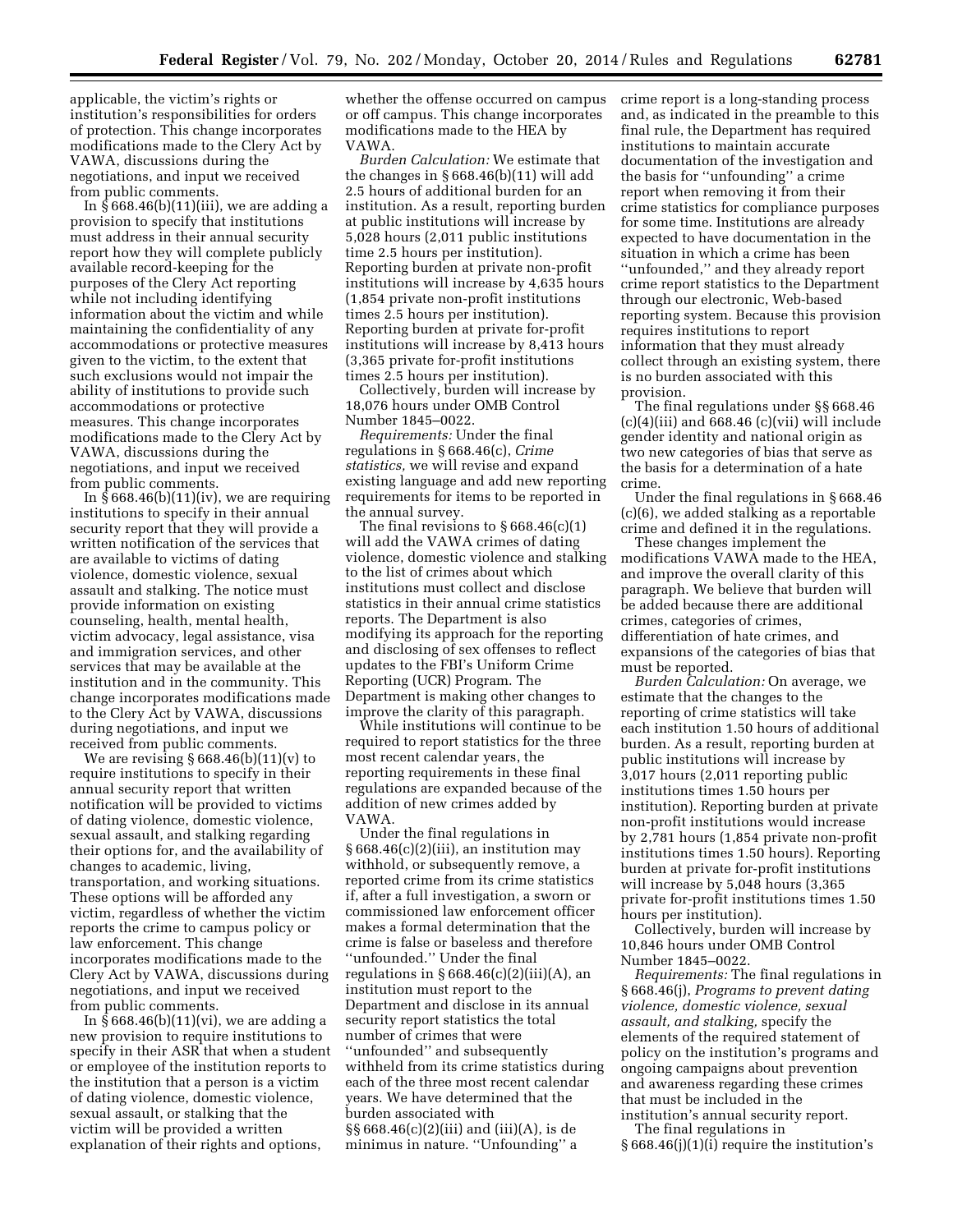statement to contain certain elements in the description of the primary prevention and awareness programs for incoming students and new employees including: The prohibition of dating violence, domestic violence, sexual assault, or stalking, definitions of those crimes and a definition of consent according to the applicable jurisdiction, and descriptions of safe and positive options for bystander intervention, information on risk reduction, as well as other elements of §§ 668.46(b)(11)(ii)– (vii) and (k)(2). These changes incorporate modifications made to the HEA by VAWA.

The final regulations in  $§ 668.46(j)(1)(ii)$  require that the institution's statement must contain certain elements in the description of the ongoing prevention and awareness campaigns for students and employees including: The institution's prohibition of dating violence, domestic violence, sexual assault, or stalking, definitions of those crimes and a definition of consent according to the applicable jurisdiction, a description of safe and positive options for bystander intervention, information on risk reduction, and as well as other elements of §§ 668.46(b)(11)(ii)–(vii) and (k)(2). This amendatory language is required to incorporate changes made to the HEA by VAWA.

*Burden Calculation:* On average, we estimate that the changes to the institution's statements of policy and description of programs and ongoing campaigns will take each institution four hours of additional burden. As a result, reporting burden at public institutions will increase by 8,044 hours (2,011 reporting public institutions times 4 hours per institution). Reporting burden at private non-profit institutions will increase by 7,416 hours (1,854 private non-profit institutions times four hours). Reporting burden at private forprofit institutions will increase by 13,460 hours (3,365 private for-profit institutions times four hours per institution).

Collectively, burden will increase by 28,920 hours under OMB Control Number 1845–0022.

*Requirements:* Under the final regulations in § 668.46(k), *Procedures for institutional disciplinary action in cases of alleged dating violence, domestic violence, sexual assault, or stalking,* we are implementing the statutory changes requiring an institution that participates in any title IV, HEA program, other than a foreign

institution, to include a statement of policy in its annual security report addressing the procedures for institutional disciplinary action in cases of alleged dating violence, domestic violence, sexual assault, or stalking.

The final regulations in § 668.46(k)(1) require various additions to the institution's statement of policy that must be included in the annual security report. While a statement of policy is required under current regulations (see § 668.46(b)(11)(vii)), the final regulations require the following additions to the statement of policy.

The final regulations in  $§ 668.46(k)(1)(i)$  provide that the statement of policy must describe each type of disciplinary proceeding used by the institution, including the steps, anticipated timelines, and decisionmaking process for each, and how the institution determines which type of disciplinary hearing to use.

The final regulations in § 668.46(k)(1)(ii) provide that the statement of policy must describe the standard of evidence that will be used during any disciplinary proceeding.

The final regulations in § 668.46(k)(1)(iii) provide that the statement of policy must list all possible sanctions an institution may impose following the results of any disciplinary proceeding.

The final regulations in § 668.46(k)(1)(iv) provide that the policy statement must describe the range of protective measures that the institution may offer following an allegation of dating violence, domestic violence, sexual assault, or stalking.

Under the final regulations in § 668.46(k)(2), the institution will have to provide additional information regarding its disciplinary proceedings in the statement of policy. Section  $668.46(k)(2)(i)$  requires that an institution's statement of policy must provide that its disciplinary proceeding includes a prompt, fair, and impartial process from the initial investigation to the final result. The policy statement must provide that the proceeding will be conducted by officials who receive annual training on the issues related to dating violence, domestic violence, sexual assault, and stalking and annual training on how to conduct an investigation and hearing process that protects the safety of victims and promotes accountability under the final regulations in  $\S 668.46(k)(2)(ii)$ .

Under the final regulations in § 668.46(k)(2)(iii), an institution's statement of policy must provide that its disciplinary proceeding will afford the accuser and the accused the same opportunities to have others present during an institutional disciplinary proceeding, including the opportunity to be accompanied to any related meeting or proceeding by an advisor of their choice. The final regulations in  $§ 668.46(k)(2)(iv)$ , provide that an institution cannot limit the choice or presence of an advisor, however, the institution may establish restrictions regarding the advisor's participation in the proceedings as long as those restrictions apply equally to both the accuser and the accused. Finally, under the final regulations in  $\S 668.46(k)(2)(v)$ , an institution's statement of policy must require simultaneous notification, in writing, to both the accuser and the accused of the result of any institutional disciplinary proceeding, the institution's procedures for the accused and the victim to appeal the result, any change to the result, and when such results become final.

*Burden Calculation:* On average, we estimate that the changes to the institution's statement of policy will take each institution 2.75 hours of additional burden. As a result, reporting burden at public institutions will increase by 5,530 hours (2,011 reporting public institutions times 2.75 hours per institution). Reporting burden at private non-profit institutions will increase by 5,099 hours (1,854 private non-profit institutions times 2.75 hours). Reporting burden at private for-profit institutions will increase by 9,254 hours (3,365 private for-profit institutions times 2.75 hours per institution).

Collectively, burden will increase by 19,883 hours under OMB Control Number 1845–0022.

Consistent with the discussion above, the table below describes the final regulations involving information collections, the information being collected, and the collections that the Department will submit to OMB for approval and public comment under the PRA, and the estimated costs associated with the information collections. The monetized net costs of the increased burden on institutions and borrowers, using wage data developed using BLS data, available at *[www.bls.gov/ncs/ect/](http://www.bls.gov/ncs/ect/sp/ecsuphst.pdf) [sp/ecsuphst.pdf,](http://www.bls.gov/ncs/ect/sp/ecsuphst.pdf)* is \$2,840,848.75, as shown in the following chart. This cost was based on an hourly rate of \$36.55 for institutions.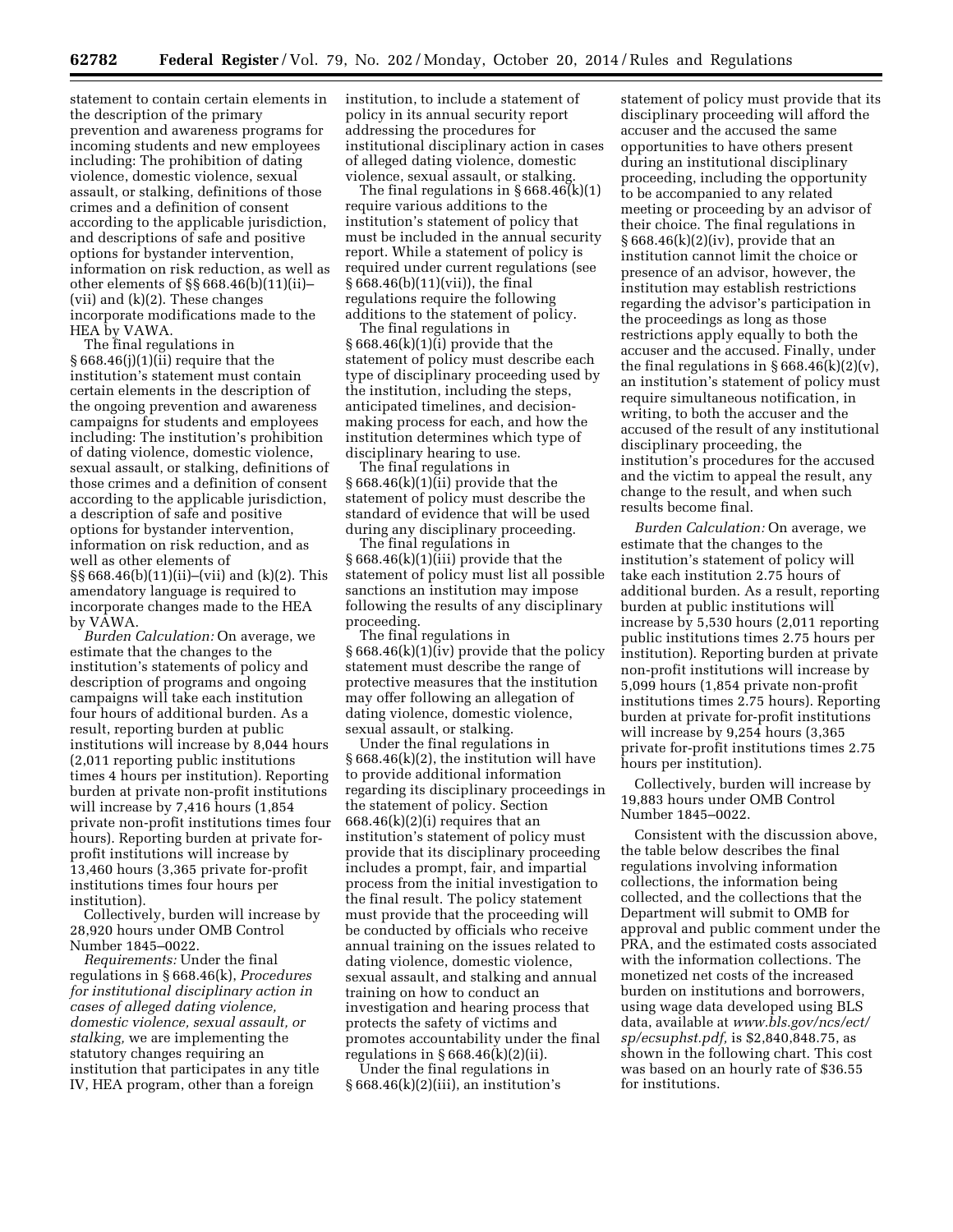| Regulatory section                                                                                                                                         | Information collection                                                                                                                                                                                                                                                                                                                                       | OMB control number and estimated<br>burden [change in burden]                | <b>Estimated costs</b> |
|------------------------------------------------------------------------------------------------------------------------------------------------------------|--------------------------------------------------------------------------------------------------------------------------------------------------------------------------------------------------------------------------------------------------------------------------------------------------------------------------------------------------------------|------------------------------------------------------------------------------|------------------------|
| §668.46(b) Annual security report                                                                                                                          | Revises and expands existing lan-<br>quage and adds new requirements<br>for items to be reported annually.                                                                                                                                                                                                                                                   | OMB 1845-0022. We estimate that the<br>burden will increase by 18,076 hours. | \$660,677.80           |
|                                                                                                                                                            | Revises and expands existing lan-<br>guage and adds new reporting re-<br>quirements for items to be reported<br>in the annual crime statistics report.                                                                                                                                                                                                       | OMB 1845-0022. We estimate that the<br>burden will increase by 10,846 hours. | 396,421.30             |
| §668.46(i) Programs to prevent dating<br>violence, domestic violence, sexual<br>assault, and stalking.                                                     | Specifies the elements of the required<br>statement of policy on and descrip-<br>tion of the institution's programs and<br>ongoing campaigns about prevention<br>and awareness regarding these<br>crimes that must be included in the<br>institution's annual security report.                                                                               | OMB 1845-0022. We estimate that the<br>burden will increase by 28,920 hours. | \$,057,026.00          |
| §668.46(k) Procedures for institutional<br>disciplinary action in cases of alleged<br>dating violence, domestic violence,<br>sexual assault, and stalking. | Implements the statutory changes re-<br>quiring an institution that participates<br>in any title IV, HEA program to in-<br>clude a statement of policy in its an-<br>nual security report addressing the<br>procedures for institutional discipli-<br>nary action in cases of alleged dating<br>violence, domestic violence, sexual<br>assault, or stalking. | OMB 1845-0022. We estimate that the<br>burden will increase by 19,883 hours. | 726,723.65             |

## COLLECTION OF INFORMATION

#### **Assessment of Educational Impact**

In the NPRM we requested comments on whether the proposed regulations would require transmission of information that any other agency or authority of the United States gathers or makes available.

Based on the response to the NPRM and on our review, we have determined that these final regulations do not require transmission of information that any other agency or authority of the United States gathers or makes available.

*Accessible Format:* Individuals with disabilities can obtain this document in an accessible format (e.g., braille, large print, audiotape, or compact disc) on request to the program contact person listed under **FOR FURTHER INFORMATION CONTACT**.

*Electronic Access to This Document:*  The official version of this document is the document published in the **Federal Register**. Free Internet access to the official edition of the **Federal Register**  and the Code of Federal Regulations is available via the Federal Digital System at: *[www.gpo.gov/fdsys.](http://www.gpo.gov/fdsys)* At this site you can view this document, as well as all other documents of this Department published in the **Federal Register**, in text or Adobe Portable Document Format (PDF). To use PDF you must have Adobe Acrobat Reader, which is available free at the site.

You may also access documents of the Department published in the **Federal Register** by using the article search feature at: *[www.federalregister.gov.](http://www.federalregister.gov)* 

Specifically, through the advanced search feature at this site, you can limit your search to documents published by the Department.

(Catalog of Federal Domestic Assistance Number does not apply.)

#### **List of Subjects in 34 CFR Part 668**

Administrative practice and procedure, Aliens, Colleges and universities, Consumer protection, Grant programs-education, Loan programs—education, Reporting and recordkeeping requirements, Selective Service System, Student aid, Vocational education.

Dated: October 7, 2014.

#### **Arne Duncan,**

*Secretary of Education.* 

For the reasons discussed in the preamble, the Secretary of Education amends part 668 of title 34 of the Code of Federal Regulations as follows:

## **PART 668—STUDENT ASSISTANCE GENERAL PROVISIONS**

■ 1. The authority citation for part 668 continues to read as follows:

**Authority:** 20 U.S.C. 1001, 1002, 1003,

1070g, 1085, 1088, 1091, 1092, 1094, 1099c, and 1099c–1, unless otherwise noted.

■ 2. Revise § 668.46 to read as follows:

## **§ 668.46 Institutional security policies and crime statistics.**

(a) *Definitions.* Additional definitions that apply to this section:

*Business day.* Monday through Friday, excluding any day when the institution is closed.

*Campus.* (i) Any building or property owned or controlled by an institution within the same reasonably contiguous geographic area and used by the institution in direct support of, or in a manner related to, the institution's educational purposes, including residence halls; and

(ii) Any building or property that is within or reasonably contiguous to the area identified in paragraph (i) of this definition, that is owned by the institution but controlled by another person, is frequently used by students, and supports institutional purposes (such as a food or other retail vendor).

*Campus security authority.* (i) A campus police department or a campus security department of an institution.

(ii) Any individual or individuals who have responsibility for campus security but who do not constitute a campus police department or a campus security department under paragraph (i) of this definition, such as an individual who is responsible for monitoring entrance into institutional property.

(iii) Any individual or organization specified in an institution's statement of campus security policy as an individual or organization to which students and employees should report criminal offenses.

(iv) An official of an institution who has significant responsibility for student and campus activities, including, but not limited to, student housing, student discipline, and campus judicial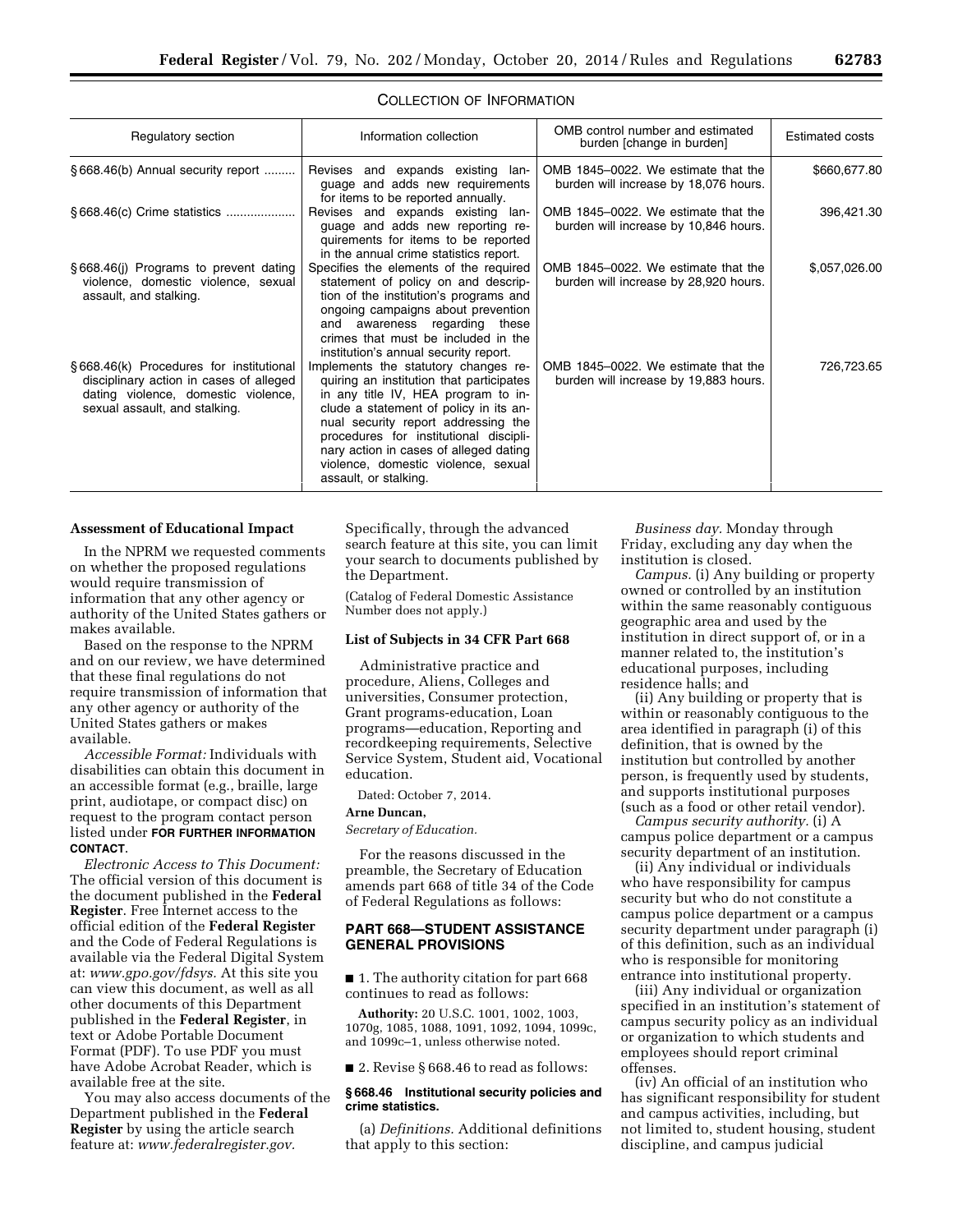proceedings. If such an official is a pastoral or professional counselor as defined below, the official is not considered a campus security authority when acting as a pastoral or professional counselor.

*Clery geography.* (i) For the purposes of collecting statistics on the crimes listed in paragraph (c) of this section for submission to the Department and inclusion in an institution's annual security report, Clery geography includes—

(A) Buildings and property that are part of the institution's campus;

(B) The institution's noncampus buildings and property; and

(C) Public property within or immediately adjacent to and accessible from the campus.

(ii) For the purposes of maintaining the crime log required in paragraph (f) of this section, Clery geography includes, in addition to the locations in paragraph (i) of this definition, areas within the patrol jurisdiction of the campus police or the campus security department.

*Dating violence.* Violence committed by a person who is or has been in a social relationship of a romantic or intimate nature with the victim.

(i) The existence of such a relationship shall be determined based on the reporting party's statement and with consideration of the length of the relationship, the type of relationship, and the frequency of interaction between the persons involved in the relationship.

(ii) For the purposes of this definition—

(A) Dating violence includes, but is not limited to, sexual or physical abuse or the threat of such abuse.

(B) Dating violence does not include acts covered under the definition of domestic violence.

(iii) For the purposes of complying with the requirements of this section and § 668.41, any incident meeting this definition is considered a crime for the purposes of Clery Act reporting.

*Domestic violence.* (i) A felony or misdemeanor crime of violence committed—

(A) By a current or former spouse or intimate partner of the victim;

(B) By a person with whom the victim shares a child in common;

(C) By a person who is cohabitating with, or has cohabitated with, the victim as a spouse or intimate partner;

(D) By a person similarly situated to a spouse of the victim under the domestic or family violence laws of the jurisdiction in which the crime of violence occurred, or

(E) By any other person against an adult or youth victim who is protected from that person's acts under the domestic or family violence laws of the jurisdiction in which the crime of violence occurred.

(ii) For the purposes of complying with the requirements of this section and § 668.41, any incident meeting this definition is considered a crime for the purposes of Clery Act reporting.

*Federal Bureau of Investigation's (FBI) Uniform Crime Reporting (UCR) program.* A nationwide, cooperative statistical effort in which city, university and college, county, State, Tribal, and federal law enforcement agencies voluntarily report data on crimes brought to their attention. The UCR program also serves as the basis for the definitions of crimes in Appendix A to this subpart and the requirements for classifying crimes in this subpart.

*Hate crime.* A crime reported to local police agencies or to a campus security authority that manifests evidence that the victim was intentionally selected because of the perpetrator's bias against the victim. For the purposes of this section, the categories of bias include the victim's actual or perceived race, religion, gender, gender identity, sexual orientation, ethnicity, national origin, and disability.

*Hierarchy Rule.* A requirement in the FBI's UCR program that, for purposes of reporting crimes in that system, when more than one criminal offense was committed during a single incident, only the most serious offense be counted.

*Noncampus building or property.* (i) Any building or property owned or controlled by a student organization that is officially recognized by the institution; or

(ii) Any building or property owned or controlled by an institution that is used in direct support of, or in relation to, the institution's educational purposes, is frequently used by students, and is not within the same reasonably contiguous geographic area of the institution.

*Pastoral counselor.* A person who is associated with a religious order or denomination, is recognized by that religious order or denomination as someone who provides confidential counseling, and is functioning within the scope of that recognition as a pastoral counselor.

*Professional counselor.* A person whose official responsibilities include providing mental health counseling to members of the institution's community and who is functioning within the scope of the counselor's license or certification.

*Programs to prevent dating violence, domestic violence, sexual assault, and* 

*stalking.* (i) Comprehensive, intentional, and integrated programming, initiatives, strategies, and campaigns intended to end dating violence, domestic violence, sexual assault, and stalking that—

(A) Are culturally relevant, inclusive of diverse communities and identities, sustainable, responsive to community needs, and informed by research or assessed for value, effectiveness, or outcome; and

(B) Consider environmental risk and protective factors as they occur on the individual, relationship, institutional, community, and societal levels.

(ii) Programs to prevent dating violence, domestic violence, sexual assault, and stalking include both primary prevention and awareness programs directed at incoming students and new employees and ongoing prevention and awareness campaigns directed at students and employees, as defined in paragraph (j)(2) of this section.

*Public property.* All public property, including thoroughfares, streets, sidewalks, and parking facilities, that is within the campus, or immediately adjacent to and accessible from the campus.

*Referred for campus disciplinary action.* The referral of any person to any campus official who initiates a disciplinary action of which a record is kept and which may result in the imposition of a sanction.

*Sexual assault.* An offense that meets the definition of rape, fondling, incest, or statutory rape as used in the FBI's UCR program and included in Appendix A of this subpart.

*Stalking.* (i) Engaging in a course of conduct directed at a specific person that would cause a reasonable person to—

(A) Fear for the person's safety or the safety of others; or

(B) Suffer substantial emotional distress.

(ii) For the purposes of this definition—

(A) *Course of conduct* means two or more acts, including, but not limited to, acts in which the stalker directly, indirectly, or through third parties, by any action, method, device, or means, follows, monitors, observes, surveils, threatens, or communicates to or about a person, or interferes with a person's property.

(B) *Reasonable person* means a reasonable person under similar circumstances and with similar identities to the victim.

(C) *Substantial emotional distress*  means significant mental suffering or anguish that may, but does not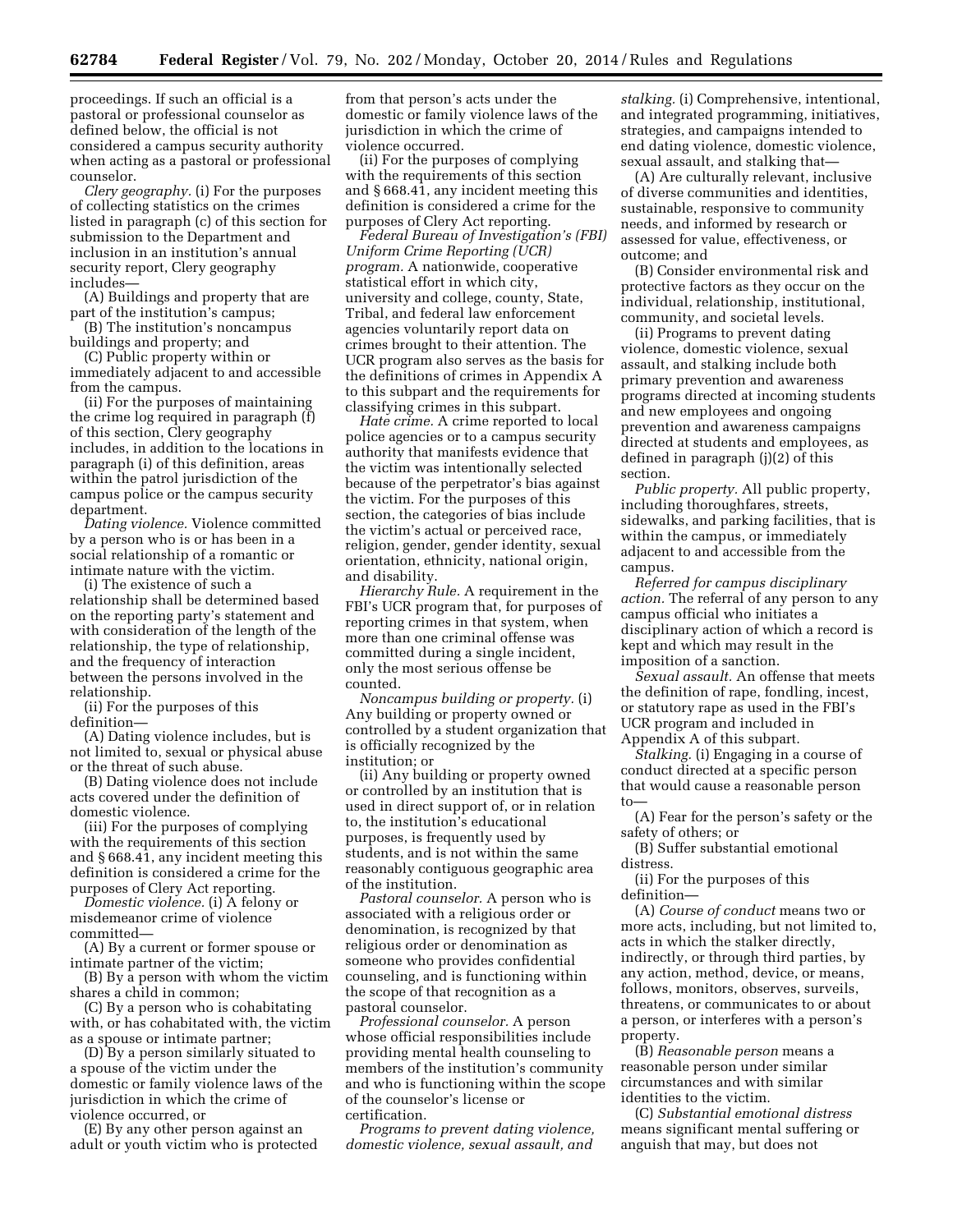necessarily, require medical or other professional treatment or counseling.

(iii) For the purposes of complying with the requirements of this section and section 668.41, any incident meeting this definition is considered a crime for the purposes of Clery Act reporting.

*Test.* Regularly scheduled drills, exercises, and appropriate followthrough activities, designed for assessment and evaluation of emergency plans and capabilities.

(b) *Annual security report.* An institution must prepare an annual security report reflecting its current policies that contains, at a minimum, the following information:

(1) The crime statistics described in paragraph (c) of this section.

(2) A statement of policies regarding procedures for students and others to report criminal actions or other emergencies occurring on campus. This statement must include the institution's policies concerning its response to these reports, including—

(i) Policies for making timely warning reports to members of the campus community, as required by paragraph (e) of this section, regarding the occurrence of crimes described in paragraph (c)(1) of this section;

(ii) Policies for preparing the annual disclosure of crime statistics;

(iii) A list of the titles of each person or organization to whom students and employees should report the criminal offenses described in paragraph (c)(1) of this section for the purposes of making timely warning reports and the annual statistical disclosure; and

(iv) Policies or procedures for victims or witnesses to report crimes on a voluntary, confidential basis for inclusion in the annual disclosure of crime statistics.

(3) A statement of policies concerning security of and access to campus facilities, including campus residences, and security considerations used in the maintenance of campus facilities.

(4) A statement of policies concerning campus law enforcement that—

(i) Addresses the enforcement authority and jurisdiction of security personnel;

(ii) Addresses the working relationship of campus security personnel with State and local police agencies, including—

(A) Whether those security personnel have the authority to make arrests; and

(B) Any agreements, such as written memoranda of understanding between the institution and such agencies, for the investigation of alleged criminal offenses.

(iii) Encourages accurate and prompt reporting of all crimes to the campus

police and the appropriate police agencies, when the victim of a crime elects to, or is unable to, make such a report; and

(iv) Describes procedures, if any, that encourage pastoral counselors and professional counselors, if and when they deem it appropriate, to inform the persons they are counseling of any procedures to report crimes on a voluntary, confidential basis for inclusion in the annual disclosure of crime statistics.

(5) A description of the type and frequency of programs designed to inform students and employees about campus security procedures and practices and to encourage students and employees to be responsible for their own security and the security of others.

(6) A description of programs designed to inform students and employees about the prevention of crimes.

(7) A statement of policy concerning the monitoring and recording through local police agencies of criminal activity by students at noncampus locations of student organizations officially recognized by the institution, including student organizations with noncampus housing facilities.

(8) A statement of policy regarding the possession, use, and sale of alcoholic beverages and enforcement of State underage drinking laws.

(9) A statement of policy regarding the possession, use, and sale of illegal drugs and enforcement of Federal and State drug laws.

(10) A description of any drug or alcohol-abuse education programs, as required under section 120(a) through (d) of the HEA, otherwise known as the Drug-Free Schools and Communities Act of 1989. For the purpose of meeting this requirement, an institution may cross-reference the materials the institution uses to comply with section 120(a) through (d) of the HEA.

(11) A statement of policy regarding the institution's programs to prevent dating violence, domestic violence, sexual assault, and stalking, as defined in paragraph (a) of this section, and of procedures that the institution will follow when one of these crimes is reported. The statement must include—

(i) A description of the institution's educational programs and campaigns to promote the awareness of dating violence, domestic violence, sexual assault, and stalking, as required by paragraph (j) of this section;

(ii) Procedures victims should follow if a crime of dating violence, domestic violence, sexual assault, or stalking has occurred, including written information about—

(A) The importance of preserving evidence that may assist in proving that the alleged criminal offense occurred or may be helpful in obtaining a protection order;

(B) How and to whom the alleged offense should be reported;

(C) Options about the involvement of law enforcement and campus authorities, including notification of the victim's option to—

(*1*) Notify proper law enforcement authorities, including on-campus and local police;

(*2*) Be assisted by campus authorities in notifying law enforcement authorities if the victim so chooses; and

(*3*) Decline to notify such authorities; and

(D) Where applicable, the rights of victims and the institution's responsibilities for orders of protection, ''no-contact'' orders, restraining orders, or similar lawful orders issued by a criminal, civil, or tribal court or by the institution;

(iii) Information about how the institution will protect the confidentiality of victims and other necessary parties, including how the institution will—

(A) Complete publicly available recordkeeping, including Clery Act reporting and disclosures, without the inclusion of personally identifying information about the victim, as defined in section 40002(a)(20) of the Violence Against Women Act of 1994 (42 U.S.C. 13925(a)(20)); and

(B) Maintain as confidential any accommodations or protective measures provided to the victim, to the extent that maintaining such confidentiality would not impair the ability of the institution to provide the accommodations or protective measures;

(iv) A statement that the institution will provide written notification to students and employees about existing counseling, health, mental health, victim advocacy, legal assistance, visa and immigration assistance, student financial aid, and other services available for victims, both within the institution and in the community;

(v) A statement that the institution will provide written notification to victims about options for, available assistance in, and how to request changes to academic, living, transportation, and working situations or protective measures. The institution must make such accommodations or provide such protective measures if the victim requests them and if they are reasonably available, regardless of whether the victim chooses to report the crime to campus police or local law enforcement;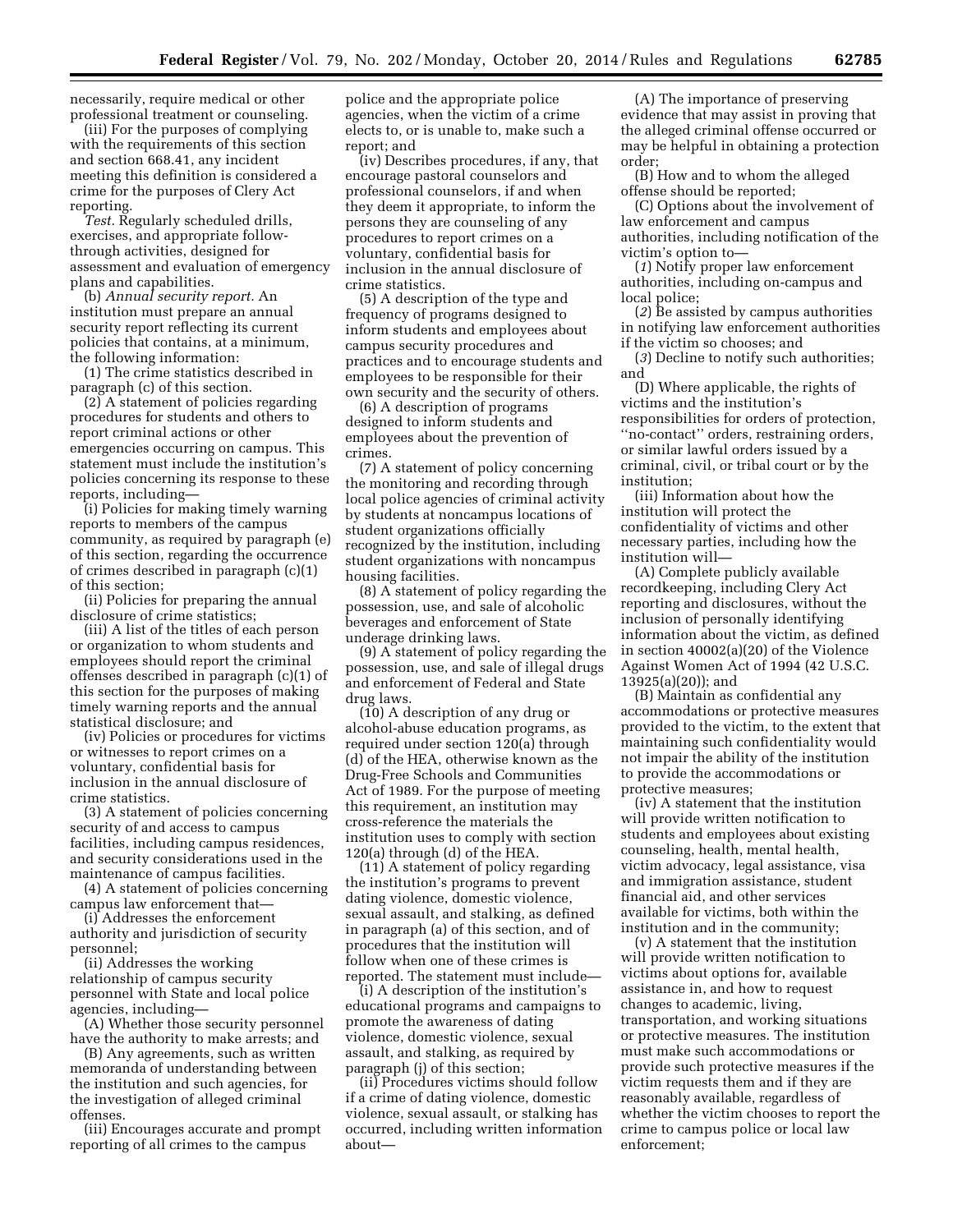(vi) An explanation of the procedures for institutional disciplinary action in cases of alleged dating violence, domestic violence, sexual assault, or stalking, as required by paragraph (k) of this section; and

(vii) A statement that, when a student or employee reports to the institution that the student or employee has been a victim of dating violence, domestic violence, sexual assault, or stalking, whether the offense occurred on or off campus, the institution will provide the student or employee a written explanation of the student's or employee's rights and options, as described in paragraphs (b)(11)(ii) through (vi) of this section.

 $(12)$  A statement advising the campus community where law enforcement agency information provided by a State under section 121 of the Adam Walsh Child Protection and Safety Act of 2006 (42 U.S.C. 16921), concerning registered sex offenders may be obtained, such as the law enforcement office of the institution, a local law enforcement agency with jurisdiction for the campus, or a computer network address.

(13) A statement of policy regarding emergency response and evacuation procedures, as required by paragraph (g) of this section.

(14) A statement of policy regarding missing student notification procedures, as required by paragraph (h) of this section.

(c) *Crime statistics*—(1) *Crimes that must be reported and disclosed.* An institution must report to the Department and disclose in its annual security report statistics for the three most recent calendar years concerning the number of each of the following crimes that occurred on or within its Clery geography and that are reported to local police agencies or to a campus security authority:

(i) Primary crimes, including—

(A) Criminal homicide:

(*1*) Murder and nonnegligent

manslaughter; and

(*2*) Negligent manslaughter.

(B) Sex offenses:

- (*1*) Rape;
- (*2*) Fondling;
- (*3*) Incest; and
- (*4*) Statutory rape.
- (C) Robbery.
- (D) Aggravated assault.
- (E) Burglary.
- (F) Motor vehicle theft.
- (G) Arson.
- (ii) Arrests and referrals for
- disciplinary actions, including—

(A) Arrests for liquor law violations, drug law violations, and illegal weapons possession.

(B) Persons not included in paragraph  $(c)(1)(ii)(A)$  of this section who were

referred for campus disciplinary action for liquor law violations, drug law violations, and illegal weapons possession.

(iii) Hate crimes, including—

(A) The number of each type of crime in paragraph (c)(1)(i) of this section that are determined to be hate crimes; and

(B) The number of the following crimes that are determined to be hate crimes:

(*1*) Larceny-theft.

(*2*) Simple assault.

(*3*) Intimidation.

(*4*) Destruction/damage/vandalism of property.

(iv) Dating violence, domestic violence, and stalking as defined in paragraph (a) of this section.

(2) *All reported crimes must be recorded.* (i) An institution must include in its crime statistics all crimes listed in paragraph (c)(1) of this section occurring on or within its Clery geography that are reported to a campus security authority for purposes of Clery Act reporting. Clery Act reporting does not require initiating an investigation or disclosing personally identifying information about the victim, as defined in section 40002(a)(20) of the Violence Against Women Act of 1994 (42 U.S.C. 13925(a)(20)).

(ii) An institution may not withhold, or subsequently remove, a reported crime from its crime statistics based on a decision by a court, coroner, jury, prosecutor, or other similar noncampus official.

(iii) An institution may withhold, or subsequently remove, a reported crime from its crime statistics in the rare situation where sworn or commissioned law enforcement personnel have fully investigated the reported crime and, based on the results of this full investigation and evidence, have made a formal determination that the crime report is false or baseless and therefore ''unfounded.'' Only sworn or commissioned law enforcement personnel may ''unfound'' a crime report for purposes of reporting under this section. The recovery of stolen property, the low value of stolen property, the refusal of the victim to cooperate with the prosecution, and the failure to make an arrest do not ''unfound'' a crime report.

(A) An institution must report to the Department and disclose in its annual security report statistics the total number of crime reports listed in paragraph (c)(1) of this section that were ''unfounded'' and subsequently withheld from its crime statistics pursuant to paragraph (c)(2)(iii) of this section during each of the three most recent calendar years.

(B) [Reserved]

(3) *Crimes must be recorded by calendar year.* (i) An institution must record a crime statistic for the calendar year in which the crime was reported to local police agencies or to a campus security authority.

(ii) When recording crimes of stalking by calendar year, an institution must follow the requirements in paragraph (c)(6) of this section.

(4) *Hate crimes must be recorded by category of bias.* For each hate crime recorded under paragraph (c)(1)(iii) of this section, an institution must identify the category of bias that motivated the crime. For the purposes of this paragraph, the categories of bias include the victim's actual or perceived—

(i) Race;

(ii) Gender;

(iii) Gender identity;

(iv) Religion;

(v) Sexual orientation; (vi) Ethnicity;

- (vii) National origin; and
- 

(viii) Disability.

(5) *Crimes must be recorded by location.* (i) An institution must specify whether each of the crimes recorded under paragraph (c)(1) of this section occurred—

(A) On campus;

(B) In or on a noncampus building or property; or

(C) On public property.

(ii) An institution must identify, of the crimes that occurred on campus, the number that took place in dormitories or other residential facilities for students on campus.

(iii) When recording stalking by location, an institution must follow the requirements in paragraph (c)(6) of this section.

(6) *Recording reports of stalking.* (i) When recording reports of stalking that include activities in more than one calendar year, an institution must record a crime statistic for each and every year in which the course of conduct is reported to a local police agency or to a campus security authority.

(ii) An institution must record each report of stalking as occurring at only the first location within the institution's Clery geography in which:

(A) A perpetrator engaged in the stalking course of conduct; or

(B) A victim first became aware of the stalking.

(7) *Identification of the victim or the accused.* The statistics required under paragraph (c) of this section do not include the identification of the victim or the person accused of committing the crime.

(8) *Pastoral and professional counselor.* An institution is not required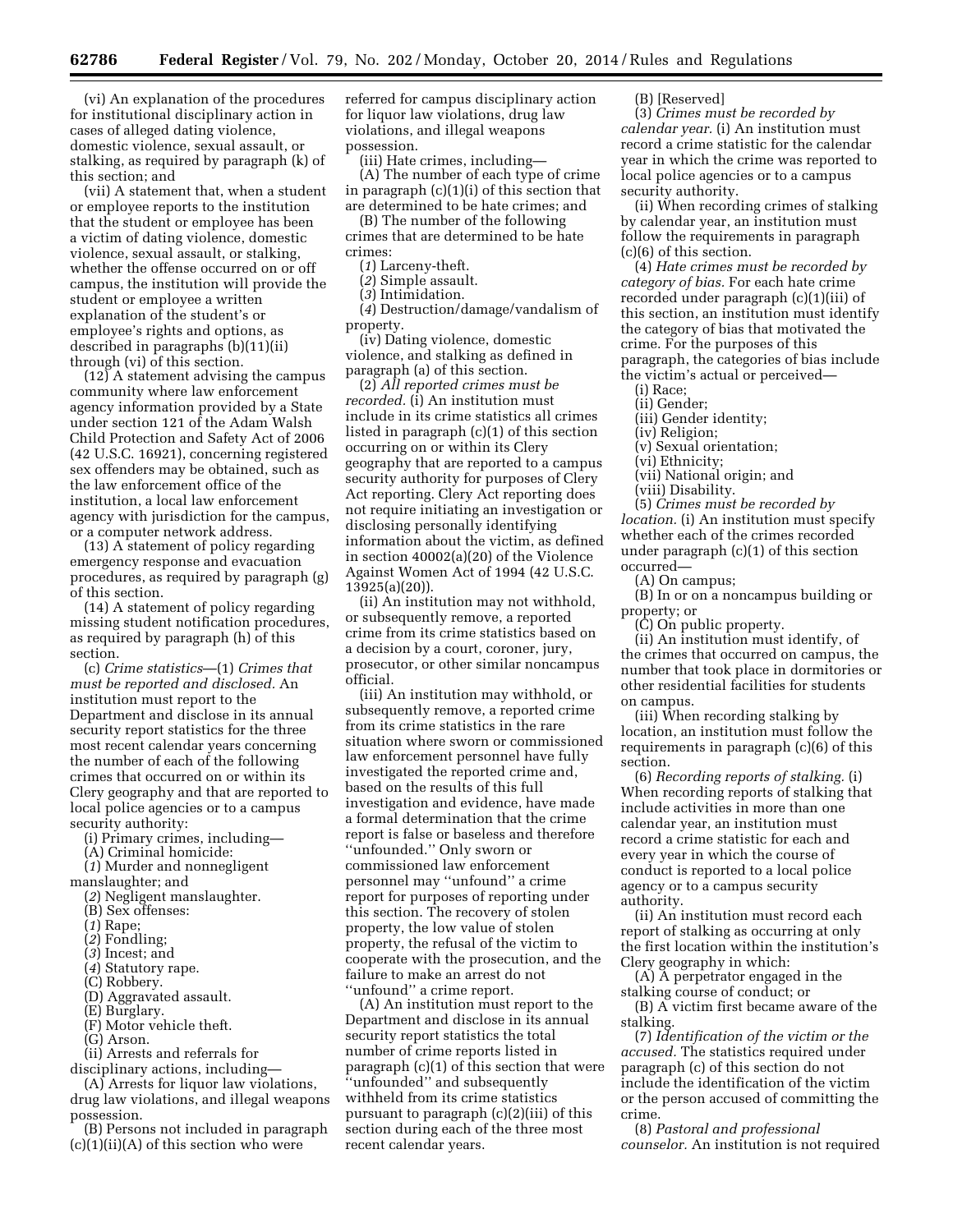to report statistics under paragraph (c) of this section for crimes reported to a pastoral or professional counselor.

(9) *Using the FBI's UCR program and the Hierarchy Rule.* (i) An institution must compile the crime statistics for murder and nonnegligent manslaughter, negligent manslaughter, rape, robbery, aggravated assault, burglary, motor vehicle theft, arson, liquor law violations, drug law violations, and illegal weapons possession using the definitions of those crimes from the ''Summary Reporting System (SRS) User Manual'' from the FBI's UCR Program, as provided in Appendix A to this subpart.

(ii) An institution must compile the crime statistics for fondling, incest, and statutory rape using the definitions of those crimes from the ''National Incident-Based Reporting System (NIBRS) User Manual'' from the FBI's UCR Program, as provided in Appendix A to this subpart.

(iii) An institution must compile the crime statistics for the hate crimes of larceny-theft, simple assault, intimidation, and destruction/damage/ vandalism of property using the definitions provided in the ''Hate Crime Data Collection Guidelines and Training Manual'' from the FBI's UCR Program, as provided in Appendix A to this subpart.

(iv) An institution must compile the crime statistics for dating violence, domestic violence, and stalking using the definitions provided in paragraph (a) of this section.

(v) In counting crimes when more than one offense was committed during a single incident, an institution must conform to the requirements of the Hierarchy Rule in the ''Summary Reporting System (SRS) User Manual.

(vi) If arson is committed, an institution must always record the arson in its statistics, regardless of whether or not it occurs in the same incident as another crime.

(vii) If rape, fondling, incest, or statutory rape occurs in the same incident as a murder, an institution must record both the sex offense and the murder in its statistics.

(10) *Use of a map.* In complying with the statistical reporting requirements under this paragraph (c) of this section, an institution may provide a map to current and prospective students and employees that depicts its campus, noncampus buildings or property, and public property areas if the map accurately depicts its campus, noncampus buildings or property, and public property areas.

(11) *Statistics from police agencies.* (i) In complying with the statistical

reporting requirements under paragraph (c) of this section, an institution must make a reasonable, good-faith effort to obtain statistics for crimes that occurred on or within the institution's Clery geography and may rely on the information supplied by a local or State police agency.

(ii) If the institution makes such a reasonable, good-faith effort, it is not responsible for the failure of the local or State police agency to supply the required statistics.

(d) *Separate campus.* An institution must comply with the requirements of this section for each separate campus.

(e) *Timely warning and emergency notification.* (1) An institution must, in a manner that is timely and that withholds as confidential the names and other identifying information of victims, as defined in section 40002(a)(20) of the Violence Against Women Act of 1994 (42 U.S.C. 13925(a)(20)), and that will aid in the prevention of similar crimes, report to the campus community on crimes that are—

(i) Described in paragraph (c)(1) of this section;

(ii) Reported to campus security authorities as identified under the institution's statement of current campus policies pursuant to paragraph (b)(2) of this section or local police agencies; and

(iii) Considered by the institution to represent a threat to students and employees.

(2) An institution is not required to provide a timely warning with respect to crimes reported to a pastoral or professional counselor.

(3) If there is an immediate threat to the health or safety of students or employees occurring on campus, as described in paragraph (g)(1) of this section, an institution must follow its emergency notification procedures. An institution that follows its emergency notification procedures is not required to issue a timely warning based on the same circumstances; however, the institution must provide adequate follow-up information to the community as needed.

(f) *Crime log.* (1) An institution that maintains a campus police or a campus security department must maintain a written, easily understood daily crime log that records, by the date the crime was reported, any crime that occurred within its Clery geography, as described in paragraph (ii) of the definition of *Clery geography* in paragraph (a) of this section, and that is reported to the campus police or the campus security department. This log must include—

(i) The nature, date, time, and general location of each crime; and

(ii) The disposition of the complaint, if known.

(2) The institution must make an entry or an addition to an entry to the log within two business days, as defined under paragraph (a) of this section, of the report of the information to the campus police or the campus security department, unless that disclosure is prohibited by law or would jeopardize the confidentiality of the victim.

(3)(i) An institution may withhold information required under paragraphs (f)(1) and (2) of this section if there is clear and convincing evidence that the release of the information would—

(A) Jeopardize an ongoing criminal investigation or the safety of an individual;

(B) Cause a suspect to flee or evade detection; or

(C) Result in the destruction of evidence.

(ii) The institution must disclose any information withheld under paragraph (f)(3)(i) of this section once the adverse effect described in that paragraph is no longer likely to occur.

(4) An institution may withhold under paragraph (f)(2) and (3) of this section only that information that would cause the adverse effects described in those paragraphs.

(5) The institution must make the crime log for the most recent 60-day period open to public inspection during normal business hours. The institution must make any portion of the log older than 60 days available within two business days of a request for public inspection.

(g) *Emergency response and evacuation procedures.* An institution must include a statement of policy regarding its emergency response and evacuation procedures in the annual security report. This statement must include—

(1) The procedures the institution will use to immediately notify the campus community upon the confirmation of a significant emergency or dangerous situation involving an immediate threat to the health or safety of students or employees occurring on the campus;

(2) A description of the process the institution will use to—

(i) Confirm that there is a significant emergency or dangerous situation as described in paragraph (g)(1) of this section;

(ii) Determine the appropriate segment or segments of the campus community to receive a notification;

(iii) Determine the content of the notification; and

(iv) Initiate the notification system. (3) A statement that the institution

will, without delay, and taking into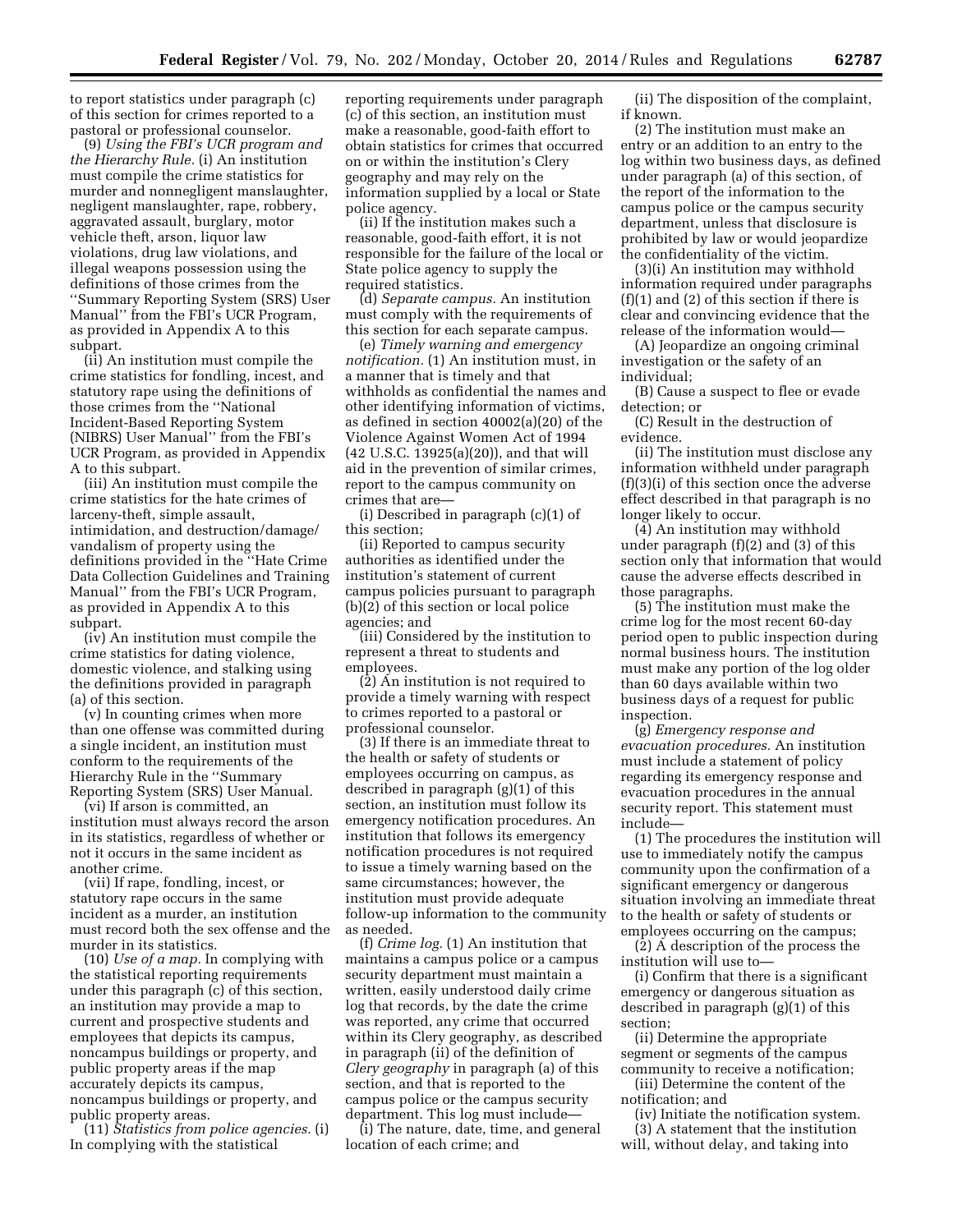account the safety of the community, determine the content of the notification and initiate the notification system, unless issuing a notification will, in the professional judgment of responsible authorities, compromise efforts to assist a victim or to contain, respond to, or otherwise mitigate the emergency;

(4) A list of the titles of the person or persons or organization or organizations responsible for carrying out the actions described in paragraph (g)(2) of this section;

(5) The institution's procedures for disseminating emergency information to the larger community; and

(6) The institution's procedures to test the emergency response and evacuation procedures on at least an annual basis, including—

(i) Tests that may be announced or unannounced;

(ii) Publicizing its emergency response and evacuation procedures in conjunction with at least one test per calendar year; and

(iii) Documenting, for each test, a description of the exercise, the date, time, and whether it was announced or unannounced.

(h) *Missing student notification policies and procedures.* (1) An institution that provides any on-campus student housing facility must include a statement of policy regarding missing student notification procedures for students who reside in on-campus student housing facilities in its annual security report. This statement must—

(i) Indicate a list of titles of the persons or organizations to which students, employees, or other individuals should report that a student has been missing for 24 hours;

(ii) Require that any missing student report must be referred immediately to the institution's police or campus security department, or, in the absence of an institutional police or campus security department, to the local law enforcement agency that has jurisdiction in the area;

(iii) Contain an option for each student to identify a contact person or persons whom the institution shall notify within 24 hours of the determination that the student is missing, if the student has been determined missing by the institutional police or campus security department, or the local law enforcement agency;

(iv) Advise students that their contact information will be registered confidentially, that this information will be accessible only to authorized campus officials, and that it may not be disclosed, except to law enforcement personnel in furtherance of a missing person investigation;

(v) Advise students that if they are under 18 years of age and not emancipated, the institution must notify a custodial parent or guardian within 24 hours of the determination that the student is missing, in addition to notifying any additional contact person designated by the student; and

(vi) Advise students that the institution will notify the local law enforcement agency within 24 hours of the determination that the student is missing, unless the local law enforcement agency was the entity that made the determination that the student is missing.

(2) The procedures that the institution must follow when a student who resides in an on-campus student housing facility is determined to have been missing for 24 hours include—

(i) If the student has designated a contact person, notifying that contact person within 24 hours that the student is missing;

(ii) If the student is under 18 years of age and is not emancipated, notifying the student's custodial parent or guardian and any other designated contact person within 24 hours that the student is missing; and

(iii) Regardless of whether the student has identified a contact person, is above the age of 18, or is an emancipated minor, informing the local law enforcement agency that has jurisdiction in the area within 24 hours that the student is missing.

(i) [Reserved]

(j) *Programs to prevent dating violence, domestic violence, sexual assault, and stalking.* As required by paragraph (b)(11) of this section, an institution must include in its annual security report a statement of policy that addresses the institution's programs to prevent dating violence, domestic violence, sexual assault, and stalking.

(1) The statement must include—

(i) A description of the institution's primary prevention and awareness programs for all incoming students and new employees, which must include—

(A) A statement that the institution prohibits the crimes of dating violence, domestic violence, sexual assault, and stalking, as those terms are defined in paragraph (a) of this section;

(B) The definition of ''dating violence,'' ''domestic violence,'' ''sexual assault,'' and ''stalking'' in the applicable jurisdiction;

(C) The definition of ''consent,'' in reference to sexual activity, in the applicable jurisdiction;

(D) A description of safe and positive options for bystander intervention;

(E) Information on risk reduction; and

(F) The information described in paragraphs  $(b)(11)$  and  $(k)(2)$  of this section; and

(ii) A description of the institution's ongoing prevention and awareness campaigns for students and employees, including information described in paragraph  $(j)(1)(i)(A)$  through  $(F)$  of this section.

(2) For the purposes of this paragraph  $(j)$ —

(i) *Awareness programs* means community-wide or audience-specific programming, initiatives, and strategies that increase audience knowledge and share information and resources to prevent violence, promote safety, and reduce perpetration.

(ii) *Bystander intervention* means safe and positive options that may be carried out by an individual or individuals to prevent harm or intervene when there is a risk of dating violence, domestic violence, sexual assault, or stalking. Bystander intervention includes recognizing situations of potential harm, understanding institutional structures and cultural conditions that facilitate violence, overcoming barriers to intervening, identifying safe and effective intervention options, and taking action to intervene.

(iii) *Ongoing prevention and awareness campaigns* means programming, initiatives, and strategies that are sustained over time and focus on increasing understanding of topics relevant to and skills for addressing dating violence, domestic violence, sexual assault, and stalking, using a range of strategies with audiences throughout the institution and including information described in paragraph  $(j)(1)(i)(A)$  through  $(F)$  of this section.

(iv) *Primary prevention programs*  means programming, initiatives, and strategies informed by research or assessed for value, effectiveness, or outcome that are intended to stop dating violence, domestic violence, sexual assault, and stalking before they occur through the promotion of positive and healthy behaviors that foster healthy, mutually respectful relationships and sexuality, encourage safe bystander intervention, and seek to change behavior and social norms in healthy and safe directions.

(v) *Risk reduction* means options designed to decrease perpetration and bystander inaction, and to increase empowerment for victims in order to promote safety and to help individuals and communities address conditions that facilitate violence.

(3) An institution's programs to prevent dating violence, domestic violence, sexual assault, and stalking must include, at a minimum, the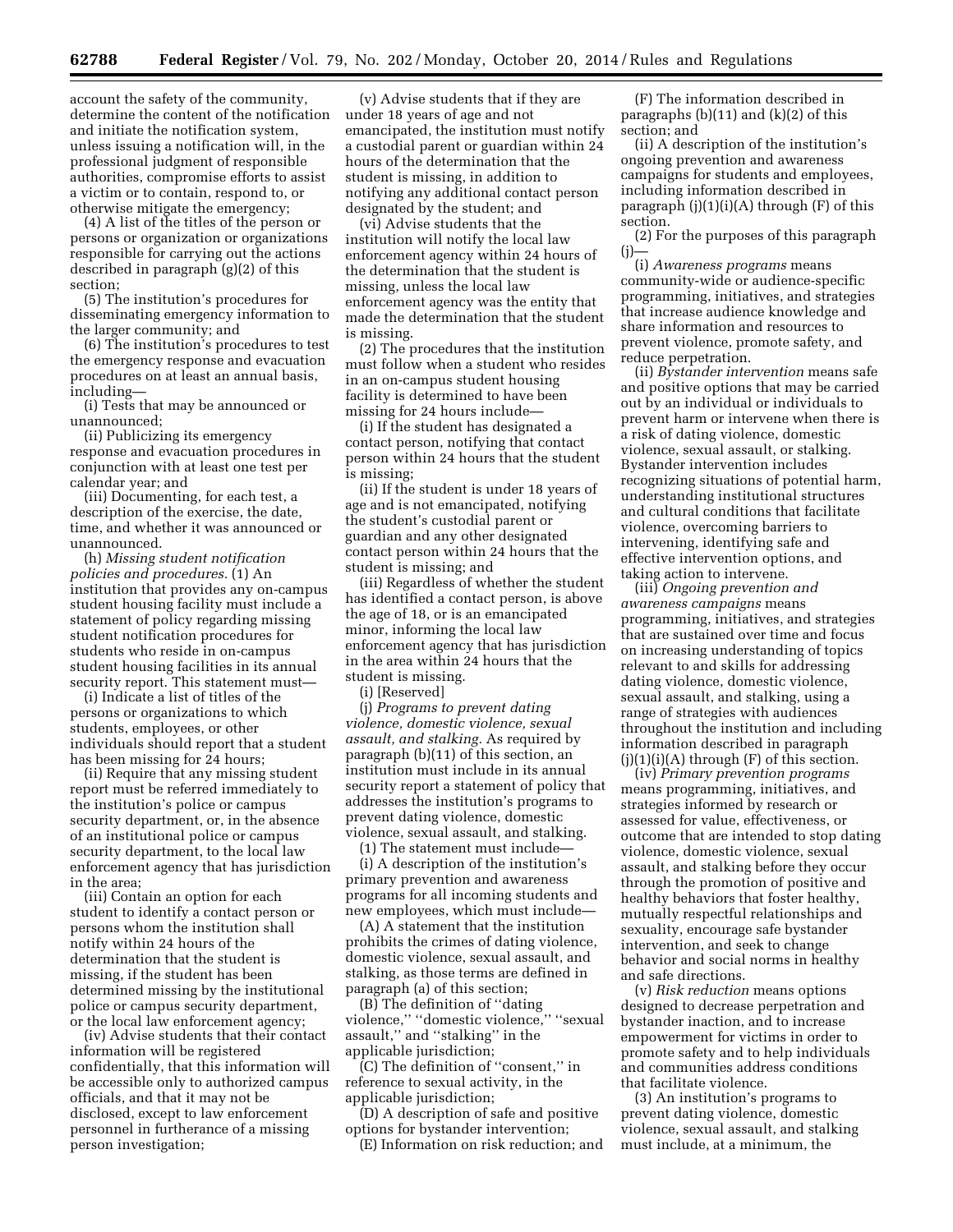information described in paragraph (j)(1) of this section.

(k) *Procedures for institutional disciplinary action in cases of alleged dating violence, domestic violence, sexual assault, or stalking.* As required by paragraph (b)(11)(vi) of this section, an institution must include in its annual security report a clear statement of policy that addresses the procedures for institutional disciplinary action in cases of alleged dating violence, domestic violence, sexual assault, or stalking, as defined in paragraph (a) of this section, and that—

(1)(i) Describes each type of disciplinary proceeding used by the institution; the steps, anticipated timelines, and decision-making process for each type of disciplinary proceeding; how to file a disciplinary complaint; and how the institution determines which type of proceeding to use based on the circumstances of an allegation of dating violence, domestic violence, sexual assault, or stalking;

(ii) Describes the standard of evidence that will be used during any institutional disciplinary proceeding arising from an allegation of dating violence, domestic violence, sexual assault, or stalking;

(iii) Lists all of the possible sanctions that the institution may impose following the results of any institutional disciplinary proceeding for an allegation of dating violence, domestic violence, sexual assault, or stalking; and

(iv) Describes the range of protective measures that the institution may offer to the victim following an allegation of dating violence, domestic violence, sexual assault, or stalking;

(2) Provides that the proceedings will—

(i) Include a prompt, fair, and impartial process from the initial investigation to the final result;

(ii) Be conducted by officials who, at a minimum, receive annual training on the issues related to dating violence, domestic violence, sexual assault, and stalking and on how to conduct an investigation and hearing process that protects the safety of victims and promotes accountability;

(iii) Provide the accuser and the accused with the same opportunities to have others present during any institutional disciplinary proceeding, including the opportunity to be accompanied to any related meeting or proceeding by the advisor of their choice;

(iv) Not limit the choice of advisor or presence for either the accuser or the accused in any meeting or institutional disciplinary proceeding; however, the institution may establish restrictions

regarding the extent to which the advisor may participate in the proceedings, as long as the restrictions apply equally to both parties; and

(v) Require simultaneous notification, in writing, to both the accuser and the accused, of—

(A) The result of any institutional disciplinary proceeding that arises from an allegation of dating violence, domestic violence, sexual assault, or stalking;

(B) The institution's procedures for the accused and the victim to appeal the result of the institutional disciplinary proceeding, if such procedures are available;

(C) Any change to the result; and

(D) When such results become final. (3) For the purposes of this paragraph (k)—

(i) A prompt, fair, and impartial proceeding includes a proceeding that is—

(A) Completed within reasonably prompt timeframes designated by an institution's policy, including a process that allows for the extension of timeframes for good cause with written notice to the accuser and the accused of the delay and the reason for the delay;

(B) Conducted in a manner that—

(*1*) Is consistent with the institution's policies and transparent to the accuser and accused;

(*2*) Includes timely notice of meetings at which the accuser or accused, or both, may be present; and

(*3*) Provides timely and equal access to the accuser, the accused, and appropriate officials to any information that will be used during informal and formal disciplinary meetings and hearings; and

(C) Conducted by officials who do not have a conflict of interest or bias for or against the accuser or the accused.

(ii) *Advisor* means any individual who provides the accuser or accused support, guidance, or advice.

(iii) *Proceeding* means all activities related to a non-criminal resolution of an institutional disciplinary complaint, including, but not limited to, factfinding investigations, formal or informal meetings, and hearings. *Proceeding* does not include communications and meetings between officials and victims concerning accommodations or protective measures to be provided to a victim.

(iv) *Result* means any initial, interim, and final decision by any official or entity authorized to resolve disciplinary matters within the institution. The result must include any sanctions imposed by the institution. Notwithstanding section 444 of the General Education Provisions Act (20

U.S.C. 1232g), commonly referred to as the Family Educational Rights and Privacy Act (FERPA), the result must also include the rationale for the result and the sanctions.

(l) Compliance with paragraph (k) of this section does not constitute a violation of FERPA.

(m) *Prohibition on retaliation.* An institution, or an officer, employee, or agent of an institution, may not retaliate, intimidate, threaten, coerce, or otherwise discriminate against any individual for exercising their rights or responsibilities under any provision in this section.

3. Revise Appendix A to Subpart D to read as follows:

## **APPENDIX A TO SUBPART D OF PART 668—CRIME DEFINITIONS IN ACCORDANCE WITH THE FEDERAL BUREAU OF INVESTIGATION'S UNIFORM CRIME REPORTING PROGRAM**

The following definitions are to be used for reporting the crimes listed in § 668.46, in accordance with the Federal Bureau of Investigation's Uniform Crime Reporting (UCR) Program. The definitions for *murder, rape, robbery, aggravated assault, burglary, motor vehicle theft, weapons: carrying, possessing, etc., law violations, drug abuse violations,* and *liquor law violations* are from the ''Summary Reporting System (SRS) User Manual'' from the FBI's UCR Program. The definitions of fondling, incest, and statutory rape are excerpted from the ''National Incident-Based Reporting System (NIBRS) User Manual'' from the FBI's UCR Program. The definitions of *larceny-theft (except motor vehicle theft), simple assault, intimidation,*  and *destruction/damage/vandalism of property* are from the ''Hate Crime Data Collection Guidelines and Training Manual'' from the FBI's UCR Program.

## **Crime Definitions From the Summary Reporting System (SRS) User Manual From the FBI's UCR Program**

*Arson* 

Any willful or malicious burning or attempt to burn, with or without intent to defraud, a dwelling house, public building, motor vehicle or aircraft, personal property of another, etc.

#### *Criminal Homicide—Manslaughter by Negligence*

The killing of another person through gross negligence.

#### *Criminal Homicide—Murder and Nonnegligent Manslaughter*

The willful (nonnegligent) killing of one human being by another.

#### *Rape*

The penetration, no matter how slight, of the vagina or anus with any body part or object, or oral penetration by a sex organ of another person, without the consent of the victim.